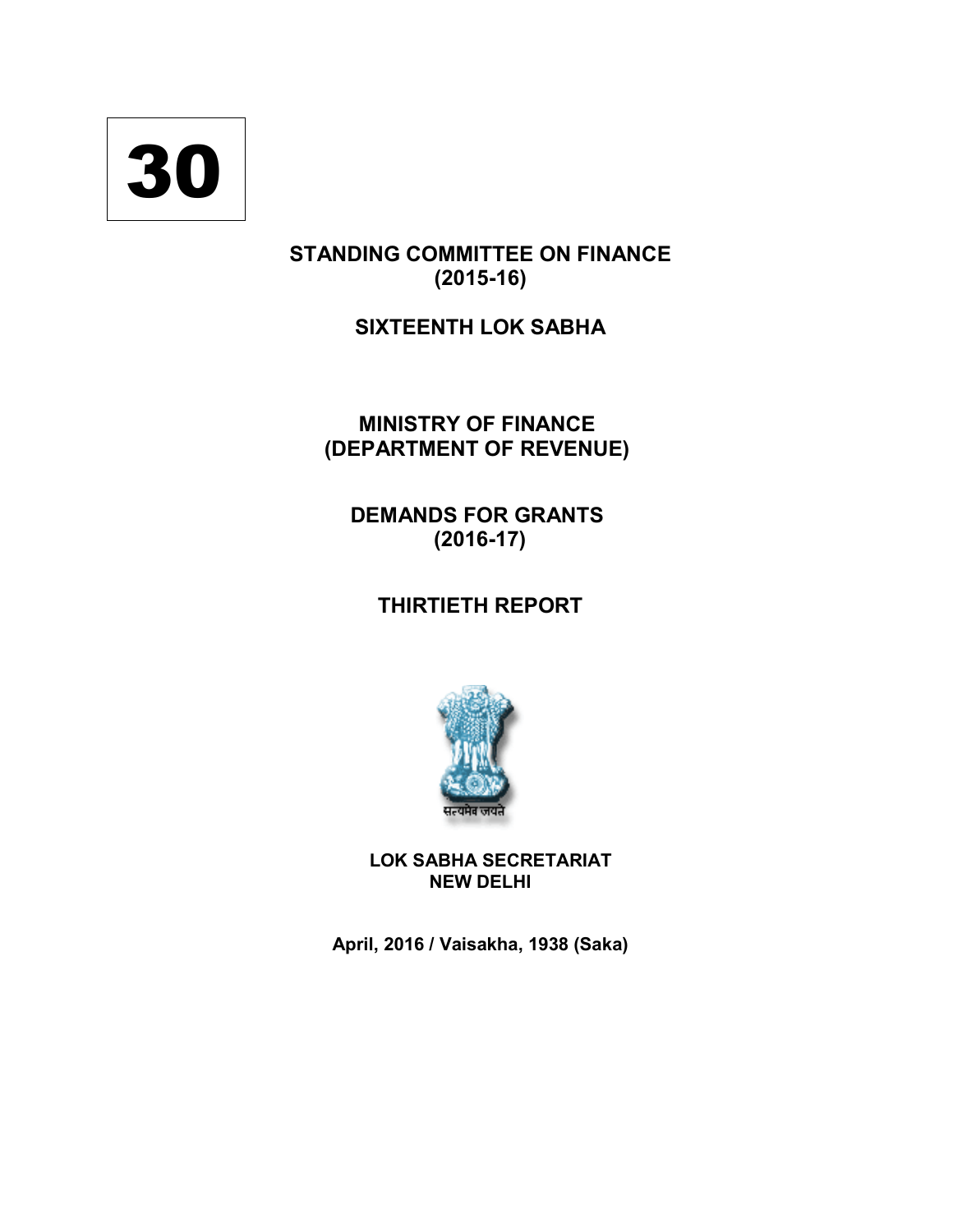# **THIRTIETH REPORT**

STANDING COMMITTEE ON FINANCE (2015-2016)

(SIXTEENTH LOK SABHA)

MINISTRY OF FINANCE (DEPARTMENT OF REVENUE)

> DEMANDS FOR GRANTS (2016-17)

Presented to Lok Sabha on 28 April, 2016

Laid in Rajya Sabha on 28 April, 2016



LOK SABHA SECRETARIAT NEW DELHI

April, 2016 / Vaisakha, 1938 (Saka)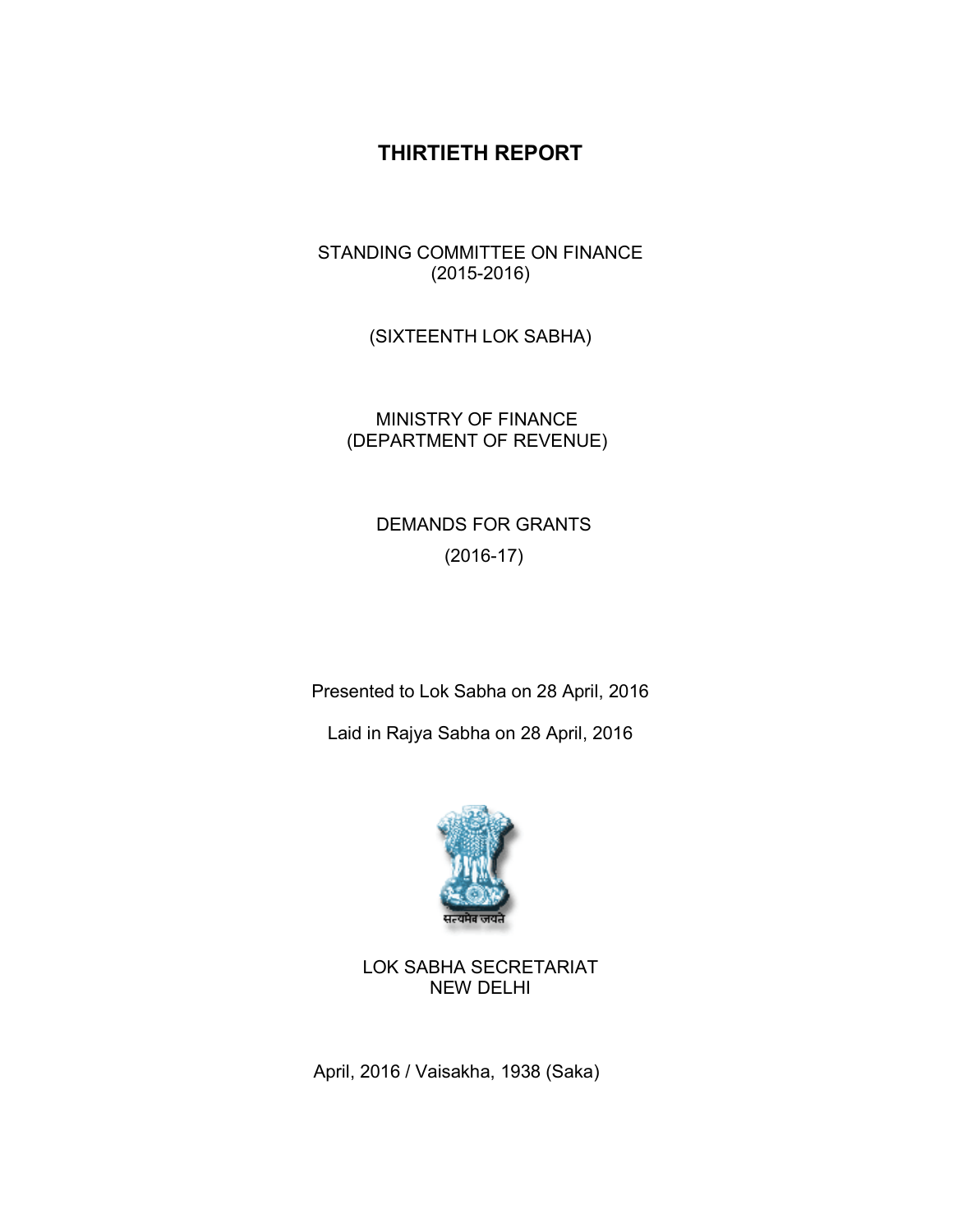|           |        | <b>UUNIENIS</b>                                                                                          | Page Nos. |
|-----------|--------|----------------------------------------------------------------------------------------------------------|-----------|
|           |        |                                                                                                          | (iii)     |
|           |        |                                                                                                          | (v)       |
|           |        | <b>PART-I</b>                                                                                            |           |
| Chapter-I |        |                                                                                                          |           |
| I.        |        | Introductory                                                                                             | 1         |
| ΙΙ.       |        | <b>Budgetary Allocations and Utilisation</b>                                                             | 6         |
| Ш.        |        | Issues relating to Demands for Grants (2016-17) :                                                        |           |
|           | (i)    | Under-utilisation of allocated funds                                                                     | 12        |
|           | (ii)   | Direct and Indirect Taxes: Targets and Collections                                                       | 18        |
|           | (iii)  | Revenue Foregone                                                                                         | 19        |
|           | (iv)   | <b>Tax-GDP Ratio and Tax Base</b>                                                                        | 22        |
|           | (v)    | Presumptive Tax                                                                                          | 31        |
|           | (vi)   | Implementation of Recommendations of SIT on Black Money/<br><b>RV Eswar Committee / Shome Commission</b> | 32        |
|           | (vii)  | <b>Direct Taxes Code</b>                                                                                 | 35        |
|           | (viii) | Cases with One Crore plus Agricultural Income                                                            | 36        |
|           | (ix)   | Pendency of Tax Refunds                                                                                  | 38        |
|           | (x)    | Mechanism to deal with Tax Arrears                                                                       | 40        |
|           |        |                                                                                                          |           |

## **PART-II**

| Observations / Recommendations of the Committee |  |
|-------------------------------------------------|--|
|                                                 |  |

## **ANNEXURES**

| Minutes of the Sittings held on 29 March, 2016 and 26 April, 2016 |  |
|-------------------------------------------------------------------|--|
|-------------------------------------------------------------------|--|

## **CONTENTS**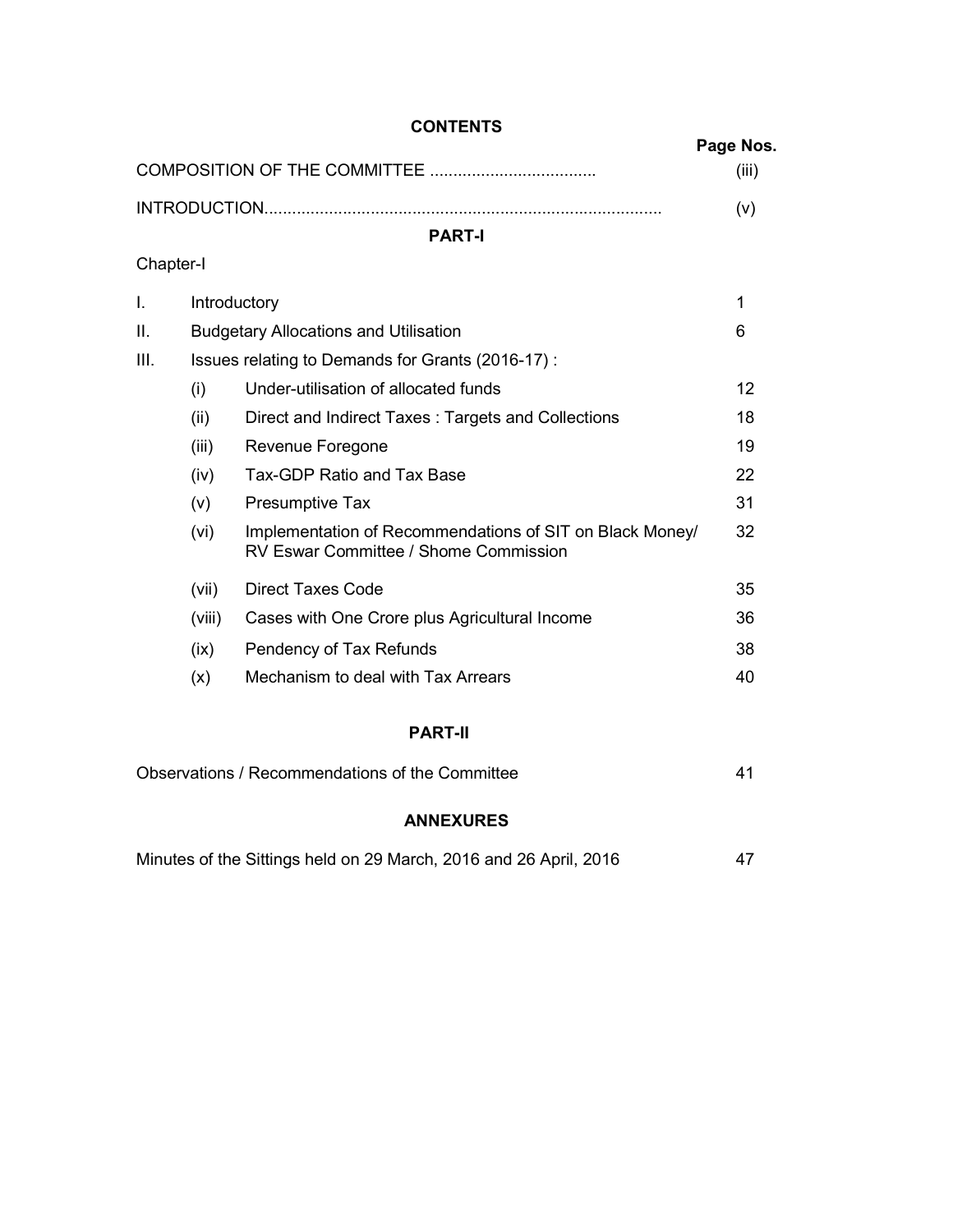### **COMPOSITION OF STANDING COMMITTEE ON FINANCE – 2015-16**

**Dr. M. Veerappa Moily - Chairperson**

### **LOK SABHA**

#### **MEMBERS**

- 2. Shri S.S. Ahluwalia
- 3. Shri Venkatesh Babu T.G.
- 4. Shri Sudip Bandyopadhyay
- 5. Shri Nishikant Dubey
- 6. Shri P.C. Gaddigoudar
- 7. Dr. Gopalakrishnan C.
- 8. Shri Shyama Charan Gupta
- 9. Shri Chandrakant B. Khaire
- 10. Shri Rattan Lal Kataria
- 11. Shri Bhartruhari Mahtab
- 12. Shri Prem Das Rai
- 13. Shri Rayapati Sambasiva Rao
- 14. Prof. Saugata Roy
- 15. Shri Jyotiraditya M. Scindia
- 16. Shri Gajendra Singh Sekhawat
- 17. Shri Gopal Shetty<br>18. Shri Anil Shirole
- Shri Anil Shirole
- 19. Shri Shivkumar Udasi<br>20 Dr. Kiritbhai Solanki
- Dr. Kiritbhai Solanki
- 21. Dr. Kirit Somaiya

### **RAJYA SABHA**

- 22. Shri Naresh Agrawal
- 23. Vacant\*
- 24. Shri A. Navaneethakrishnan
- 25. Shri Satish Chandra Misra
- 26. Dr. Mahendra Prasad<br>27. Vacant\*\*
- Vacant\*\*
- 28. Shri C.M. Ramesh
- 29. Shri Ajay Sancheti
- 30. Shri Digvijaya Singh
- 31. Dr. Manmohan Singh

#### **SECRETARIAT**

- 1. Smt. Abha Singh Yaduvanshi Joint Secretary 2. Shri P.C. Tripathy **- Director** 3. Shri Ramkumar Suryanarayanan - Additional Director 4. Shri Vivek Pandey **Committee Assistant**
- \_\_\_\_\_\_\_\_\_\_\_\_\_\_\_\_\_\_\_\_\_\_\_\_\_\_\_\_\_\_\_\_\_\_\_\_\_\_\_\_\_\_\_\_\_\_\_\_\_\_\_\_\_\_ \* Vacancy caused due to retirement of Shri K.N. Balagopal, MP from Rajya Sabha w.e.f. 2.4.2016
- \*\* Vacancy caused due to retirement of Shri Naresh Gujral, MP from Rajya Sabha w.e.f. 9.4.2016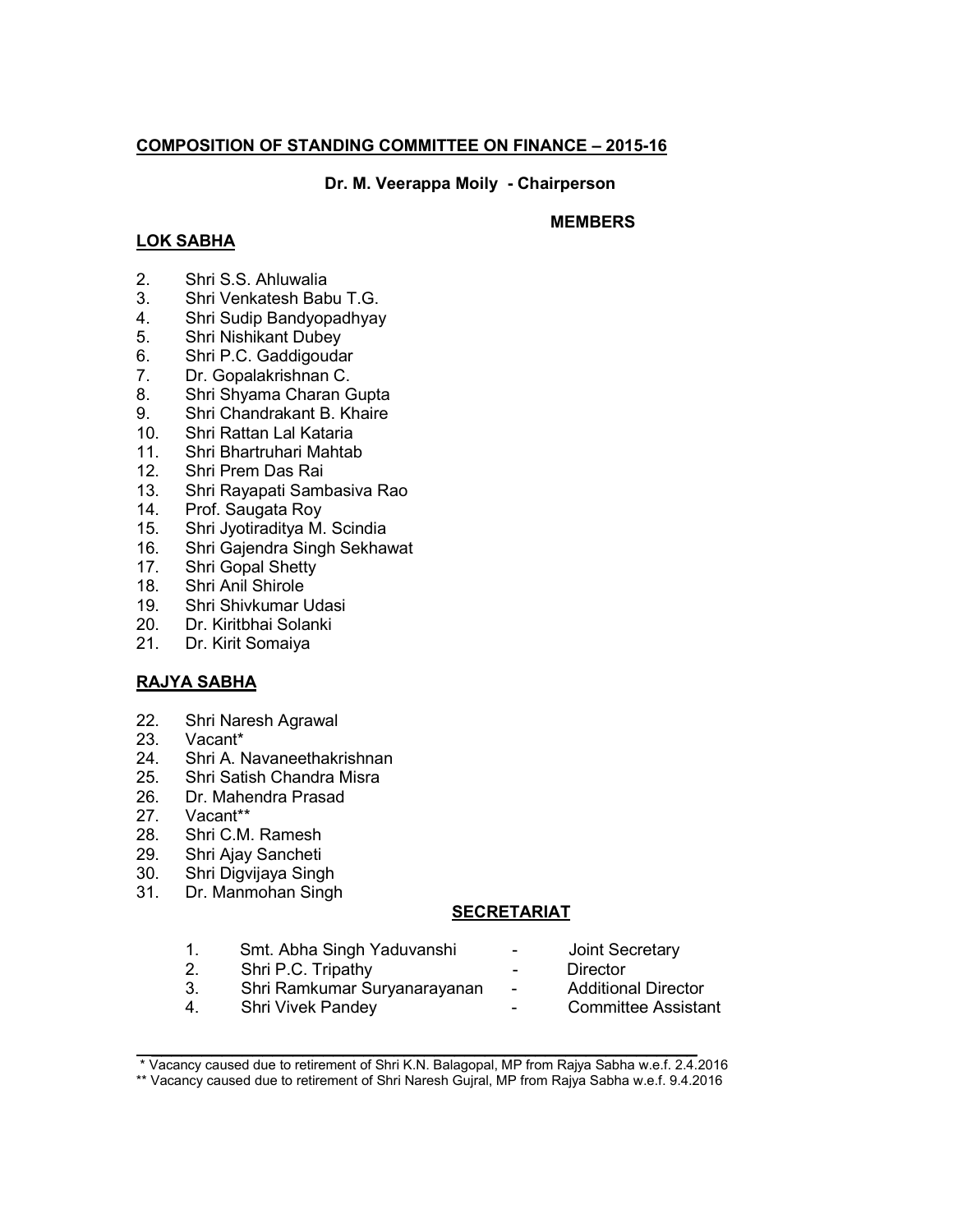## **INTRODUCTION**

 I, the Chairperson of the Committee on Finance, having been authorised by the Committee, present this Thirtieth Report (Sixteenth Lok Sabha) on 'Demands for Grants (2016-17)' of the Ministry of Finance (Department of Revenue).

2. The Demands for Grants (2016-17) of the Ministry of Finance (Department of Revenue) were laid on the Table of the House on 11 March, 2016 under Rule 331E of the Rules of Procedure and Conduct of Business in Lok Sabha.

3. The Committee took oral evidence of the representatives of the Ministry of Finance (Department of Revenue) on 29 March, 2016. The Committee wish to express their thanks to the representatives of the Department of Revenue for appearing before the Committee and furnishing the material and information which the Committee desired in connection with the examination of the Demands for Grants (2016-17).

4. The Committee considered and adopted this Report at their Sitting held on 26 April, 2016.

5. For facility of reference, the Observations / Recommendations of the Committee have been printed in bold at the end of the Report.

**26 April, 2016 Chairperson,**

**New Delhi; DR. M. VEERAPPA MOILY, 06 Vaisakha, 1938 (Saka) Standing Committee on Finance.**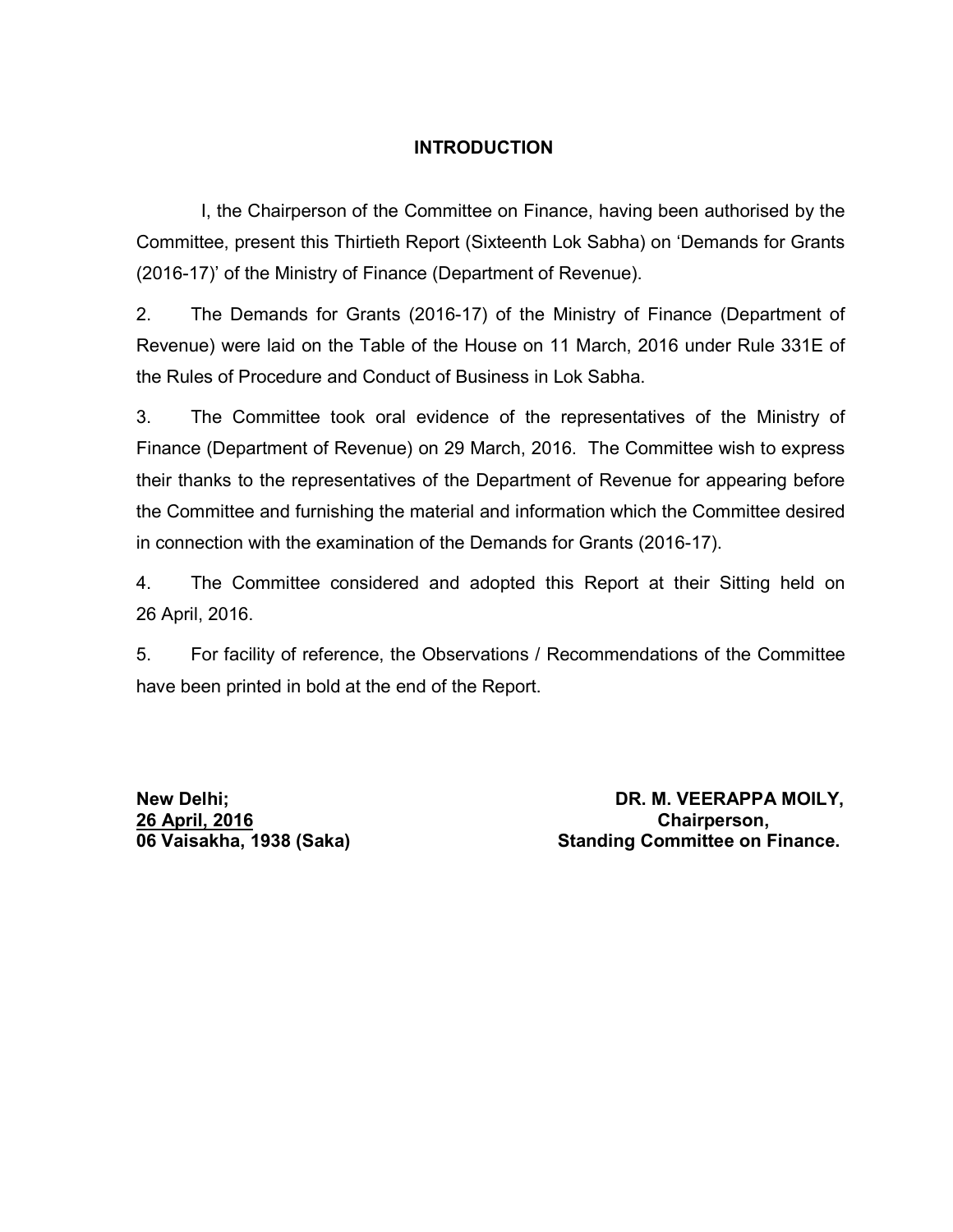### **REPORT**

## **PART – I**

## **Background Analysis**

### **I. INTRODUCTORY**

1.1 The Department of Revenue exercises controls in respect of matters relating to all the Direct and Indirect Taxes through two Statutory Boards, namely, the Central Board of Direct Taxes (CBDT) and the Central Board of Excise and Customs (CBEC). A Chairman who is also ex-officio Special Secretary to the Government of India heads each Board. Matters relating to the levy and collection of all the Direct Taxes are looked after by CBDT, whereas those relating to levy and collection of customs and central excise duties and service tax fall within the purview of CBEC. The two Boards were constituted under the Central Board of Revenue Act, 1963. Both CBDT and CBEC have six Members each. The Members are also ex-officio Special Secretaries to the Government of India.

1.2 The Department of Revenue is mainly responsible for the following functions:-

- All matters relating to levy and collection of Direct Taxes.
- All matters relating to levy and collection of Indirect Taxes.
- Investigation into economic offences and enforcement of economic laws.
- Framing of policy for cultivation, processing, export and fixation of price of Opium etc.
- Prevention and combating abuse of Narcotic drugs and psychotropic substances and illicit traffic therein.
- Enforcement of FEMA and recommendations of detention under COFEPOSA.
- Work relating to forfeiture of property under Smugglers and Foreign Exchange Manipulators (Forfeiture of Property) Act, 1976 and Narcotics Drugs and Psychotropic Substances Act, 1985.
- Levy of Taxes on sales in the course of inter-state trade or commerce.
- Matters relating to consolidation/reduction/exemption from payment of Stamp duty under Indian Stamp Act, 1899.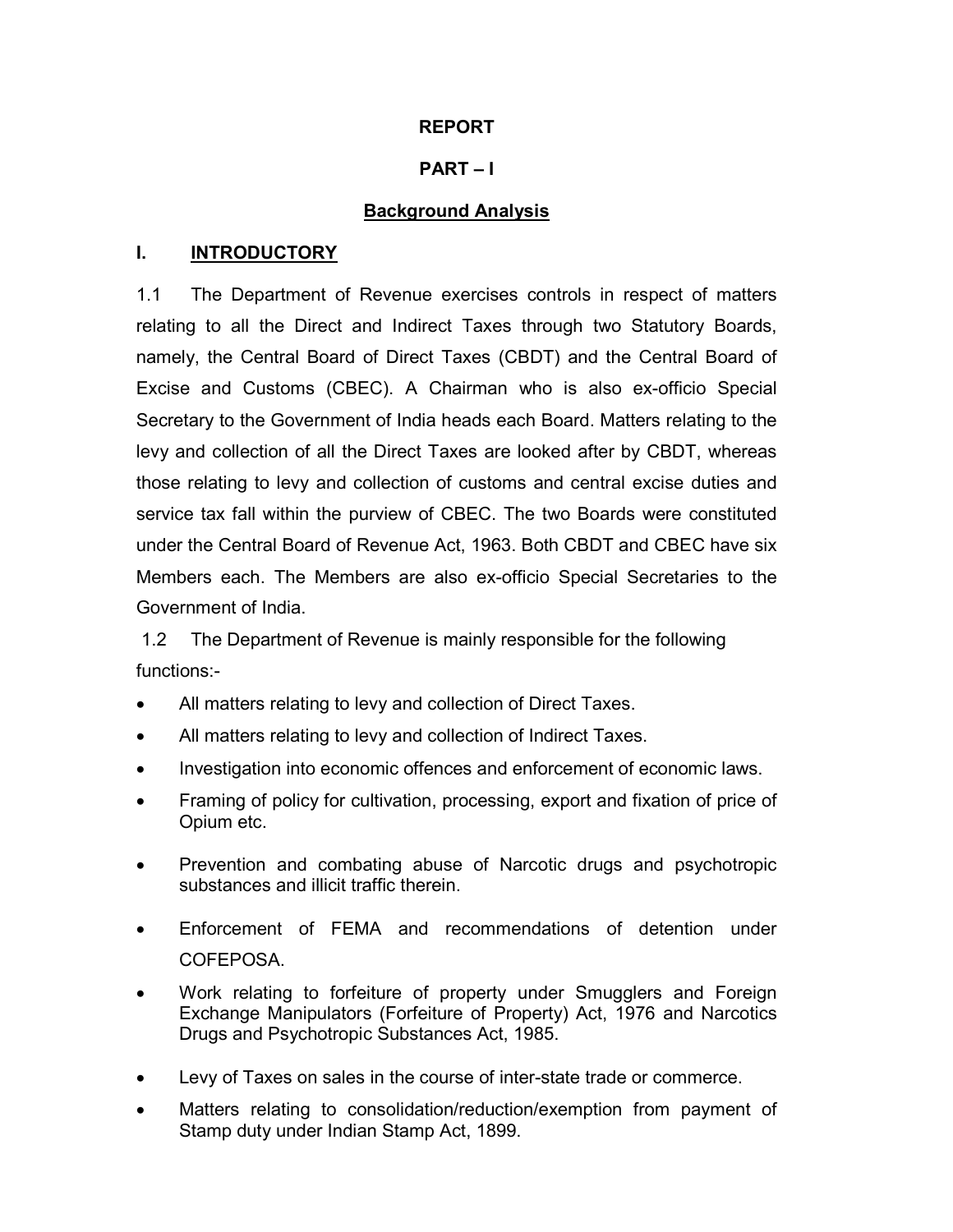- Residual work of Gold Control Act.
- 1.3 The Department of Revenue administers the following Acts: -
- Income Tax Act, 1961;
- Wealth Tax Act, 1958;
- Expenditure Tax Act, 1987;
- Benami Transactions (Prohibition) Act, 1988;
- Super Profits Act, 1963;
- Companies (Profits) Sur-tax Act, 1964;
- Compulsory Deposit (Income Tax Payers) Scheme Act, 1974;
- Chapter VII of Finance (No.2) Act, 2004 (Relating to Levy of Securities Transactions Tax);
- Chapter VII of Finance Act 2005 (Relating to Banking Cash Transaction

Tax);

- Chapter V of Finance Act, 1994 (Relating to Service Tax);
- Central Excise Act, 1944 and related matters;
- Customs Act, 1962 and related matters;
- Medicinal and Toilet Preparations (Excise Duties) Act, 1955;
- Central Sales Tax Act, 1956;
- Narcotic Drugs and Psychotropic Substances Act, 1985;

Prevention of Illicit Traffic in Narcotic Drugs and Psychotropic Substances Act,1988;

- Smugglers and Foreign Exchange Manipulators (SAFEM) (Forfeiture of Property) Act, 1976;

Indian Stamp Act, 1899 (to the extent falling within jurisdiction of the Union);

Conservation of Foreign Exchange and Prevention of Smuggling Activities Act, 1974;

- Foreign Exchange Management Act, 1999; and
- Prevention of Money Laundering Act, 2002.

1.4 The department looks after the matters relating to above mentioned Acts through divisions and attached/subordinate offices whose functions are as follows :-

 **Central Board of Direct Taxes**: All matters relating to levy and collection of direct taxes.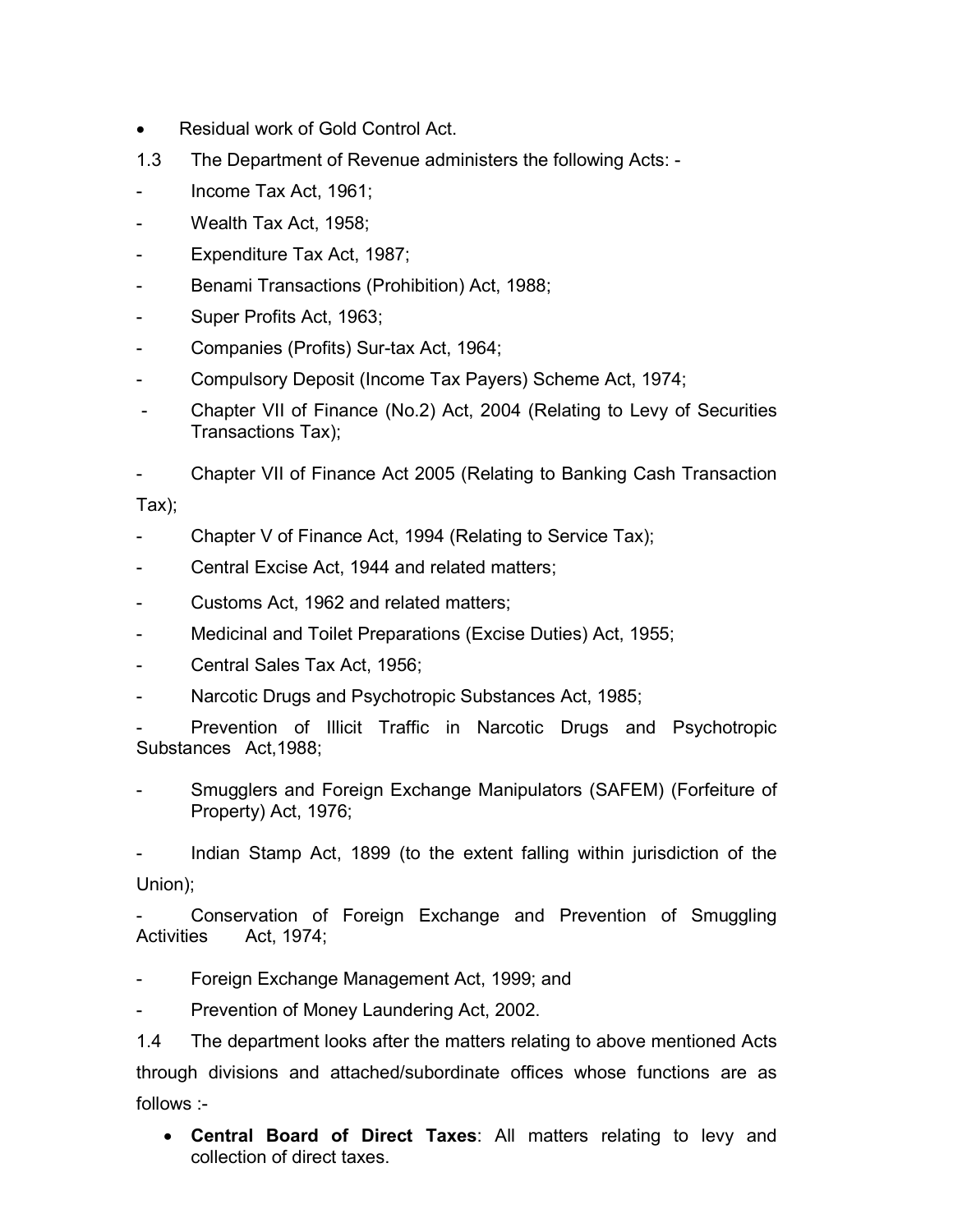**Central Board of Excise and Customs**: All matters relating to levy and collection of indirect taxes.

### **States Taxes Wing:**

Administration of Sales Tax Laws (Validation) Act, 1956, Central Sales Tax, State-level Value Added Tax (VAT), Indian Stamp Act, 1989 etc.

### **Narcotics Control Division**:

Framing of licensing policy for cultivation of opium poppy, production of opium and export and pricing of opium & alkaloids. Coordination of the working of Committee of Management (COM) and issues relating to UN and International Organizations.

### **Committee of Management (COM)** :

Administering the Departmental Undertakings viz. Government Opium and Alkaloid work Neemuch (M.P.) and Ghazipur (U.P.) which are engaged in processing of raw opium for export purposes and also for extraction of alkaloids from opium, which are used by the pharmaceutical industry.

### **Administration Division** :

All administrative matters of Department of Revenue. Maintenance of CR Dossiers of the staff and officers of the Secretariat proper of the Department IRS (Group-A), IRS (Customs & Central Excise) (Group-A). Coordination work and work relating to translation of languages and implementation of Hindi.

#### **Revision Application Unit** :

Work relating to revision applications filed against the orders of Commissioners of Customs (Appeals) and Commissioners of Central Excise (Appeals) and the cases filed before 11.10.1982 against CBEC.

#### **Integrated Finance Unit**:

Tendering advice in all financial matters pertaining to Department of Revenue and its constituent units & field formations under CBDT & CBEC. Deals with expenditure and financial proposals. Prepares & examines expenditure budget for grants relating to Department of Revenue, Direct Taxes & Indirect Taxes.

#### **Competent Authorities**:

Work relating to forfeiture of property under Smugglers and Foreign Exchange Manipulators (Forfeiture of property) Act, 1976 and Chapter V-A of Narcotics Drugs and Psychotropic Substances Act, 1985.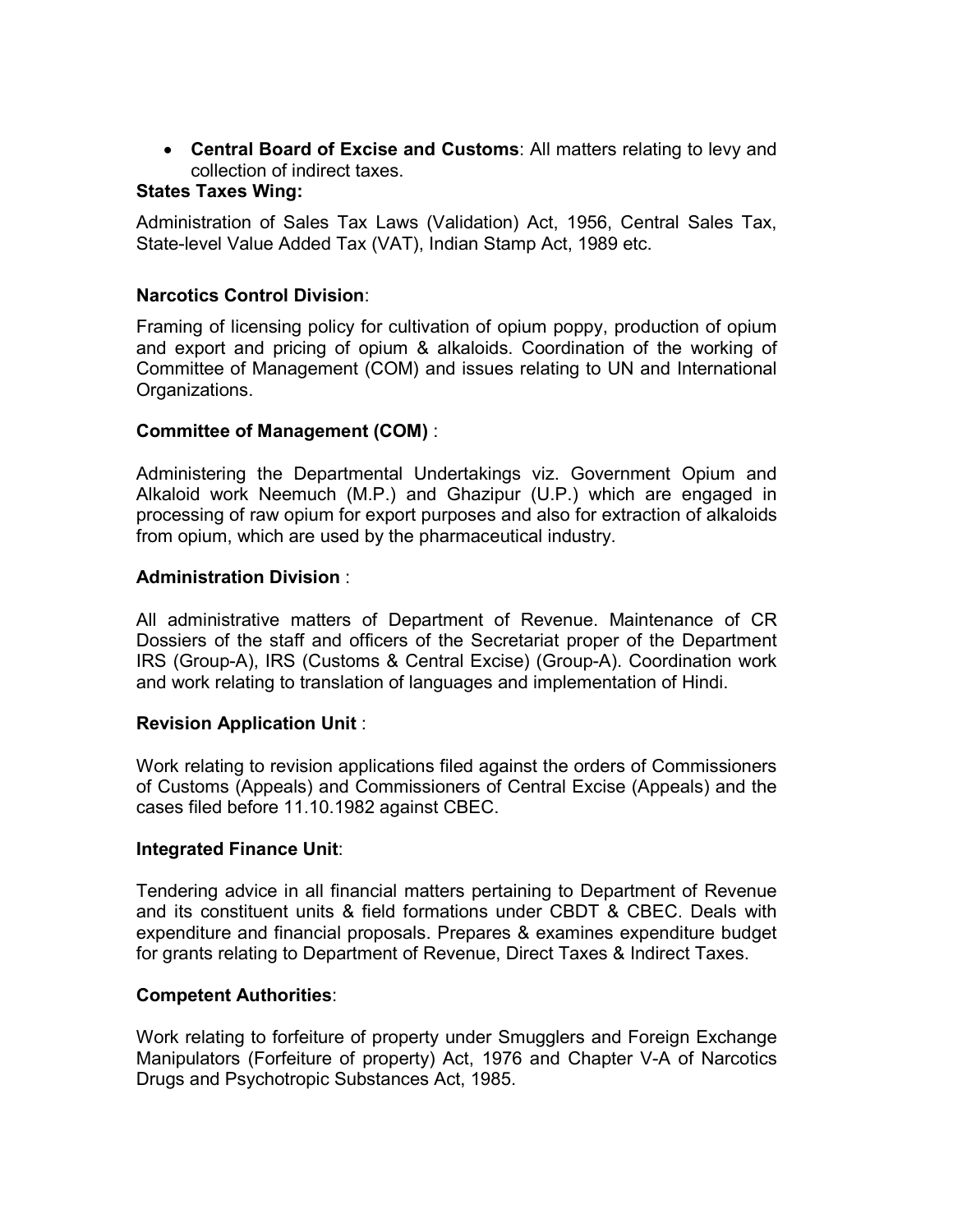### **Appellate Tribunal for Forfeited Property** :

Adjudication of appeals filed by persons against orders of forfeiture of properties passed by Competent Authorities under the SAFEM (FOP) Act, 1976 and Chapter V A of NDPS Act, 1985.

#### **Customs, Excise, Service Tax Appellate Tribunal**:

Appeals against the orders of Executive Commissioners and Commissioners (Appeals).

#### **National Committee for Promotion of Social and Economic Welfare**:

Recommending projects of social and economic welfare to the Central Government for issuance of notification under section 35 AC of the Income Tax Act, 1961.

#### **Authority for Advance Rulings**:

Giving advance rulings on a question of law or fact specified in an application filed by Non-Residents in relation to transaction, which has been undertaken or proposed to be undertaken by the applicant.

#### **Customs and Central Excise Settlement Commission**:

Settlement of applications filed by the assessees under the Customs Act and Central Excise Act.

#### **Settlement Commission (IT/WT)**:

Settlement of applications filed by the assessees under the Income Tax Act, 1961 and the Wealth Tax Act, 1957.

#### **Central Economic Intelligence Bureau**:

Coordinating and strengthening of the intelligence gathering activities, the investigative efforts and enforcement action by various agencies concerned with investigation into economic offences and enforcement of economic laws.

#### **Enforcement Directorate**:

Responsible for enforcement of the provisions of Foreign Exchange Regulation Act. Recommending cases for detention under the Conservation of Foreign Exchange and Prevention of Smuggling Activities Act, 1974. Under Foreign Exchange Management Act, 1999, the Enforcement Directorate is mandated primarily as the investigation and adjudicating agency. Powers have also been conferred on the Director of Enforcement under the relevant provisions of the Prevention of Money Laundering Act, 2002.

### **Financial Intelligence Unit**: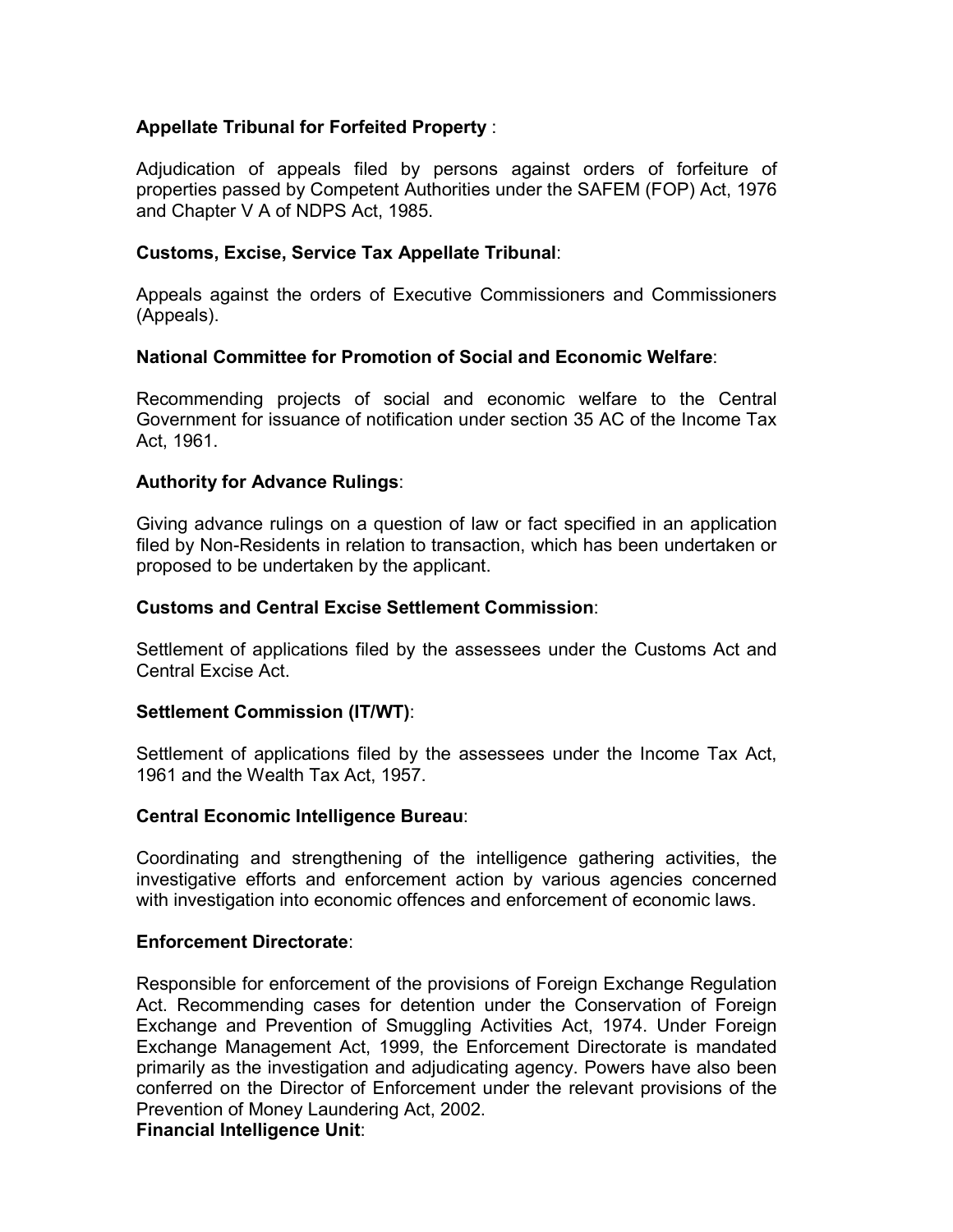To coordinate and strengthen collection and sharing of financial intelligence through an effective national, regional and global network to combat money laundering and related crimes. Powers have been conferred on the Director, Financial Intelligence Unit- India under the relevant provision of Prevention of Money Laundering Act, 2002

#### **Adjudicating Authority under PMLA**:

To exercise jurisdiction, powers and authority conferred by or under the Prevention of Money Laundering Act, 2002. The Authority is empowered to confirm the provisional attachment after hearing the aggrieved parties to ensure that property is not disposed-off during the pendency of trial for scheduled offence or offence of money laundering. Income Tax Ombudsman: v Income Tax Ombudsmen have been posted in seven cities to look into taxpayers' grievances. Indirect Tax Ombudsman: The Indirect Tax Ombudsman in four cities to resolve the complaints relating to public grievances against the Customs, Central Excise and Service Tax Department have been appointed.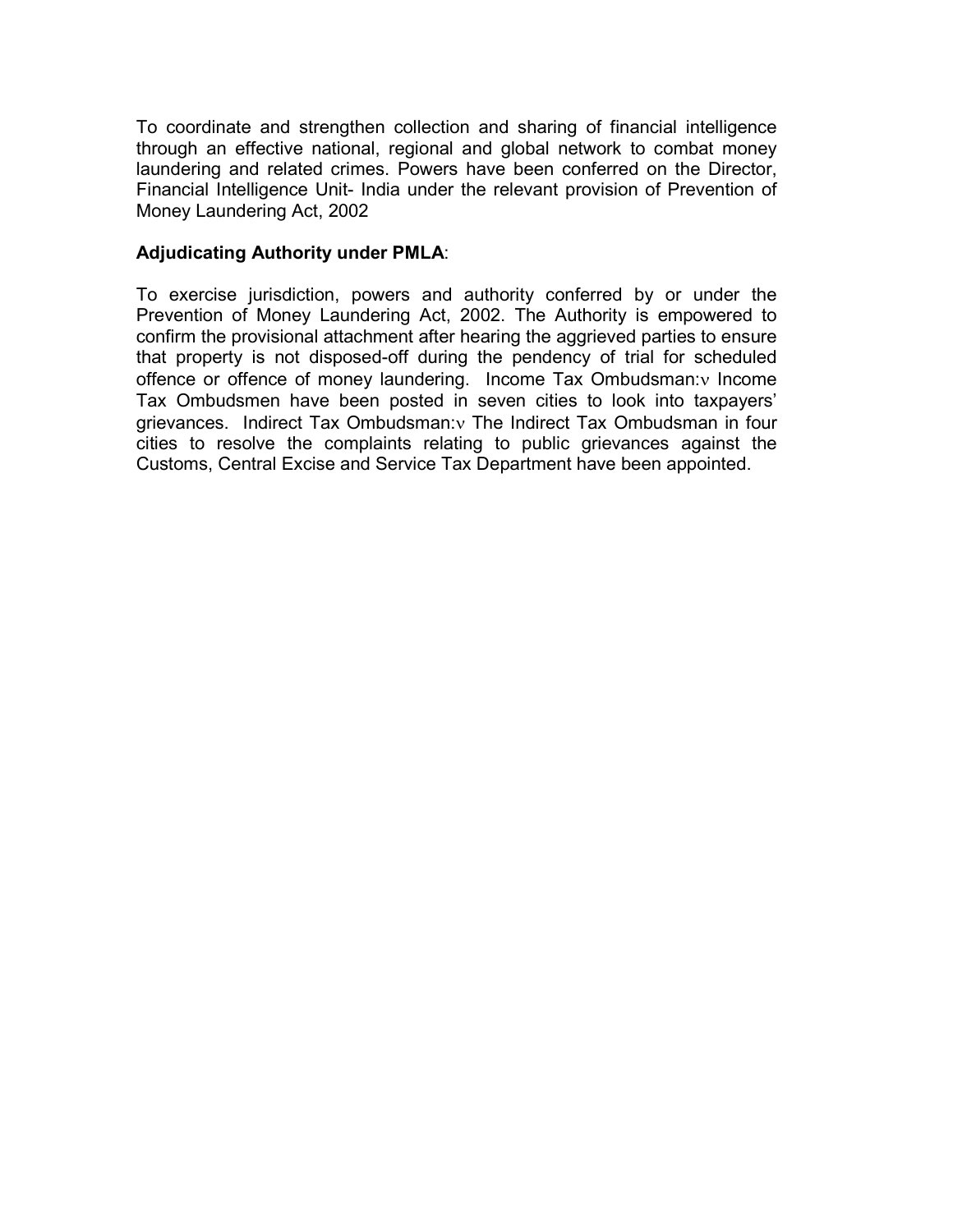## **II. BUDGETARY ALLOCATIONS AND UTILISATION**

2.1 The detailed Demands for Grants (2016-17) of the Ministry of Finance were presented to Lok Sabha on 11 March, 2016. The details of the Revenue Section and Capital Section of the Demands for Department of Revenue, Central Board of Direct Taxes (CBDT) and Central Board of Excise and Customs (CBEC) for the year 2016-17 are as follows :-

(Rs. in crore)

| SI.<br>No. | No. and Name of Demand     | Revenue voted | <b>Capital voted</b> | <b>Total</b> |
|------------|----------------------------|---------------|----------------------|--------------|
|            | 37 - Department of Revenue | 11868.99      | 56.00                | 11924.99     |
| 2.         | 38 - Direct Taxes          | 5187.00       | 202.00               | 5389.00      |
| 3.         | 39 - Indirect Taxes        | 5140.00       | 200.00               | 5340.00      |

2.2. Summary of Budgetary Provisions under Demand Nos. 37, 38 and 39 for 2014-15, 2015-16 and 2016-17 is as under :

| <b>DEMAND NO. 37</b>         |  |  |
|------------------------------|--|--|
| <b>DEPARTMENT OF REVENUE</b> |  |  |

| <b>Description</b>                  | <b>Actuals 2014-15</b> |           |           |                      | <b>Budget Estimates 2015-16</b> |          |               | <b>Revised Estimates 2015-16</b> |               |              | <b>Budget Estimates 2016-17</b> |          |  |
|-------------------------------------|------------------------|-----------|-----------|----------------------|---------------------------------|----------|---------------|----------------------------------|---------------|--------------|---------------------------------|----------|--|
|                                     | Plan                   | Non-Plan  | Total     | Plan                 | Non-Plan                        | Total    | Plan          | Non-Plan                         | Total         | Plan         | Non-Plan                        | Total    |  |
| Total-<br>Revenue<br><b>Section</b> | $\sim$                 | 11332.52  | 11332.52  | $\ddot{\phantom{a}}$ | 16081.69                        | 16081.69 | $\bullet$     | 17072.25                         | 17072.25      |              | 11869.01                        | 11869.01 |  |
| Charged                             | $\sim$ $\sim$          | $\ddotsc$ | $\cdot$ . | $\sim$ $\sim$        | 0.02                            | 0.02     | $\ddotsc$     | 0.02                             | 0.02          | $\ddotsc$    | 0.02                            | 0.02     |  |
| Voted                               | $\ddotsc$              | 11332.52  | 11332.52  | $\ddot{\phantom{a}}$ | 16081.67                        | 16081.67 | $\ddotsc$     | 17072.23                         | 17072.23      | $\ddotsc$    | 11868.99                        | 11868.99 |  |
| Total-<br>Capital<br><b>Section</b> | $\sim$                 | 0.21      | 0.21      | <b>A</b> 100         | 106.00                          | 106.00   | $\bullet$     | 10.00                            | 10.00         | <b>A</b> 100 | 56.00                           | 56.00    |  |
| Charged                             | $\sim$ $\sim$          | $\ddotsc$ | $\ddotsc$ | $\ddotsc$            |                                 |          | $\ddotsc$     | $\sim$ $\sim$                    | $\sim$ $\sim$ | $\ddotsc$    | $\ddotsc$                       |          |  |
| Voted                               | $\sim$ $\sim$          | 0.21      | 0.21      | $\ddotsc$            | 106.00                          | 106.00   | $\ddotsc$     | 10.00                            | 10.00         | $\ddotsc$    | 56.00                           | 56.00    |  |
| Total<br>(Revenue &<br>Capital)     | $\sim$                 | 11332.73  | 11332.73  | $\ddot{\phantom{a}}$ | 16187.69                        | 16187.69 | $\bullet$     | 17082.25                         | 17082.25      | <b>A</b> 100 | 11925.01                        | 11925.01 |  |
| Charged                             | $\sim$ $\sim$          | $\cdot$ . | $\cdot$ . | $\sim$ $\sim$        | 0.02                            | 0.02     | $\sim$ $\sim$ | 0.02                             | 0.02          | $\ddotsc$    | 0.02                            | 0.02     |  |
| Voted                               | $\ddotsc$              | 11332.73  | 11332.73  |                      | 16187.67                        | 16187.67 |               | 17082.23                         | 17082.23      |              | 11924.99                        | 11924.99 |  |

#### **Demand No. 37** - **Department of Revenue**

 Under Demand No.37 - Department of Revenue, major expenditure is towards CST Compensation to the State Governments/Union Territories, which is budgeted at Rs.10469.47 crore for 2016-17. The VAT related expenditure is budgeted at Rs. 0.01 crore for 2016-17. The expenditure on Government Opium & Alkaloid Works is budgeted at Rs. 315.65 crore for 2016-17. The other Non-Plan expenditure included in the Outcome Budget is expenditure related to implementation of VAT scheme and Special Purpose Vehicle for Goods and Services Tax Network (GSTN).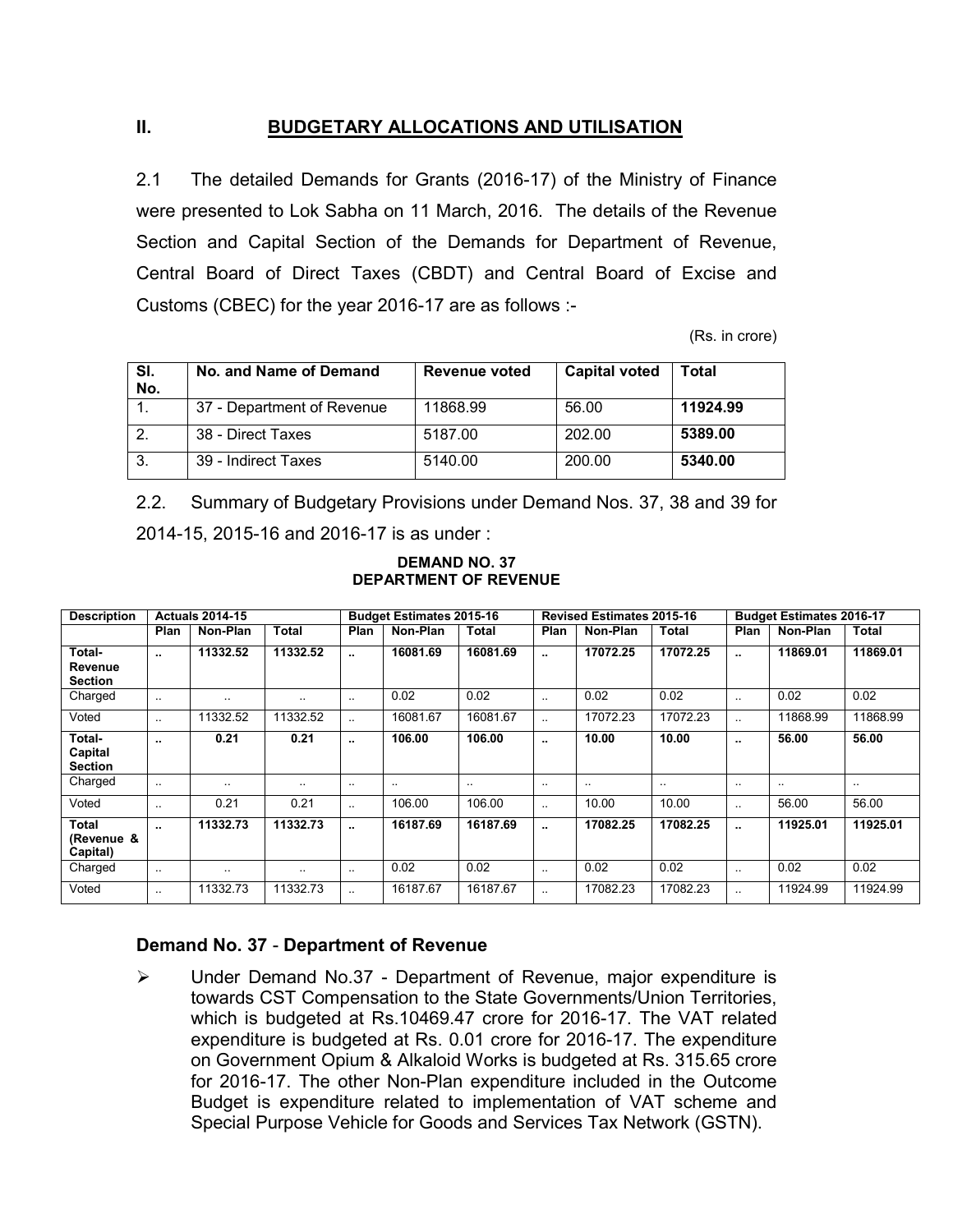- $\triangleright$  Government decided to set up a Special Purpose Vehicle  $\neg$  (SPV) for Goods and Service Tax Network (GSTN) to create enabling environment for smooth introduction of GST. It would provide IT infrastructure and services to various stakeholders, including the Centre and States. SPV has already been set up as a Section 25 Company. A budget provision of Rs. 696.69 crore has been kept in 2016-17 for GSTN: SPV.
- Government Opium & Alkaloid Works at Ghazipur and Neemuch are processing raw opium for exports, manufacturing of opium alkaloids and other related functions. They realized revenue of Rs. 208.80 crore in 2014-15 against the RE of Rs. 287.82 crore. In 2015-16, they have realized a revenue of Rs. 198.99. crore (prov.) against the RE of Rs. 312.70 crore.
- The Government has approved construction of Rajaswa Bhawan at New Delhi at an estimated cost of Rs. 485.16 crore. A provision of Rs. 50 crore has been kept for the purpose in 2016-17.
- $\triangleright$  A system of monthly report by Administrative and Coordinating Units of respective items under Outcome Budget has been introduced. Monthly and Quarterly review of trends of expenditure and progress under Outcome Budget is done at the Department/Ministry level. Project Monitoring/ Implementation Committee have been established to review the implementation of major project items. For coordinated efforts and faster decision making in massive computerization endeavours of CBDT and CBEC, an Empowered Committee is also functional where eminent experts from Private Sector are also members.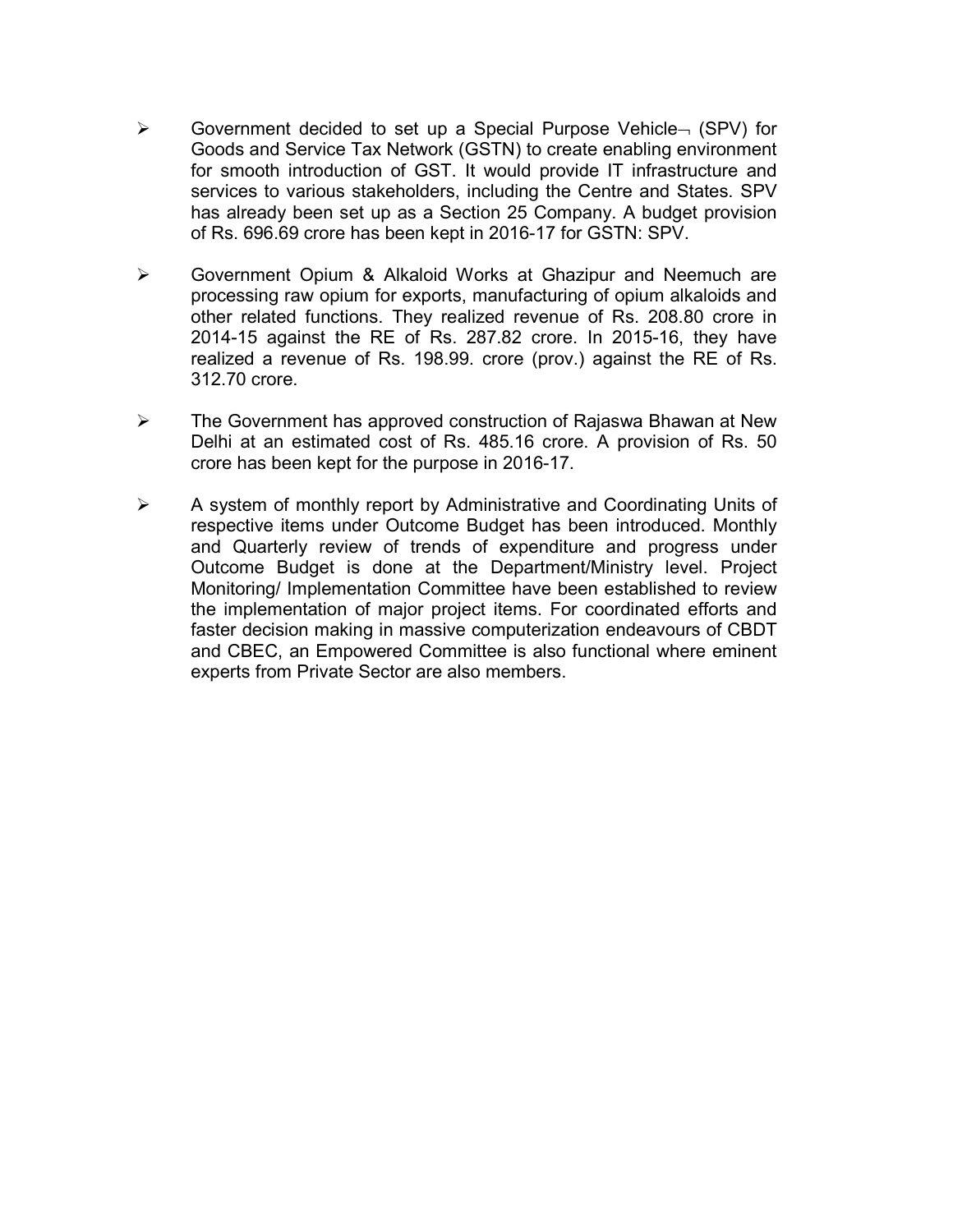#### **DEMAND NO. 38**

| <b>Description</b>                     |                      | <b>Actuals 2014-15</b> |               |                      | <b>Budget Estimates 2015-16</b> |               |                      | <b>Revised Estimates 2015-16</b> |               |                      | <b>Budget Estimates 2016-17</b> |           |
|----------------------------------------|----------------------|------------------------|---------------|----------------------|---------------------------------|---------------|----------------------|----------------------------------|---------------|----------------------|---------------------------------|-----------|
|                                        | Plan                 | Non-<br>Plan           | <b>Total</b>  | Plan                 | Non-<br>Plan                    | <b>Total</b>  | Plan                 | Non-Plan                         | Total         | Plan                 | Non-Plan                        | Total     |
| <b>Total-Revenue</b><br><b>Section</b> | $\ddot{\phantom{a}}$ | 4093.25                | 4093.25       |                      | 4832.36                         | 4832.36       | $\ddot{\phantom{a}}$ | 4610.00                          | 4610.00       | $\ddot{\phantom{a}}$ | 5187.00                         | 5187.00   |
| Charged                                | $\ddotsc$            | $\sim$ $\sim$          | $\sim$ $\sim$ | $\cdot$ .            | $\ddotsc$                       | $\sim$ $\sim$ | $\ddotsc$            | $\sim$                           | $\cdot$ .     | $\cdot$ .            | $\ddotsc$                       |           |
| Voted                                  | $\ddotsc$            | 4093.25                | 4093.25       | $\ddot{\phantom{a}}$ | 4832.36                         | 4832.36       | $\ddot{\phantom{a}}$ | 4610.00                          | 4610.00       | $\ddotsc$            | 5187.00                         | 5187.00   |
| <b>Total-Capital</b><br><b>Section</b> | $\ddot{\phantom{a}}$ | 69.87                  | 69.87         |                      | 576.20                          | 576.20        | $\ddot{\phantom{a}}$ | 142.00                           | 142.00        |                      | 202.00                          | 202.00    |
| Charged                                | $\ddotsc$            | $\sim$ $\sim$          | $\sim$ $\sim$ | $\ddotsc$            | $\ddotsc$                       | $\sim$ $\sim$ | $\ddotsc$            | $\cdot$ .                        | $\cdot$ .     | $\cdot$ .            | $\cdot$ .                       | $\ddotsc$ |
| Voted                                  | $\ddotsc$            | 69.87                  | 69.87         | $\ddot{\phantom{a}}$ | 576.20                          | 576.20        | $\ddot{\phantom{a}}$ | 142.00                           | 142.00        | $\cdot$ .            | 202.00                          | 202.00    |
| <b>Total (Revenue</b><br>& Capital)    | $\ddot{\phantom{a}}$ | 4163.12                | 4163.12       |                      | 5408.56                         | 5408.56       | $\ddot{\phantom{a}}$ | 4752.00                          | 4752.00       | $\ddot{\phantom{a}}$ | 5389.00                         | 5389.00   |
| Charged                                | $\ddotsc$            | $\sim$ $\sim$          | $\sim$ $\sim$ | $\sim$ $\sim$        | $\ddotsc$                       | $\sim$ $\sim$ | $\cdot$ .            | $\cdot$ .                        | $\sim$ $\sim$ | $\ddotsc$            | $\ddotsc$                       |           |
| Voted                                  |                      | 4163.12                | 4163.12       | $\ddotsc$            | 5408.56                         | 5408.56       | $\ddotsc$            | 4752.00                          | 4752.00       | $\ddotsc$            | 5389.00                         | 5389.00   |

#### **DIRECT TAXES**

#### **Demand No. 38** - **Direct Taxes**

- $\triangleright$  Against an outlay of Rs. 505.00 crore provided in Revised Estimates 2015-16 under Information Technology, Rs. 415.44 crores has been spent during 2015-16 (upto December, 2015).
- $\triangleright$  An outlay of Rs. 536.00 Crore has been provided in Budget Estimates 2016-17 under Information Technology to be spent inter alia, on following major programmes/schemes:-
	- Perspective Plan for Phase -III of Comprehensive Computerisation Programme in the Income Tax Department.
		- System Integration
		- All India Tax network
		- Hiring of Data Centers
		- Physical Storage of arrear Pan forms of period 2003-09.
		- Scanning of arrear Pan forms of period 2003-09
	- Tax Information Network (TIN)
	- Taxpayer Services
	- Aaykar Sampark Kendras
	- E-filing of ITRs
	- E-Payment of taxes
	- On-line tracking of refunds
	- Refund Banker
	- Centralised processing Cell (CPC) TDS -(Both paper based & efiled)
	- Data Warehouse and Business Intelligence (DW&B) Solution
	- Compliance Management (CPC)
- $\triangleright$  For purchase/construction of office accommodation at various places, an outlay of Rs.148.00 crore has been provided under Capital Section in BE 2016-17. These include purchase of land for construction of New Ayakar Bhavan & Residential quarters at Civil lines,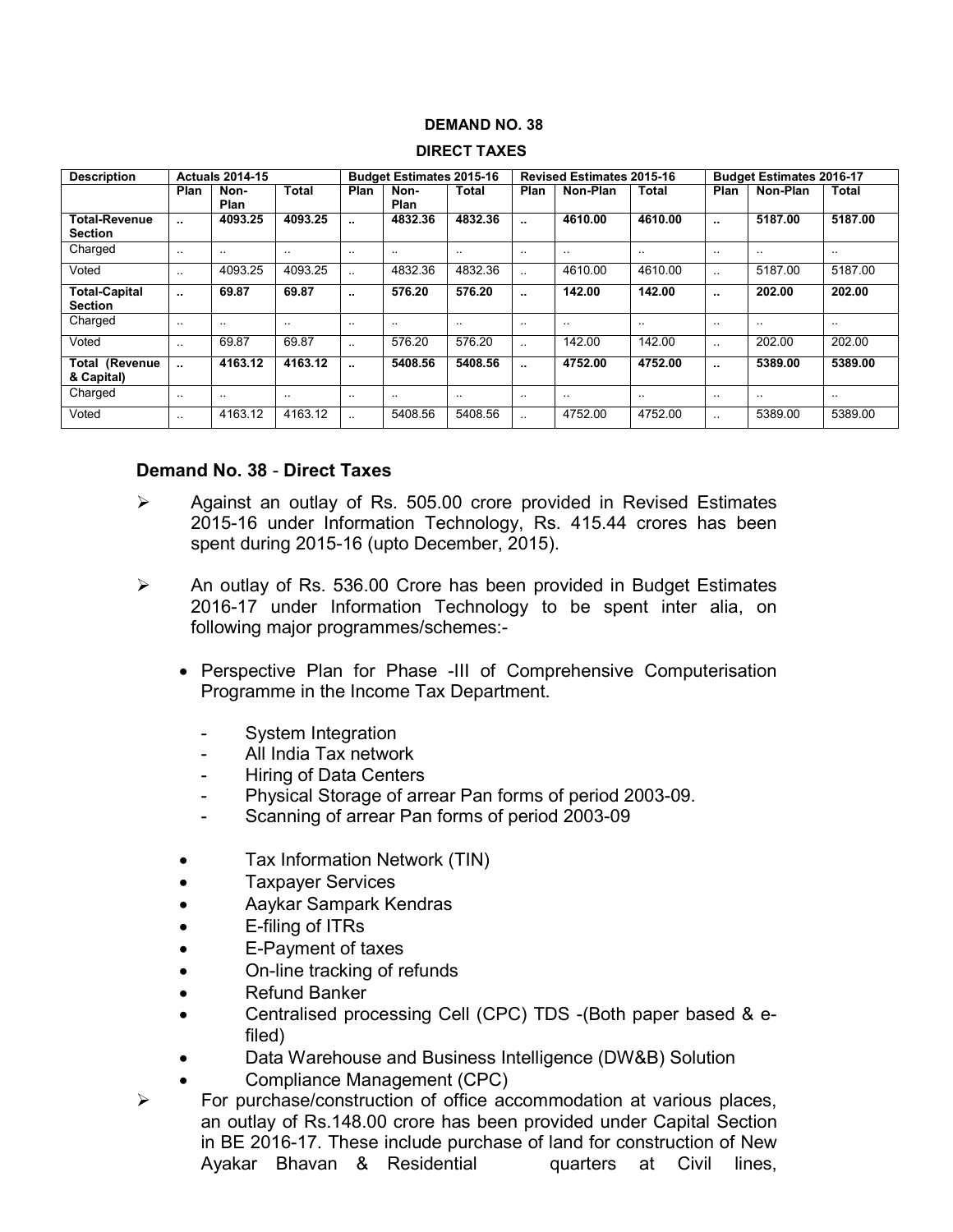Nagpur and purchase of land for residential quarters, office building MSTU building and Guest house etc. at Pratap Nagar, Udaipur.

- $\triangleright$  For construction of residential buildings, an outlay of Rs. 52.00 crore has been provided under Capital Section in BE 2016-17. These include construction of 40 flats alongwith community hall, guest hall etc. at Hadaspsar, Pune and acquisition of land for construction of staff quarters Tirupati, Hyderabad.
- $\triangleright$  The initiatives and measures undertaken by the Department have focused on simplification of tax laws and procedures while providing better facilities to taxpayers and minimizing the human interface between the taxpayers and the officials. These, inter alia, include facilities for online preparation and filing of Income Tax Returns, centralized processing of returns, Refund Banker scheme which includes direct credit of refunds to taxpayer's account through ECS, epayment of taxes, on line tracking of refunds, Tax Returns Preparer Scheme (TRPS), setting up of 60 Aaykar Sewa Kendras for single window Tax Payer Services, Aaykar Sampark Kendras (call centers) etc. Also a "Sevottam' scheme with the view to bring in excellence in public service delivery base on a newly rewritten Citizens' Charter has been initiated.
- The actual expenditure in 2014-15 under this grant was Rs. 4163.12 crore against the Revised Estimates of Rs. 4328.97 crore which shows a utilization of 99.53%. In FY 2015-16, actual expenditure till December 31, 2015 stands at Rs. 3574.90 crore against the Revised Estimates of Rs. 4752.00 crore which shows a utilization of 75.23% of RE.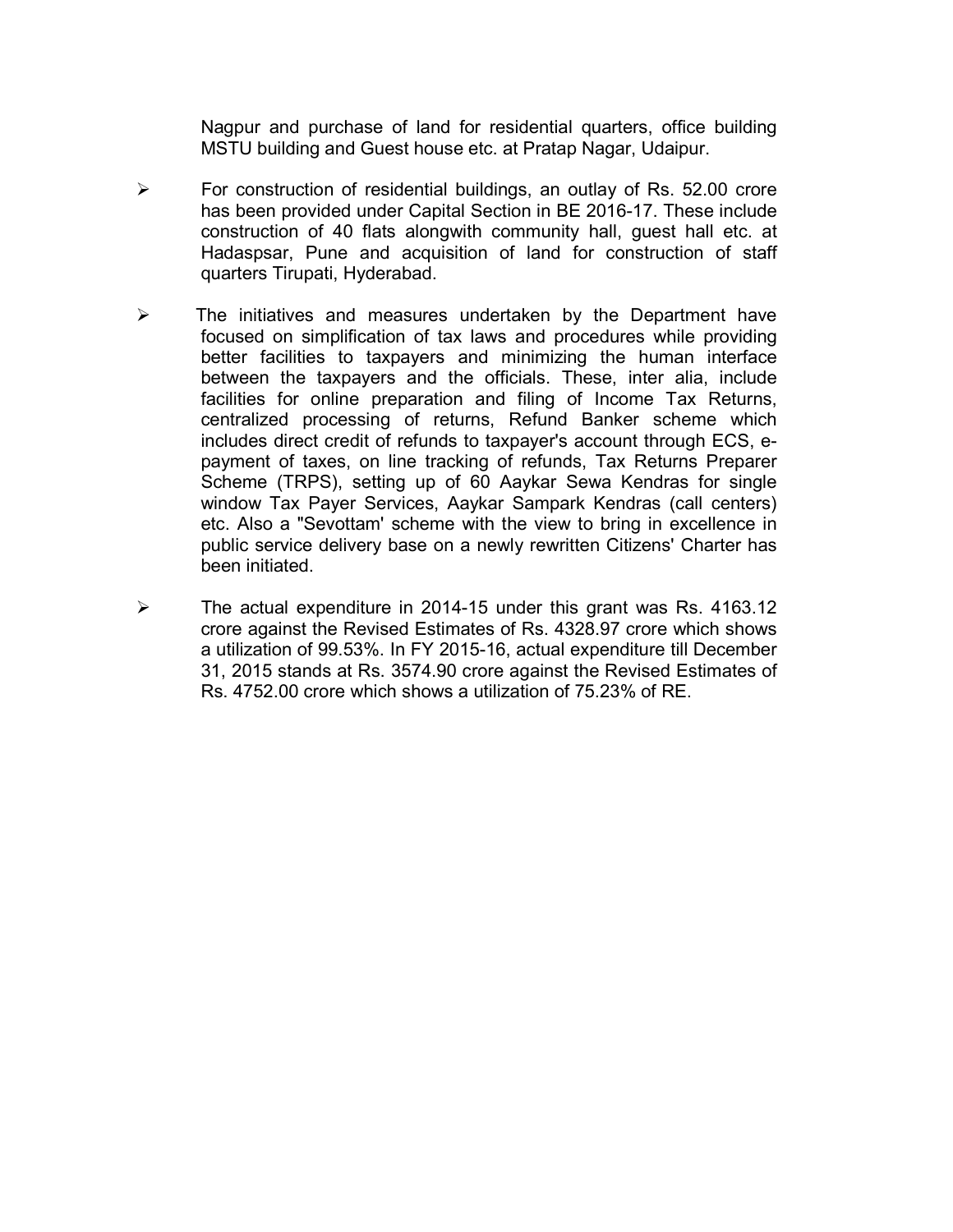#### **DEMAND NO. 39 INDIRECT TAXES**

| <b>Description</b><br><b>Actuals 2014-15</b> |                      |                      |                      | <b>Budget Estimates 2015-16</b> |              |           | <b>Revised Estimates 2015-16</b> |               |           | <b>Budget Estimates 2016-17</b> |               |           |
|----------------------------------------------|----------------------|----------------------|----------------------|---------------------------------|--------------|-----------|----------------------------------|---------------|-----------|---------------------------------|---------------|-----------|
|                                              | Plan                 | Non-<br>Plan         | Total                | Plan                            | Non-<br>Plan | Total     | Plan                             | Non-Plan      | Total     | Plan                            | Non-Plan      | Total     |
| <b>Total-Revenue</b><br><b>Section</b>       | - 11                 | 4164.24              | 4164.24              |                                 | 5001.49      | 5001.49   | $\ddot{\phantom{a}}$             | 4471.70       | 4471.70   | $\bullet$ .                     | 5140.50       | 5140.50   |
| Charged                                      | $\cdot$ .            | $\ddotsc$            |                      | $\cdot$ .                       | 0.50         | 0.50      | $\ddotsc$                        | 0.50          | 0.50      | $\ddotsc$                       | 0.50          | 0.50      |
| Voted                                        | $\ddot{\phantom{a}}$ | 4164.24              | 4164.24              | $\ddot{\phantom{a}}$            | 5000.99      | 5000.99   | $\ddot{\phantom{a}}$             | 4471.20       | 4471.20   | $\ddot{\phantom{a}}$            | 5140.00       | 5140.00   |
| <b>Total-Capital</b><br><b>Section</b>       | $\mathbf{r}$         | 128.80               | 128.80               | $\ddot{\phantom{a}}$            | 663.61       | 663.61    | $\ddotsc$                        | 128.80        | 128.80    | $\bullet$ .                     | 200.00        | 200.00    |
| Charged                                      | $\cdot$ .            | $\ddotsc$            |                      | $\cdot$ .                       | $\cdot$ .    | $\cdot$ . | $\cdot$ .                        | $\sim$ $\sim$ | $\cdot$ . | $\ddot{\phantom{0}}$            | $\sim$ $\sim$ | $\cdot$ . |
| Voted                                        | $\sim$ $\sim$        | 128.80               | 128.80               | $\ddot{\phantom{a}}$            | 663.61       | 663.61    |                                  | 128.80        | 128.80    | $\ddotsc$                       | 200.00        | 200.00    |
| <b>Total (Revenue</b><br>& Capital)          | $\ddot{\phantom{a}}$ | 4293.04              | 4293.04              |                                 | 5665.10      | 5665.10   | $\ddot{\phantom{a}}$             | 4600.50       | 4600.50   | $\bullet$ .                     | 5340.50       | 5340.50   |
| Charged                                      | $\ddotsc$            | $\ddot{\phantom{a}}$ | $\ddot{\phantom{a}}$ | $\ddot{\phantom{a}}$            | 0.50         | 0.50      | $\ddotsc$                        | 0.50          | 0.50      | $\ddot{\phantom{a}}$            | 0.50          | 0.50      |
| Voted                                        | $\ddotsc$            | 4293.04              | 4293.04              | $\ddot{\phantom{a}}$            | 5664.60      | 5664.60   | $\ddotsc$                        | 4600.00       | 4600.00   | $\ddot{\phantom{a}}$            | 5340.00       | 5340.00   |

#### **Demand No. 39 - Indirect Taxes**

A project to consolidate CBEC's IT infrastructure at a cost of Rs. 598.97 crore was approved by the CCEA in 2007. It comprised of 7 components such as Wide Area Network (WAN, Local Area Network, linking all the offices, seaports, airports, container depots etc., setting up of data warehouse (EDW), Automation of Central Excise and Service Tax (ACES), System Integration(SI), setting up Risk Management System for easy clearance of imports etc. was taken up. Contracts for the implementation of various components of Project were awarded to the selected vendors through an open tender. All the activities under the IT consolidation project have been implemented and are in support/maintenance phase. The project has been extended upto 2016 with augmented IT infrastructure and technical support at a total cost of about Rs. 170 crore. The open tender process has already been adopted for support and maintenance of various IT components except Data Center and WAN beyond March 2016. The Risk Management system (RMS) is operational in all- major Customs Ports/Airports covering more than 95% of India's international trade. A new upgraded version of RMS Import Module is in operation at 89 locations. RMS Export Module is also in operation at 89 locations. Procurement of 7 more Container Scanners (3 Mobile Gamma $\neg$  Ray Scanners and 4 Fixed X-ray Scanners) for facilitating cargo clearance is underway. Mobile and Fixed Scanners are expected to be commissioned in 2015-16. 109 Marine Vessels for strengthening anti-smuggling operations in the territorial waters have been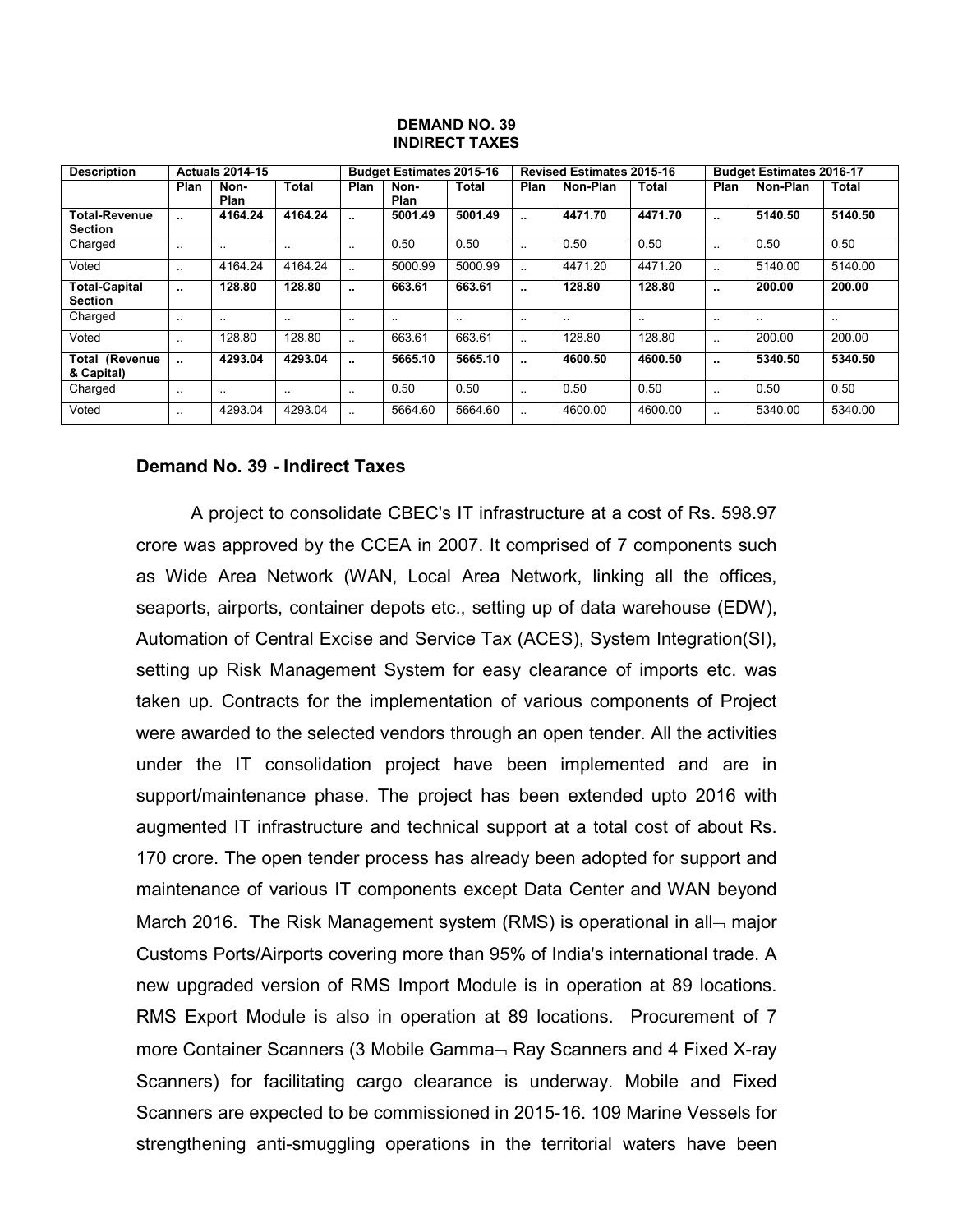procured. A total provision of Rs. 70.00 crores has been made for the year 2016-17. Rs. 27.42 crore, Rs. 99.88 crore, Rs. 78.64 crore, Rs. 33.20 crore, Rs. 46.52 crore, Rs. 5.45 crore, Rs. 14.80 crore and Rs.18.29 crore have been spent for the years 2007-08, 2008-09, 2009-10, 2010-11, 2011- 12, 2012-13, 2013-14 and 2014-15 respectively under these schemes. During 2015-16, Rs. 16.76 crore have been spent up to December, 2015. Single Window Service for Large Tax Payers paying excise duty, income tax/corporate tax and service tax has been set up at Bengaluru, Chennai, Mumbai and Delhi. Any person or company who has paid income tax/corporate tax of more than Rs. 10 crore or excise duty of Rs. 5 crore or service tax of Rs.5 crore during any previous year can opt to function as large taxpayer by giving consent to the concerned Large Taxpayer Unit. In pursuance to Department of Expenditure's guidelines instructions on expenditure management permitting revenue generating departments to prepare scheme to utilize 1% of incremental revenue to encourage greater efforts at garnering revenue, enhancing organizational efficiency, infrastructure and wherewithal, CBEC has sanctioned/allocated Rs. 224.85 crores as on 31.03.2015 for various purposes such as Capacity building/improvement of infrastructure in Central Excise and Customs Ranges, hiring of vehicles for increasing organizational efficiency and outdoor preventive activities etc.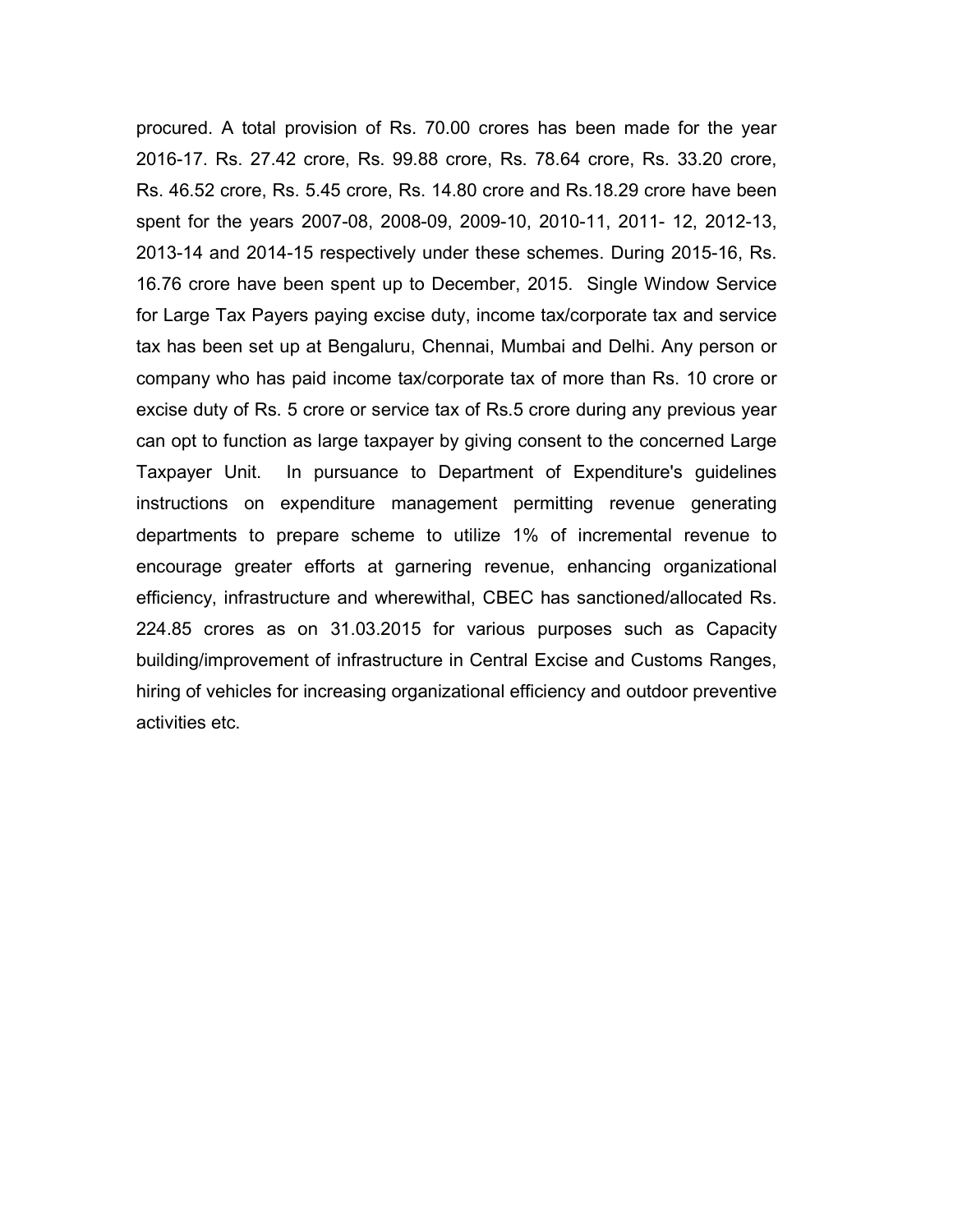### **III. ISSUES RELATING TO DEMANDS FOR GRANTS (2016-17)**

#### **(i) Under utilisation of allocated funds**

With a view to analysing the financial performance of the Department, the Committee desired to know about the surrender of funds in respect of Demand Nos. 37, 38 and 39 for the last three years. The Department of Revenue in their written reply furnished the following information in this context:

#### **Demand No.37**

### **IFU:**

The details of the funds surrendered during the last three years and reasons therefor are as under:-

**(Rs. in crore)**

|         |                                     | (RS. III Crore)                                                                                                                                                                                                                                                                                                                                            |
|---------|-------------------------------------|------------------------------------------------------------------------------------------------------------------------------------------------------------------------------------------------------------------------------------------------------------------------------------------------------------------------------------------------------------|
| Year    | <b>Amount</b><br><b>Surrendered</b> | <b>Remarks</b>                                                                                                                                                                                                                                                                                                                                             |
| 2012-13 | 366.17                              | This mainly includes Rs.300 crore under CST Compensation to<br>the States, Rs.11.33 crore under Grants to States for VAT<br>Compensation, Rs.15.93 crore under VAT related expenditure,<br>Rs.14.23 crore under Income Tax Overseas Units, Rs.8.58 crore<br>under Enforcement Directorate and Rs.4.13 crore under Tax<br>Information Exchange System.      |
| 2013-14 | 7611.91                             | This mainly includes Rs.7369.49 crore under CST Compensation<br>to the States, Rs.87 crore under construction of Rajaswa Bhawan,<br>Rs.97.22 crore under GSTN: SPV and Rs.10 crore under Grants<br>to States for VAT related expenditure.                                                                                                                  |
| 2014-15 | 503.86                              | This mainly includes Rs.271.98 crore under CST Compensation to<br>the States/UTs, Rs.100 crore under construction of Rajaswa<br>Bhawan, Rs.80.74 crore under GSTN: SPV, Rs.25.68 crore under<br>Govt. Opium and Alkaloid Works, Rs.6.72 crore under<br>Enforcement Directorate and Rs.5.66 crore under Capital Section<br>of Govt. Opium & Alkaloid Works. |

As regards Demand No.37, it is stated that most of the surrenders in the previous years were on account of non-utilization of the provision meant for Compensation to the States for phasing out of CST/introduction of VAT. The large amount was surrendered as no decision could be taken about providing CST Compensation to the States beyond 2011-12 and VAT Compensation claims of all the States were settled. Further, there were savings under Goods & Services Tax Network (GSTN) due to less requirement of funds project by them. Funds meant for construction of Rajaswa Bhawan had to be surrendered as the tendering process could not be completed. To avoid recurrence of such instances in future, it has been decided to include only such provision in the Demand as is likely to be fully utilized.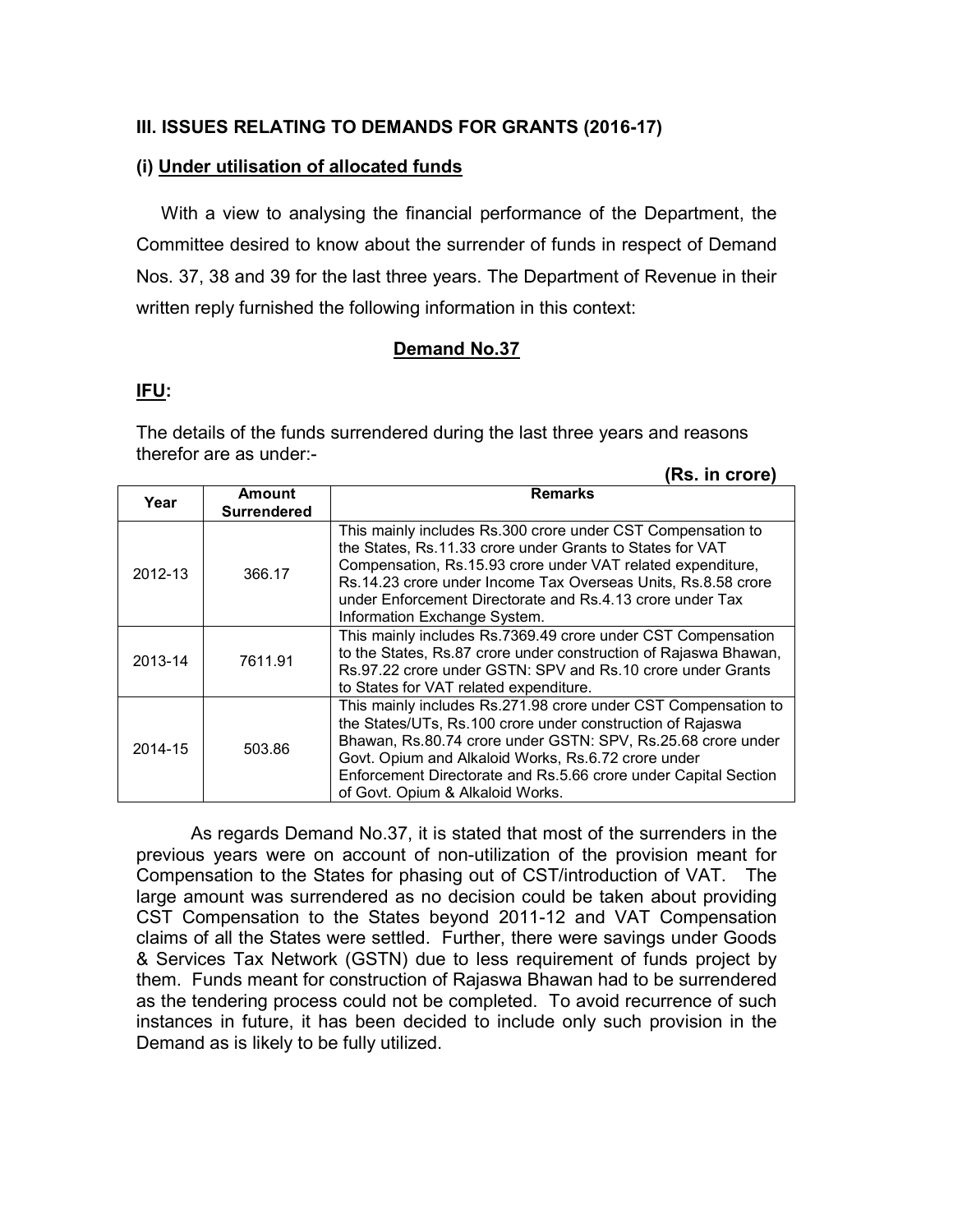## **Demand No.38**

#### **(Rs. in crore)**

| Year    | <b>Amount</b><br><b>Surrendered</b> | <b>Remarks</b>                                                                                                                                                                                                                                                                                                                                                                                             |
|---------|-------------------------------------|------------------------------------------------------------------------------------------------------------------------------------------------------------------------------------------------------------------------------------------------------------------------------------------------------------------------------------------------------------------------------------------------------------|
| 2012-13 | 375.97                              | The saving was due to postponing the payment of Rs.300 crore to<br>MCD pertaining to Civic Centre and due to less scope for<br>expenditure and non-finalization of some proposals for<br>purchase/construction of residential properties.                                                                                                                                                                  |
| 2013-14 | 238.88                              | There were savings due to non-finalization of some proposals for<br>purchase of properties and less acquisition of immovable<br>properties. The saving was also due to less number of medical<br>claims, foreign visits, training programmes and less purchase of<br>computers etc.                                                                                                                        |
| 2014-15 | 912.16                              | The major saving was in Capital Section due to non-finalization<br>/non-clearance of some proposals for purchase/construction of<br>properties. The saving was also due to non-filling up of vacant<br>posts, less travel expenses and economy measures leading to less<br>expenditure on Information Technology procurement, electricity,<br>purchase and hiring of vehicles and misc. official expenses. |

#### **Demand No.39**

|         |                                     | (Rs. in crore)                                                                                                                                                                                                                                                                                                                                                                                                           |
|---------|-------------------------------------|--------------------------------------------------------------------------------------------------------------------------------------------------------------------------------------------------------------------------------------------------------------------------------------------------------------------------------------------------------------------------------------------------------------------------|
| Year    | <b>Amount</b><br><b>Surrendered</b> | <b>Remarks</b>                                                                                                                                                                                                                                                                                                                                                                                                           |
| 2012-13 | 111.06                              | The saving was mainly due to (i) non-finalization of the technical<br>specifications of boats by the boat supplier and delay in import of 18<br>Gamma ray scanners and two X-ray scanners; and (ii) non-<br>finalization of issues regarding payment of stamp duty on registration<br>and conversion of leasehold to freehold and non-materialization of<br>proposal of office accommodation/ residential accommodation. |
| 2013-14 | 146.57                              | The saving was due to (i) non-payment of different category of<br>vessels and non-procurement of spare parts; and (ii) non-<br>commissioning of projects of container scanner by March 2014.                                                                                                                                                                                                                             |
| 2014-15 | 696.17                              | The saving was due to non-filling up of various posts after roll out of<br>cadre restructuring and non-finalization of procurement of anti-<br>smuggling equipment, spare parts & purchase of ready built office<br>accommodation/construction of office accommodation etc.                                                                                                                                              |

As regards surrender of funds Demand Nos.38&39, it is submitted that the same were primarily under the 'Capital Section' on account of various reasons as informed to the Standing Committee on Finance. It is stated that all the proposals of procurement of properties require coordination with different authorities i.e. land owing agencies, PWD, State Government, Municipal authorities etc. Therefore, some of such proposal did not materialize or get delayed. The funds for procurement of equipment/vessels could not be utilized due to non-fulfillment of contractual agreement or late delivery, etc. Therefore, the savings were on account of various reasons that are beyond the control of Government. Moreover, these savings were already taken into account while finalizing the Revised Estimates for the relevant years. The Budgetary Authorities have already been advised in this regard so that allocated funds are utilized properly.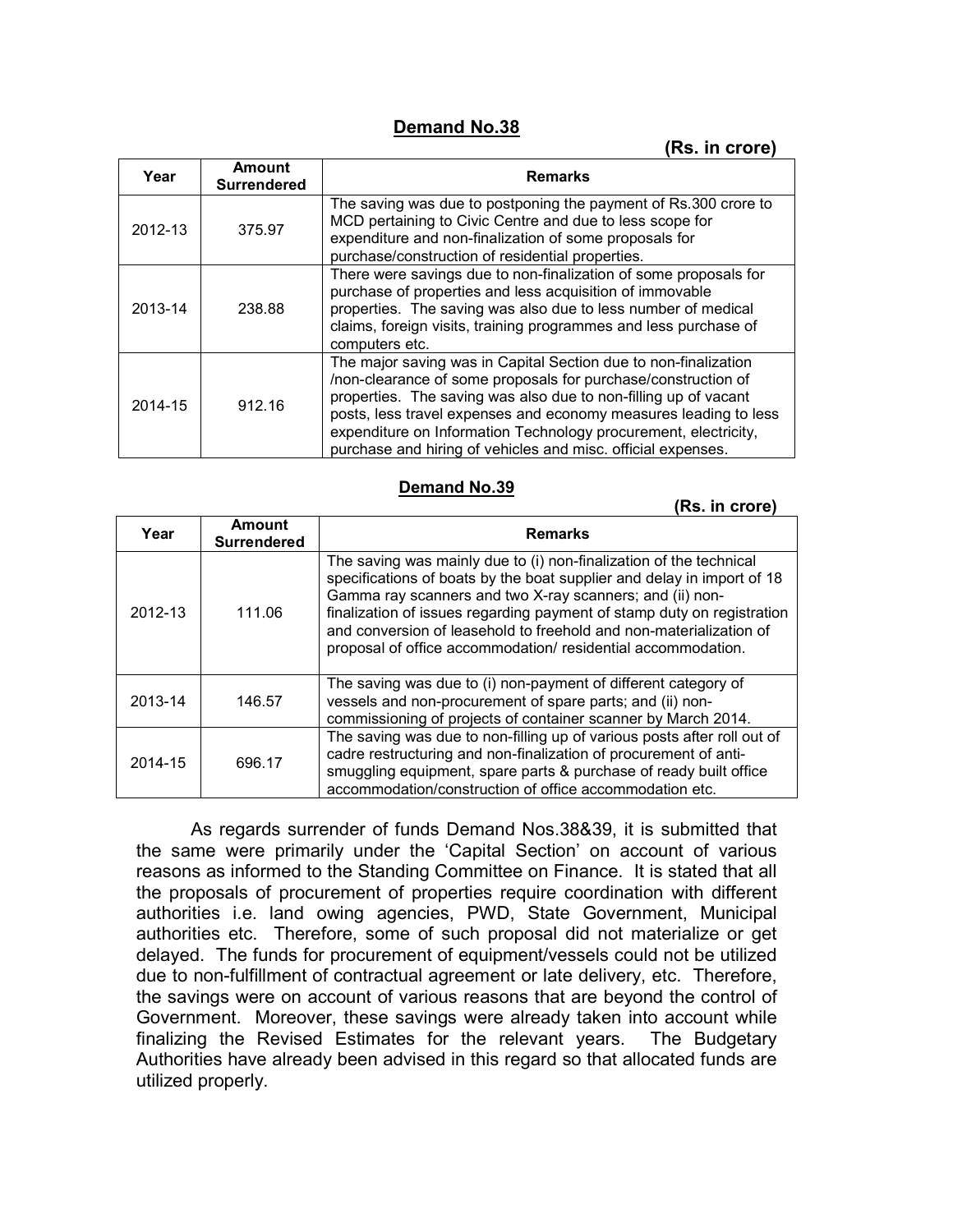## **CBDT**

The details of surrender during last three years due to under-utilizations in respect of **Grant No. 38 (Direct Taxes)** is as under:-

| <b>Financial Year</b> | <b>Revenue</b> | Capital | Total  | <b>Reasons</b> |
|-----------------------|----------------|---------|--------|----------------|
| 2012-13               |                | 375.97  | 375.97 |                |
| 2013-14               | 117.95         | 120.94  | 238.89 | В              |
| 2014-15               | 235.92         | 676.24  | 912.16 |                |

## **A Reason for surrender F.Y. 2012-13**.

**Capital Section**: - Surrender in Capital section was due to postponement of various projects, slow pace of completion of projects by CPWD, nonsanctioning of projects, litigation and other local issues. The details of few of such projects are as under:

| 1               | Construction of Advanced Training Centre and Mess by<br>NBCC at NADT Nagpur | Rs.              |
|-----------------|-----------------------------------------------------------------------------|------------------|
| 36.40 Cr        |                                                                             |                  |
| 2               | Construction of RTI building at Mohali                                      | <b>Rs. 20</b>    |
| Cr              |                                                                             |                  |
| $\mathbf{3}$    | Construction of office building at Bangalore                                | <b>Rs. 28</b>    |
| Cr              |                                                                             |                  |
| $\overline{4}$  | Construction of office cum residential building at Lucknow                  | Rs. 44           |
| Cr              |                                                                             |                  |
| $5\overline{)}$ | Construction of residential complex at Pune                                 | Rs. 25           |
| Cr              |                                                                             |                  |
| $6\phantom{1}$  | Purchase of land for office building at Finance City                        | <b>Rs. 60</b>    |
| Cr              |                                                                             |                  |
| $\overline{7}$  | Purchase of ready built office space at Bhopal                              | <b>Rs. 53 Cr</b> |
|                 |                                                                             |                  |

## **B Reason for surrender FY 2013-14.**

**Revenue Section:-** Surrender in revenue section in F.Y 2013-14 was made to make compliance with 10% mandatory cut of budget as communicated vide IFU letter F. No. 7/6/2013-IFU (B&A) DT dated 20.09.2013.

**Capital Section: -** Further, surrender in Capital section was due to postponement of various projects; slow pace of completion of projects by CPWD, non-sanctioning of projects, litigation and other local issues. The details of few of such projects are as under:

| $1 \quad$   | Construction of Advanced Training Centre and Mess at NADT Nagpur |        |
|-------------|------------------------------------------------------------------|--------|
|             | Rs.26.40 Cr                                                      |        |
| $2^{\circ}$ | Construction of office cum residential building at Lucknow       | Rs. 20 |
| Cr          |                                                                  |        |
| 3           | Construction of residential complex at Pune                      | Rs.25  |
| Cr          |                                                                  |        |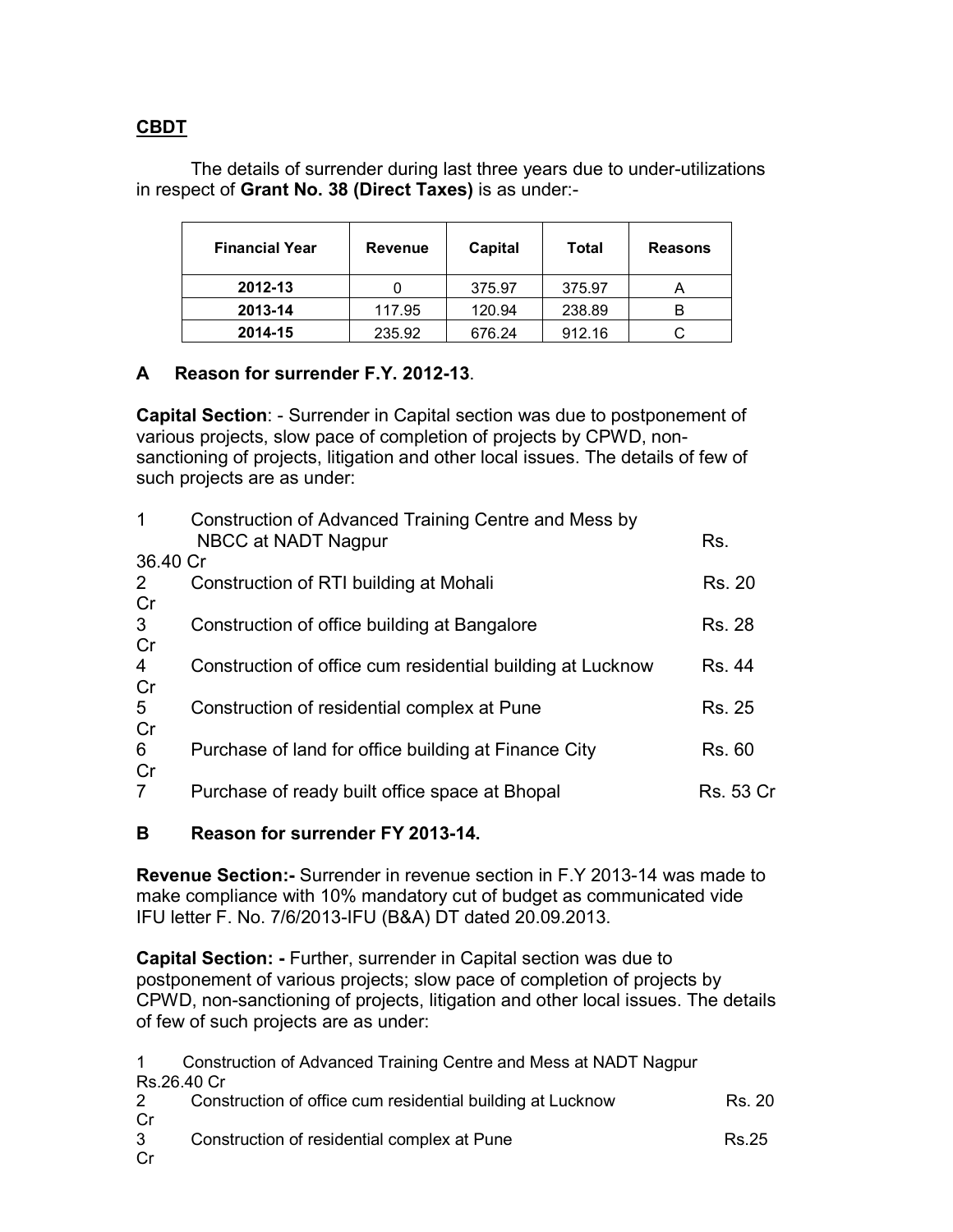| 4                   | RTI Ahmedabad                             | Rs. 60 |
|---------------------|-------------------------------------------|--------|
| Cr.<br>$5 -$<br>.Cr | Purchase of NBCC Plaza at Saket New Delhi | Rs. 43 |

### **C Reason for surrender F.Y. 2014-15.**

**Revenue Section: -** Out of total saving of Rs 249.64 Cr, fund of Rs 163.92 Cr was cut at R.E stage by the Budget Division. Out of rest saving of Rs 85.72 Cr, Rs 65.49 Cr was on account of salary expenditure and balance in other object heads. The reasons for savings are adhering to economy measures, postponement of foreign training of newly promoted Assistant Commissioner batch, curtailment of approved publicity plan, lesser requirement of funds for air travel as travelling was restricted to travel in economy class, lesser liabilities of payment to Standing Council and valuers, less expenditure on various activities like sports, rewards, various office related items, IT software and hardware etc.

**Capital Section: -** The surrender in Capital section was due to postponement of various projects; slow pace of completion of projects by CPWD, nonsanctioning of projects, litigation and other local issues. The details of some such projects are under:

| The detaile of four of babiliphojocto of <b>ith rives</b> and do follows. | (Rs. in crores) |
|---------------------------------------------------------------------------|-----------------|
| Description of the project                                                | <b>Amount</b>   |
| Construction of RTI at Mohali                                             | 30              |
| Construction of RTI at Ahmedabad                                          | 10              |
| Construction of RTI at Lucknow                                            | 3               |
| Construction of office building at Bangalore                              | 40              |
| Construction of office building Lucknow                                   | 40              |
| Construction of office building at Nariman Point Mumbai                   | 30              |
| Purchase of Ready built Office accommodation at Etah (UP)                 | 4               |
| Purchase of land at Hyderabad                                             | 40              |
| Construction of Office Building at Saket Delhi                            | 25              |
| Purchase of office building at Okhla, Delhi                               | 125             |
| Purchase of office building at Kidwai Nagar, Delhi                        | 30              |
| Construction of office cum residential building at Navsari CCIT, Surat    | 10              |
| Construction of office cum residential building at Shahjahanpur.          | 1.2             |

The details of few of such projects of **MH 4059** are as follows:

Other projects, proposed for F.Y 2014-15 but which were not sanctioned / executed and warranting savings are as follows:

- 1 Construction of advance training centre at Nagpur.
- 2 Purchase of office space at Bhopal.
- 3 Construction of office building at Pune.
- 4 Upgradation of AayakarBhawan, Hyderabad.
- 5 Guest house at Raipur.
- 6 Construction of auditorium and recreation room in Kozhikode.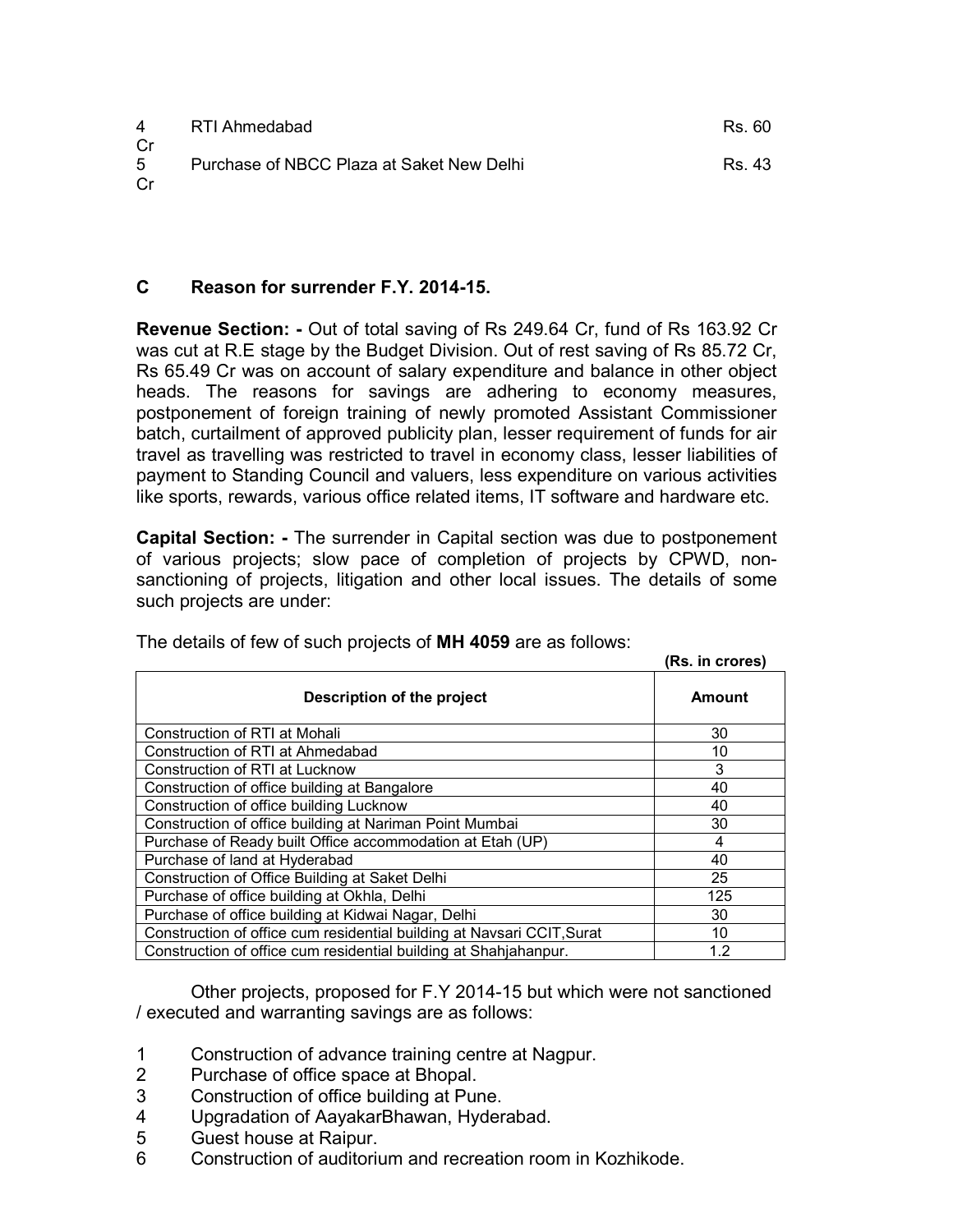- 7 Construction of office building in Kurukshetra.
- 8 Construction of office cum residential building at Bilashpur, CCIT, Shimla region.
- 9 Renovation of Takshila at NADT, Nagpur.
- 10 Renovation of guest house in Delhi.
- 11 Construction of office cum residential building, Ludhiana.

Similarly, details of some projects under **MH 4216** which could not be approved / executed warranting savings are as follows

- i). Construction of residential complex at Pune.
- ii). Construction of quarters in Chennai.
- iii). Special Repair and upgradation of staff quarter in Delhi.
- iv). Renovation/upgradation of residential accommodation at Bangalore.
- v). Construction of quarter at Chandigarh.
- vi). Construction of overhead of water tank at Bhopal.
- vii). Purchase of land at Rajsambandh, (CCIT, reason Udaipur).
- viii). Upgradation of quarter in Ahemadabad.
- ix). Upgradation of 23 toilets in Ahmedabad.
- x). Construction of residential accommodation at Bilashpur (CCIT, region Shimla)
- xi). Construction of quarter at Aligarh.
- xii). Construction of Sewage treatment plant at IT Colony, Bangalore.

Similarly, there was also savings in **MH 4075** due to less acquisition/maintenance of immovable property.

#### **CBEC**

The requisite information in respect of **Grant No. 39** is as under :

#### **(Amount in '000)**

|                 |         | <b>Funds surrendered</b> |           |              |
|-----------------|---------|--------------------------|-----------|--------------|
| SI. No.<br>Year |         | <b>Revenue</b>           | Capital   | <b>Total</b> |
| (1)             | 2)      | (3)                      | (4)       | (5)          |
|                 | 2012-13 | 2,78,25                  | 108,28,00 | 111,06,25    |
| 2               | 2013-14 | 19,62,30                 | 126,94,44 | 146,56,74    |
| 3               | 2014-15 | *563,52,00               | 132,64,98 | 696,16,98    |

\**The surrender under Revenue Section of Rs.563,52,00 thousands in 2014-15 is mainly under object head 'Salary', the provision for which was made on account of roll out of the Cadre Restructuring in December, 2013. However, the provision was not utilized fully due to non-filling up of posts created as a result of Cadre Restructuring.* 

3. At the outset, it is relevant to mention that the process of Budget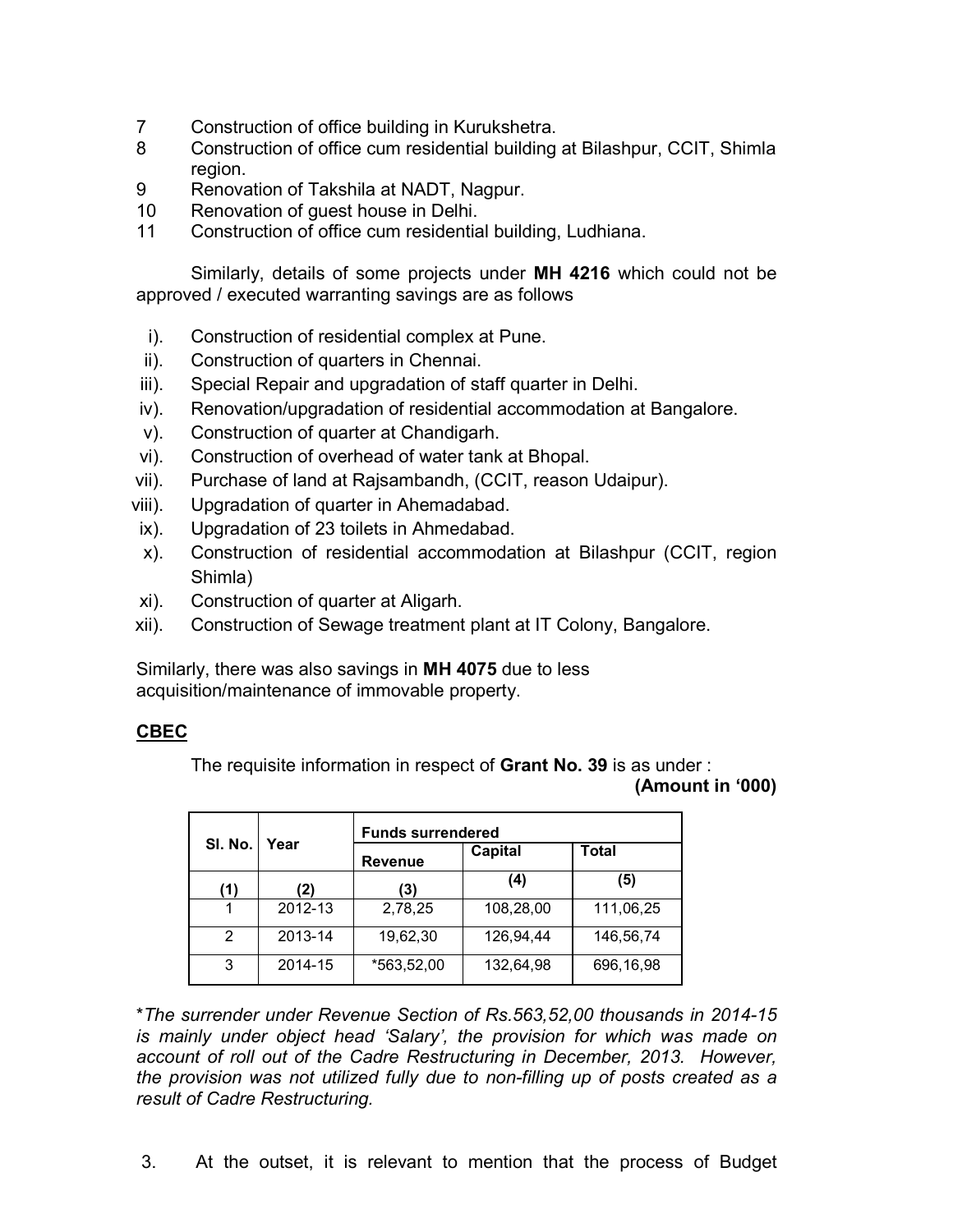Formulation for erstwhile Grant which is now Grant No.39 (Indirect Taxes) is such that the possibility of persistent overestimation followed by underutilization is either ruled out or minimized to a great extent. So far as the erstwhile Grant, now Grant No.39, is concerned, the Expenditure Management Wing of DGHRD on receipt of Budgetary proposals from 108 Budgetary Authorities scrutinizes the same rigorously with reference to the utilization/requirement of the previous year, as well as the current year, keeping in mind the Government of India instructions issued from time to time. After a thorough scrutiny of the proposals, BE/RE proposal is sent to IFU which vets the same and then it is submitted to the Budget Division by the IFU itself. The Budget Division takes the final view on the Budgetary Proposals and approves the BE/RE. Hence, it may be noted that there is no scope of overestimation.

4. In fact it would not be out of place to mention here that there has been demand for greater allocation of fund to Budgetary Authorities under 'Revenue Section' which is not possible to fulfill at times because of scarcity of funds. This is not to deny that there is no surrender of funds under 'Revenue Section'. However, the same is very negligible and due to reasons or factors beyond the control of the Department, e.g., 10% mandatory cut because of austerity measures, non-approval of re-appropriation proposals, etc.

5. So far as under utilization of funds under 'Capital Section' is concerned, it may be appreciated that as per the provision of GFR and Government of India's instructions, all proposals under 'Capital Section', i.e, acquisition of land/building, constructions, acquisition of equipments, boats, scanners, etc. have to be necessarily scrutinized and approved by the competent authorities, i.e, IFU, Cabinet Committee, etc. Further, all such proposals require coordination with different authorities like land owning agency, PWD, State Governments, Municipal Authorities, etc., and hence despite the best efforts of the Department, some of the proposals either do not get approved in time for utilizing the funds, or in some cases, they are rejected leaving the Department with no option but to surrender the Budget provision for such proposals.

6. As a corrective measure, the Expenditure Management Wing has since formulated a mechanism for realistic budgetary formulation by notifying the Chief Commissioner/Director General of Customs & Central Excise (except in some places only) as independent Budgetary Authority. This would enable better analysis and compilation of the budgetary proposals at the initial projection level, as well as at the level of the Expenditure Management Wing. This will also help to scrutinize and examine each Budget proposals more minutely resulting in better projection and allotment of Budgetary provisions to the field formations. Hereinbefore, there were 108 Budgetary Authorities including Chief Commissioners and Commissioners. From the year 2015-16, however, in the revised mechanism, there are only 74 Budgetary Authorities. The Budgetary Authorities are the zonal heads, and are therefore in a better position to give more realistic projections of the Grants required under the various object heads.

7. In addition, the Expenditure Management Wing of HRD has specified periodic reporting by the field formations/Directorates of the expenditure vis-àvis the Grants and also guides the Budgetary Authorities appropriately to ensure that the Grants provided are utilised fully and the surrender of funds is avoided.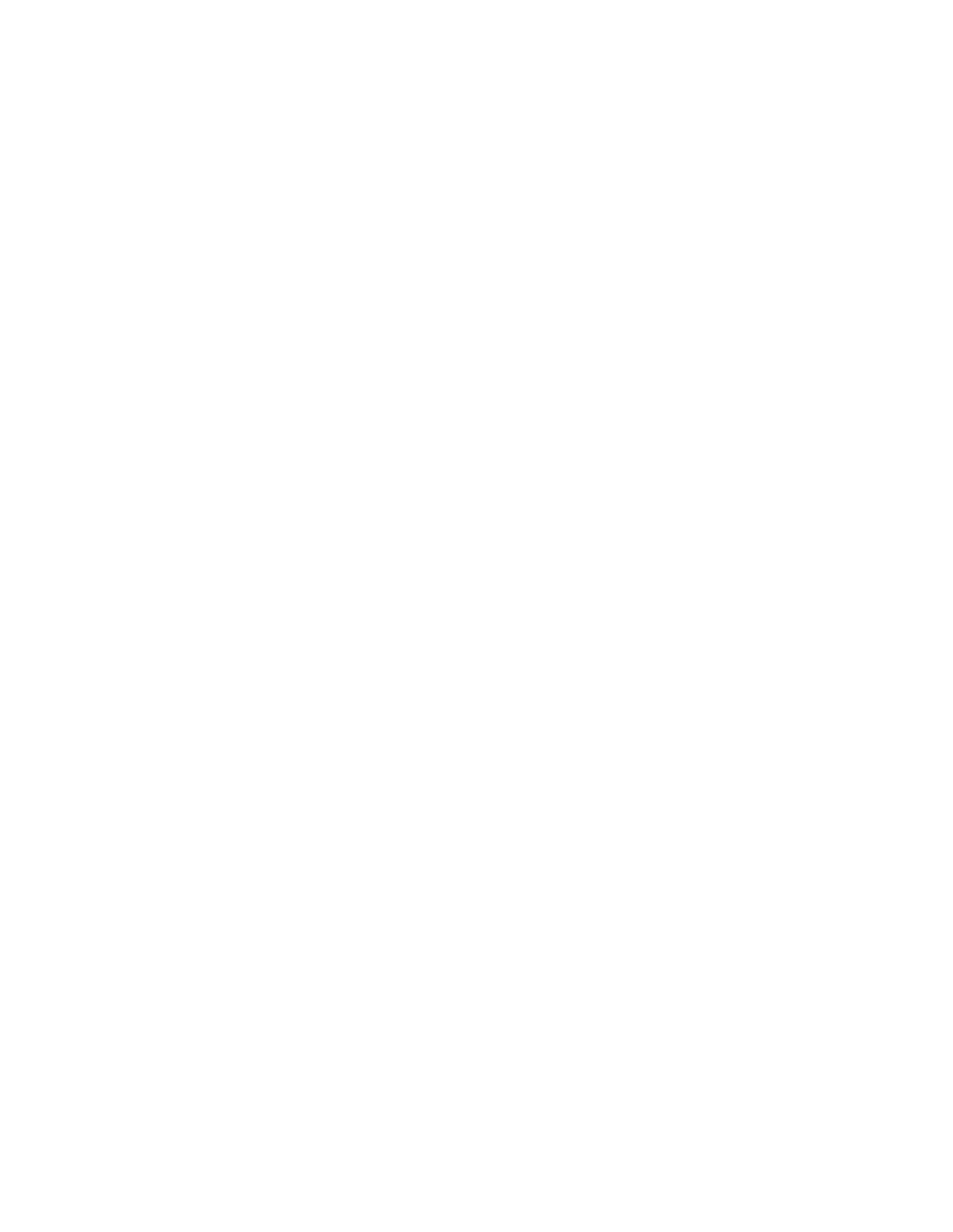## **(ii) Direct and Indirect Tax : Targets and Collections**

Regarding the target and collection figures of direct and indirect taxes, the Committee has taken into consideration the following figures of last four years:

### **Direct Taxes :**

## **(In Rs. crore)**

| <b>FY</b> | BE.    | <b>RE</b> | <b>Actuals</b>                  |
|-----------|--------|-----------|---------------------------------|
| 2012-13   | 570257 | 565835    | 558658                          |
| 2013-14   | 668109 | 636318    | 638591                          |
| 2014-15   | 736000 | 705628    | 695743                          |
| 2015-16   | 797995 | 752020    | (7.48 lakh crore - provisional) |
| 2016-17   | 847097 | $- -$     | $- -$                           |

## **Indirect Taxes :**

## **(In Rs. crore)**

| <b>FY</b> | BE.    | <b>RE</b> | <b>Actuals</b>                 |
|-----------|--------|-----------|--------------------------------|
| 2012-13   | 505044 | 469546    | 474482                         |
| 2013-14   | 565003 | 519520    | 497061                         |
| 2014-15   | 624902 | 542325    | 545936                         |
| 2015-16   | 647918 | 703642    | (7.11 lakh crore- provisional) |
| 2016-17   | 779669 | $- -$     | $- -$                          |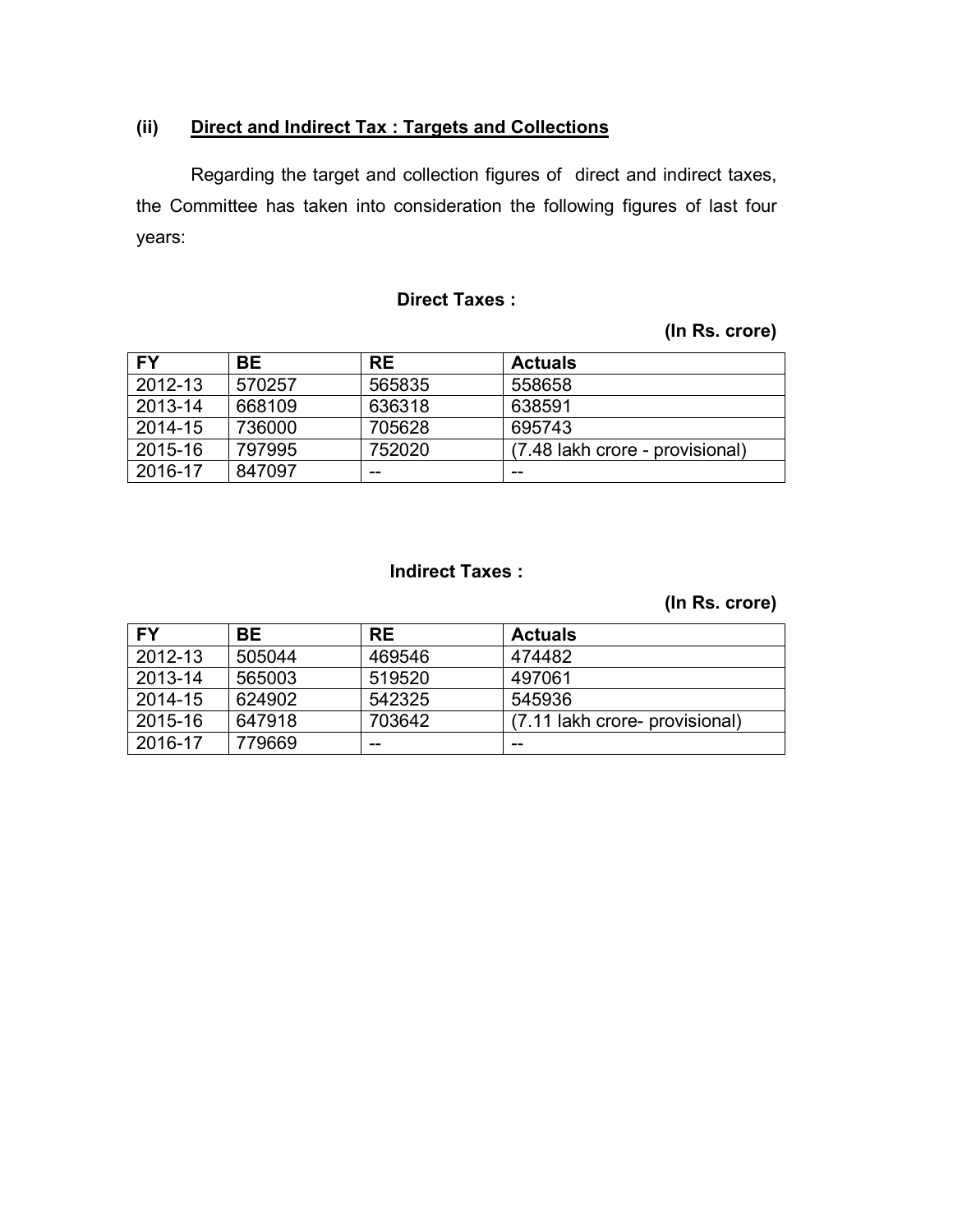### **(iii) Revenue Foregone**

In light of the fact that in FY 2015-16, the revenue foregone stands at staggering Rs. 6.11 lakh crores. which is an increase of Rs. 56,779 crore over the previous fiscal, and its impact on various stake holders and constituents of the economy, the CBDT and CBEC *vide* their written reply have stated as under :

#### **CBDT**

"The revenue foregone is on account of various tax incentives provided under the Income-tax Act, 1961 (the Act). These have been provided to promote exports; balanced regional development; creation of infrastructure facilities; employment; rural development; scientific research and development; cooperative sector and to encourage savings by individuals and donations for charity etc.

Though the revenue impact has been quantified in terms of tax expenditure, it does not imply that this quantum of revenue has been waived by the Government. Rather, these could be seen as targeted expenditure for the promotion of certain sectors. In some cases, the economic and social activities which are incentivized by such indirect subsidy by way of tax expenditure may not have actually been undertaken or may have been much lower in scale in the absence of such incentives.

Further, Finance Minister in his Budget Speech for 2015-16 announced intention of Government to phase out various exemptions and deductions under the Act along with phasedreduction of corporate tax rates. Accordingly, the detailed phase out plan of various tax incentives as proposed in Finance Bill 2016-17.

Also, it is proposed that in the case of domestic companies having total turnover or gross receipts not exceeding Rs. 5 crore in the financial year 2014-15, the income-tax shall be charged @ 29%. Besides, the domestic companies incorporated on or after 1<sup>st</sup> March, 2016 and engaged solely in manufacture and production of articles and things, may, at their option, pay tax @25% if they do not claim any accelerated depreciation, investment allowance, profit linked deductions and investment linked deductions".

#### **CBEC**

"Estimated revenue impact of tax incentives for F.Y. 2015-16 in respect of Central Excise Duty is Rs.2,24,940 crore and in respect of Customs Duty is Rs.2,57,549 crore. Total estimated revenue impact of tax incentives in respect of customs and excise duties is Rs. 4,82,489 crore, showing an increase of Rs. 46,733 crore over F.Y.2014-15.

However, this high revenue impact is in many cases on account of a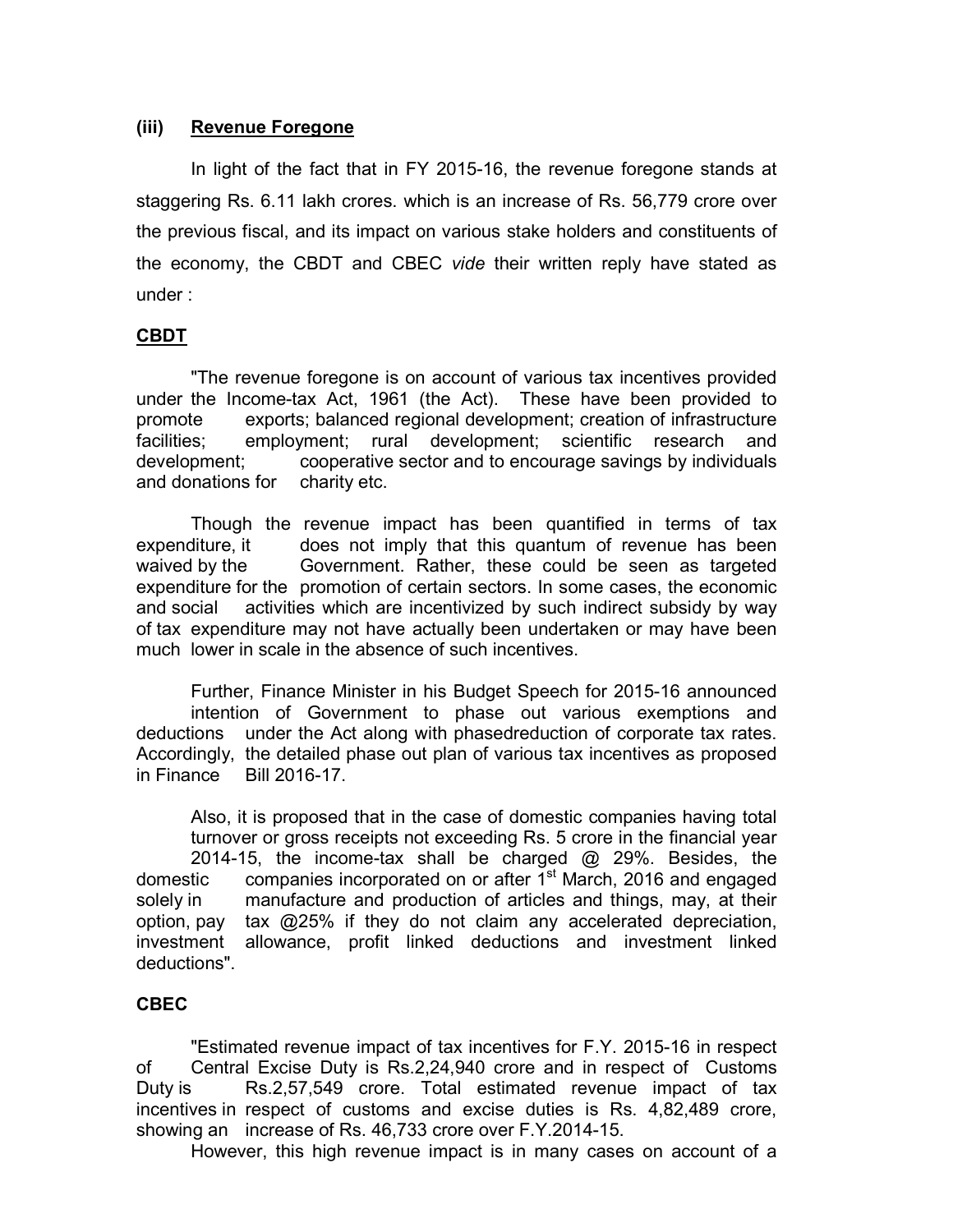higher Tariff rate of duty, prescribed with intention to have a tariff cushion and use the same judiciously if the need so arises. Some such situations on Customs Duty side are:

- (i) Diamonds, Gold
- (ii) Mineral fuels and mineral oils
- (iii)Edible oils
- (iv)Pulses, edible vegetables, roots and tubers
- (v) Iron and steel
- (vi)Fertilizers
- (vii) Aircrafts
- (viii) Ships, vessels, boats
- (ix) Articles of iron and steel
- (x) Preferential rates under various Free Trade Agreements Collectively, above cases account for revenue impact of tax incentives of about Rs.1,96,462 Crore.

Similarly, on the Central Excise side high revenue impact, in the following cases, is largely on account of higher Tariff rate:

- (i) Mineral fuels and mineral oils
- (ii) Motor vehicles
- (iii) Cement
- (iv)Sugar
- (v) Fertilisers

Collectively, above cases account for revenue impact of tax incentives of about Rs.1,14,837 Crore.

Moreover, the quantum of revenue foregone in respect of Customs and Central Excise in the last five fiscal years is as under:

(Rs. in crore)

|                 | <b>Revenue</b><br>foregone<br>in 2011-12 | <b>Revenue</b><br>foregone<br>in 2012-13 | <b>Revenue</b><br>foregone<br>in 2013-14 | <b>Revenue</b><br>impact of<br>tax<br>incentives<br>in 2014-15 | Revenue impact<br>of tax incentives<br>in 2015-16<br>(Estimated) |
|-----------------|------------------------------------------|------------------------------------------|------------------------------------------|----------------------------------------------------------------|------------------------------------------------------------------|
| Excise<br>Duty  | 1,95,590                                 | 2,09,940                                 | 1,96,223                                 | 1,96,789                                                       | 2,24,940                                                         |
| Customs<br>Duty | 2,36,852                                 | 2,54,039                                 | 2,60,714                                 | 2,38,967                                                       | 2,57,549                                                         |
| <b>Total</b>    | 4,32,442                                 | 4,63,979                                 | 4,56,937                                 | 4,35,756                                                       | 4,82,489                                                         |

- 1. Customs and central excise duties are indirect taxes, where the incidence of the tax is on the importer, manufacturer or the service provider respectively but the burden of the tax is on the final consumer.
- 2. Indirect taxes are a pass through i.e. the taxes are borne by the ultimate consumer.
- 3. Revenue forgone is calculated as under:

 **Revenue forgone** = Value of goods X (tariff rate of duty – effective rate of duty).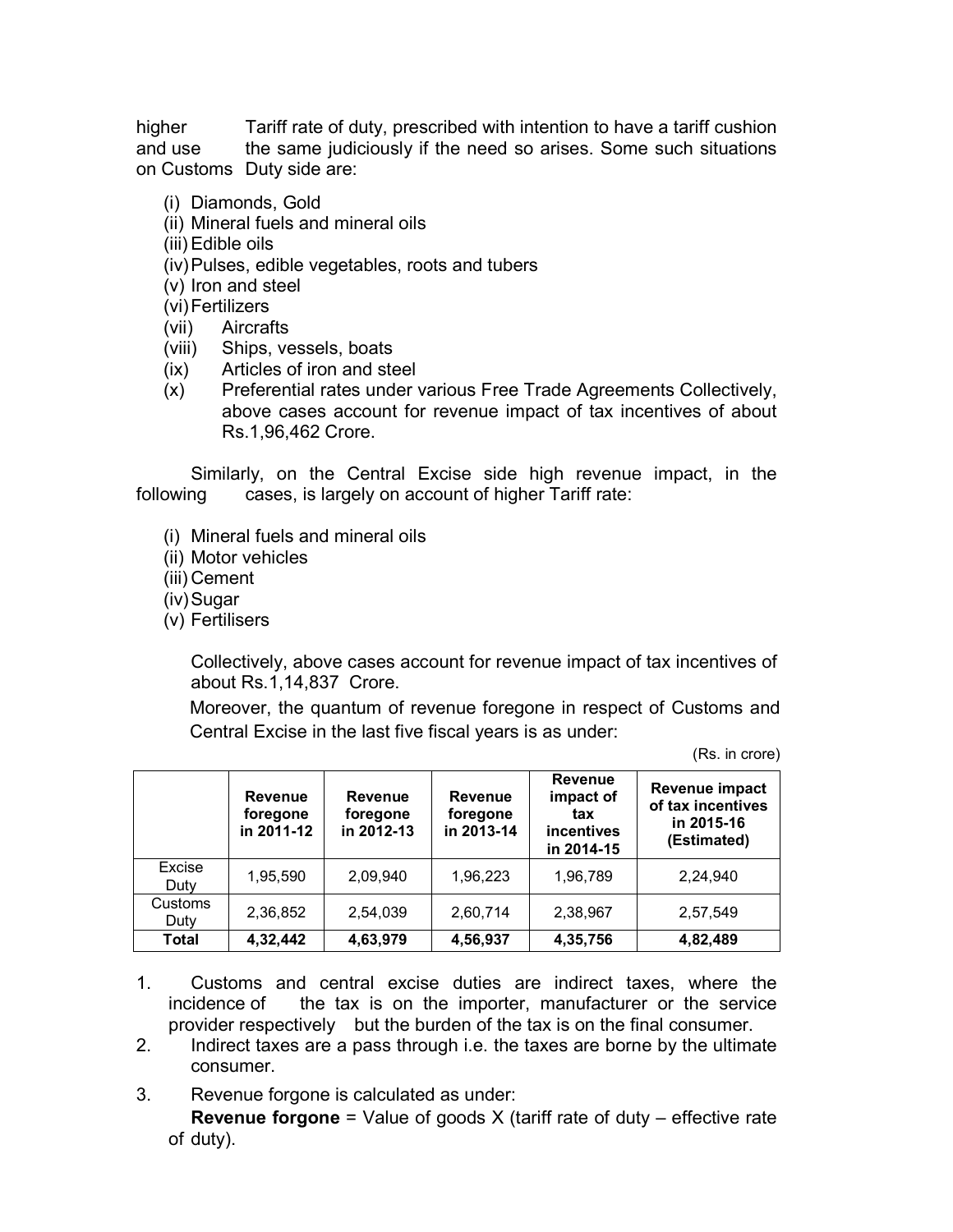- 4. Hence, revenue forgone generally reduces the burden on the ultimate consumer and generally does not benefit the importer or the manufacturer.
- 5. The indirect tax structure seeks to harmonize revenue considerations with the interest of consumers, farmers, and industry etc. to achieve the policy objectives of the government.
- 6. Examples of revenue forgone on the customs side (during F.Y. 2014-15 for which figures are final) where the consumer benefits either directly or indirectly and which promotes domestic manufacturing due to lower effective rate of duty than the tariff rate of duty (on specified goods) are as follows:

| <b>Commodity</b>                                       | <b>Tariff rate</b><br>(in %) | <b>Effective rate</b><br>(in %) | <b>Revenue forgone</b><br>(Rs. in crore) |
|--------------------------------------------------------|------------------------------|---------------------------------|------------------------------------------|
| Crude edible oils                                      | 45                           | 12.5                            |                                          |
| Refined edible oils                                    | 100                          | 20                              | 42694                                    |
| Pulses, edible vegetables,<br>roots and tubers, onions | 30                           | Nil                             | 6814                                     |
| Sugar                                                  | 100                          | 40                              | 2379                                     |
| Fertilizers                                            | 10/5                         | 7.5/5/2.5                       | 6279                                     |
| Manmade filaments                                      | 10                           | 7.5/5                           | 7609                                     |
| Crude petroleum                                        | 5                            | Nil                             |                                          |
| Coking coal                                            | 10                           | 2.5                             |                                          |
| Steam coal                                             | 10                           | 2.5                             | 55646                                    |
| Other petroleum products<br>falling under Ch.27        | 10                           | 5                               |                                          |
| Organic chemicals                                      | 10                           | 7.5                             | 10959                                    |
| Inorganic chemicals                                    | 10                           | 7.5                             | 4115                                     |
| Iron and steel                                         | 15                           | 12.5/ 10/ 7.5/ 5/<br>2.5        | 8766                                     |
| Machinery                                              | 10/7.5                       | 10/7.5/5/2.5/<br>Nil            | 16586                                    |
| Electrical machinery                                   | 10/7.5                       | 10 / 7.5 / 5 / Nil              | 14698                                    |
| Ores                                                   | 10                           | 2.5                             | 3344                                     |

- 7. Some other major areas of revenue forgone on customs / excise side:
	- Supplies to projects funded by UN or other agencies (international organizations) are exempt from customs and excise duties [it would not be desirable to appropriate a part of such funds towards duties].
	- Domestic LPG (subsidised as well as non-subsidised) and Kerosene for PDS is fully exempt from customs as well as excise duties.
	- SSI exemption clearances upto Rs.1.5 crore in a FY are exempt for units whose turnover does not exceed Rs.4 crore in the previous FY.
	- Area based exemptions to promote industrial development of backward States / areas.

Lower excise duty on items of mass consumption.

#### **(iv) Tax GDP-Ratio and Tax Base**

Regarding the low Tax-GDP Ratio of our economy as against other comparable economies of the world and endeavors to widen the tax base,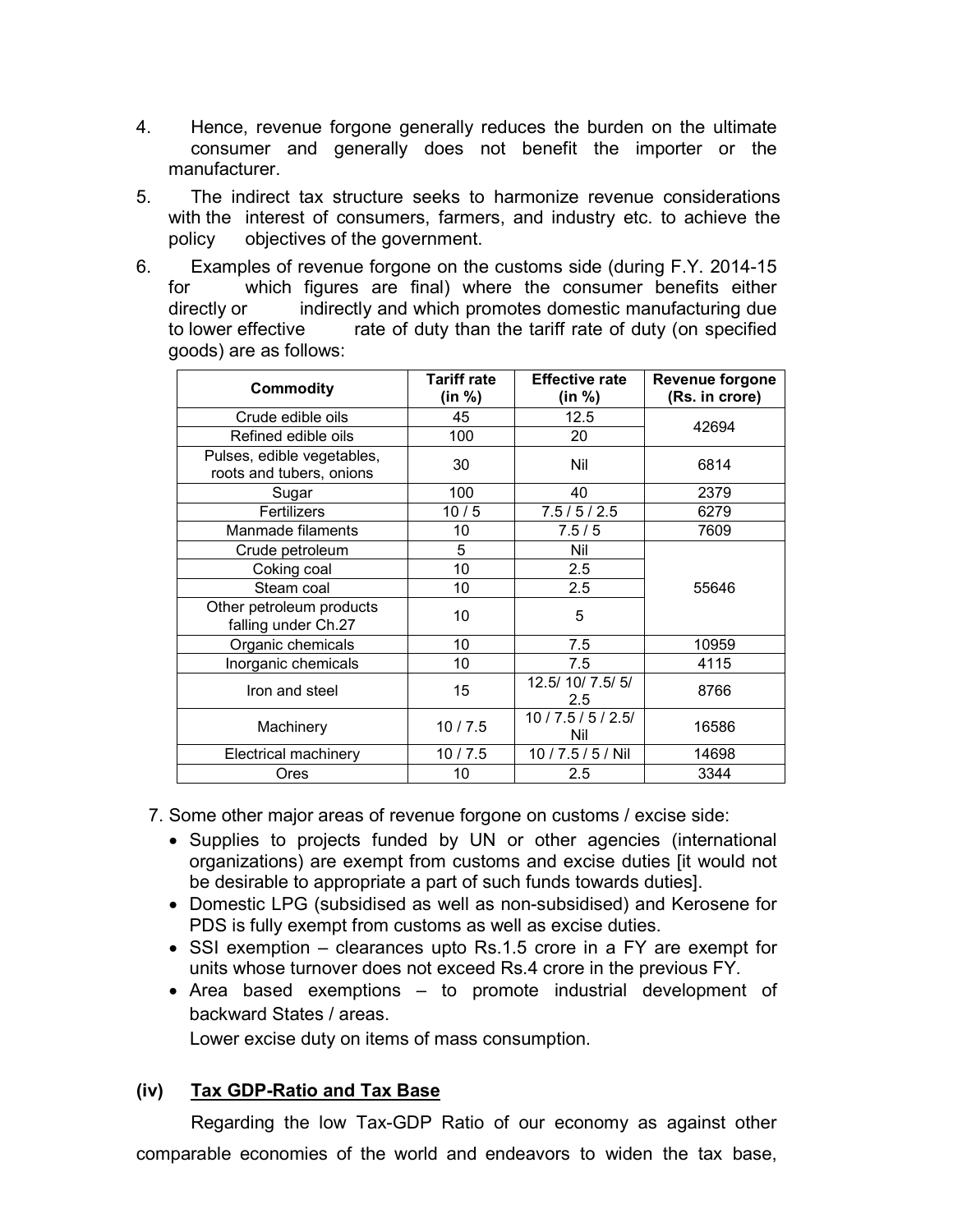the Ministry *vide* their reply has stated as under :

|                |                          |                                       |                                     |                                                |                                       | (Rs. in crore)                               |
|----------------|--------------------------|---------------------------------------|-------------------------------------|------------------------------------------------|---------------------------------------|----------------------------------------------|
| SI.<br>No.     | <b>Financial</b><br>Year | <b>Indirect Tax</b><br><b>Revenue</b> | <b>Direct Tax</b><br><b>Revenue</b> | <b>Indirect</b><br><b>Tax-GDP</b><br>Ratio (%) | <b>Direct</b><br>Tax-GDP<br>Ratio (%) | <b>Total Tax-</b><br><b>GDP</b><br>Ratio (%) |
| $\mathbf{1}$ . | 2011-12                  | 3,92,444                              | 4,93,947                            | 4.4                                            | 5.5                                   | 9.9                                          |
| 2.             | 2012-13                  | 4,74,482                              | 5,58,658                            | 4.8                                            | 5.6                                   | 10.4                                         |
| 3.             | 2013-14                  | 4,97,061                              | 6,38,591                            | 4.4                                            | 5.6                                   | 10.00                                        |
| 4.             | 2014-15                  | 5,45,936.92                           | 6,95,743.86                         | 4.35                                           | 5.55                                  | 9.90                                         |
| 5.             | 2015-16 (RE)             | 7,03,642.34                           | 7,52,020.91                         | 5.19                                           | 5.54                                  | 10.73                                        |
| 6.             | 2016-17 (BE)             | 7,79,669.5                            | 8,47,097.23                         | 5.20                                           | 5.65                                  | 10.85                                        |

The Indirect and Direct Tax-GDP ratio in the last five years has been as under:

### **CBDT**

There are several reasons for India's tax-GDP ratio being lower than some of the other countries. It may be pointed out that tax revenue in the developed countries also includes social security contributions and due to this reason the tax-GDP ratio is higher in those countries. Moreover there is a component of state taxes in the Indian economy which is not aggregated with the central tax figures, which reduces the tax-GDP ratio. A large segment of the Indian economy is agrarian. This component of the GDP does not contribute to the direct taxes, which is also a reason for lower tax-GDP ratio than the developed economies. It is also pointed out that per capita income in the country is low and the basic exemption limits are quite high. The small and very small proprietorship businesses do not contribute to direct taxes, even though they have a contribution to GDP, which is also a reason for a low tax-<br>
GDP ratio. However, there is sufficient scope to increase the tax-GDP ratio for which several administrative and legislative steps are continuously being undertaken.

The total number of taxpayers of income-tax is 5.45 Crore, for Assessment Year 2014-15. This works out to 4.36% of the estimated population of 125 Crore. Though the population of India is large, a large section of it is not liable to pay income-tax due to the reasons that the agricultural income is exempt, the basic exemption threshold is quite high, a number of other exemptions and deductions are available under the law and a relatively small size of the workforce is actually engaged in economic activities.

Measures taken by the Government to mobilize additional revenue and improve the tax-GDP ratio in the country are enumerated as under:

#### **A. Legislative Measures:**

The major policy proposals, intended to broaden the tax base and augment revenue, in the **Union Budget 2016-17** are as under:-

(i) It is proposed that surcharge in the case of individuals, HUF, association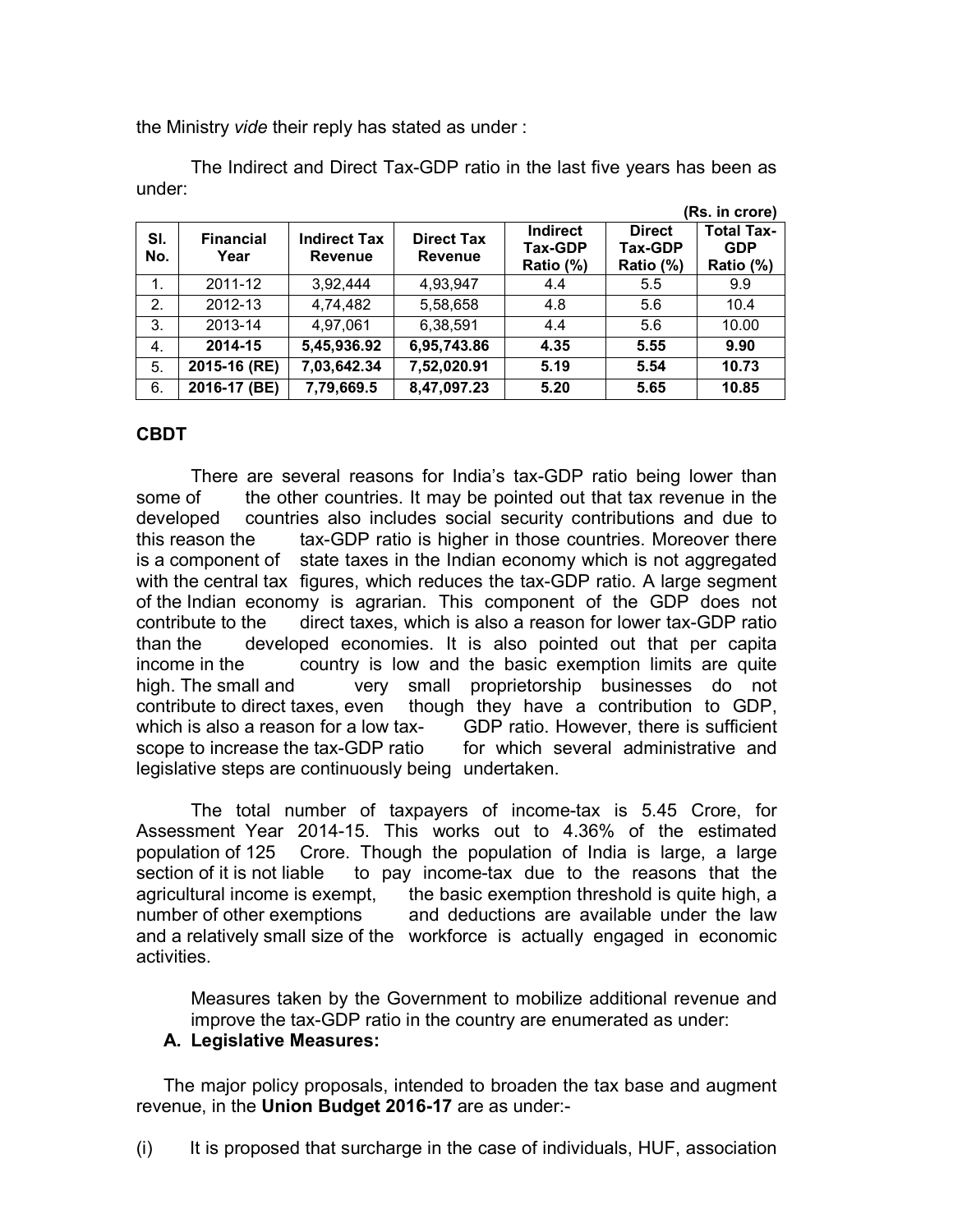of persons, body of individuals and artificial persons shall be increased from 12% to 15% if their total income exceeds Rs.1 crore.

- (ii) It is proposed to provide for additional chargeability of income exceeding Rs ten lakhs by way of dividends  $@10\%$  in the hands of shareholders being individuals/HUFs/firms.
- (iii) In order to bring High Value Transactions in tax net & check cash economy, it is proposed to levy Tax Collection at Source (TCS) on purchase of motor vehicles of value exceeding Rs 10 lakh and purchase in cash of any goods and services exceeding two lakh rupees.
- (iv) To provide equalisation levy @6% of the amount of consideration for specified services received or receivable by a non-resident not having Permanent Establishment (PE) in India, from a resident in India who carries out business and profession or from a Non-Resident having PE in India.
	- (v) To provide that additional tax at maximum marginal rate shall be levied on the accreted income represented by net assets on the date of conversion of a trust or institution from charitable organisation to a non-charitable one.

### **Major policy proposals in Union Budget 2015-16:**

- (i) To provide for chargeability of interest paid by a permanent establishment (PE) or a branch of a foreign bank in India to its Head office and other overseas branches under the source rule of taxation and for treating the PE or branch as a taxable entity for computation of income and for purpose of levy of tax and TDS.
- (ii) To provide for penalty on amount taken/ repaid in cash above Rs.20,000/- in relation to transfer of any immovable property transactions.
- (iii) To enable the Central Government / CBDT to capture information regarding prescribed foreign remittances to ensure proper taxation of such payments.
- (iv) Surcharge on income-tax has been increased from 5% to 7% for domestic companies having income exceeding Rs.1 crore & upto Rs.10 crore and from 10% to 12% for domestic companies having income greater than Rs. 10 crore. Further, the surcharge on incometax has been increased from 10% to 12% for non-corporate assessees having income greater than Rs. 1 crore.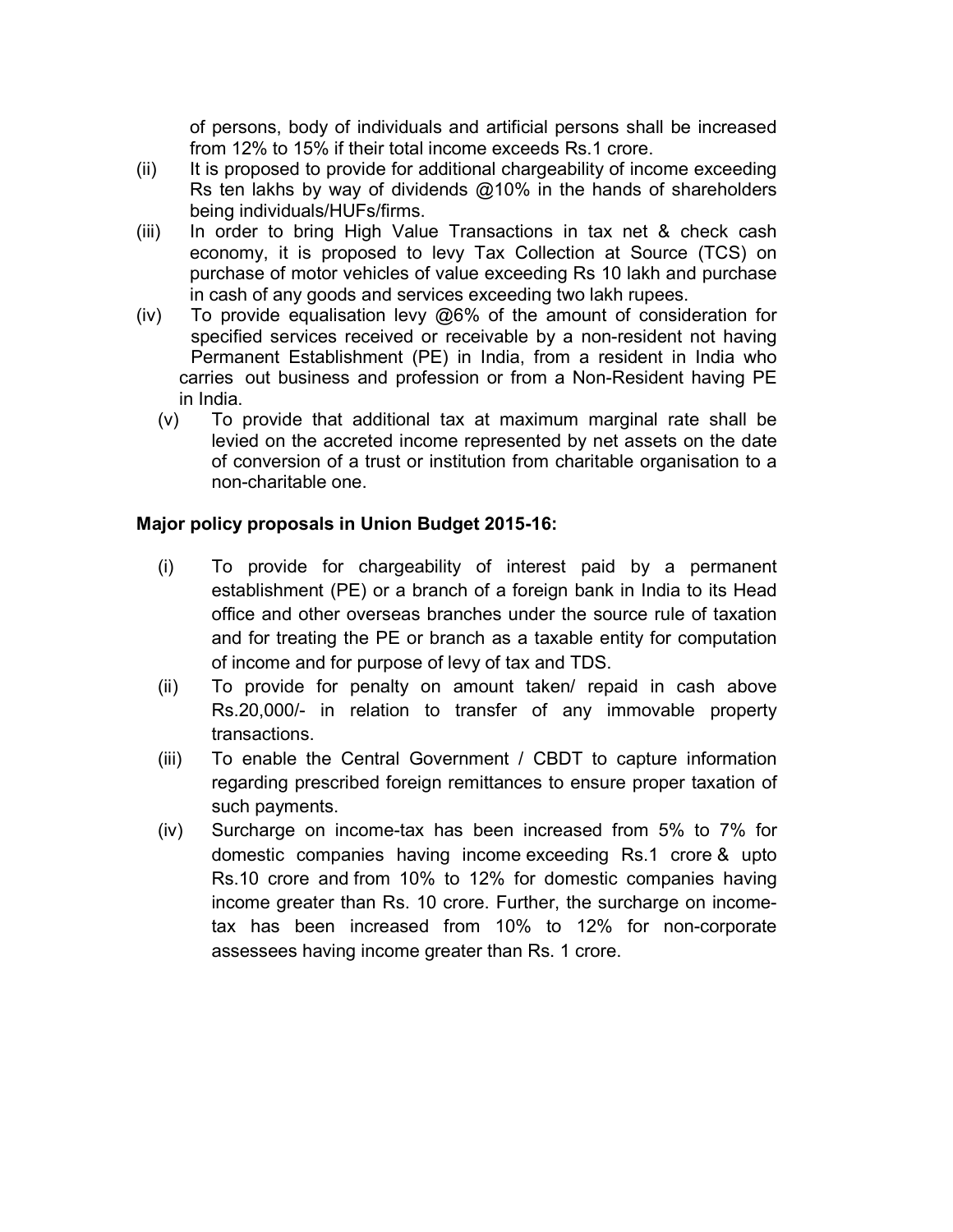## **Major policy proposals in Union Budget 2014-15:**

- (i) Inclusion of investment linked deduction within the ambit of Alternate Minimum Tax (AMT) after making adjustment for depreciation.
- (ii) Levy of dividend distribution tax on the gross amount instead of only the actual amount paid to shareholders.
- (iii) Tax deduction at source at the rate of 2 per cent levied on nonexempt payment of maturity amount over a specified threshold of Life Insurance Policies.

### **B. Administrative measures:**

The administrative and technological initiatives to augment revenue are as under:

- (i) A non-adversarial and non-intrusive tax regime to enhance ease of doing business is being promoted through modernization of the business processes of tax administration. Extensive use of information technology is being made for e-enablement of tax payer services. Filling of income tax returns, various forms, audit reports, statements of tax deduction at source have been made compatible with electronic filling and computerized processing. These steps are expected to raise the level of voluntary compliance and augment revenue collection.
- (ii) Two measures, namely, Centralised Processing Center for income-tax returns at Bengaluru and for TDS returns at Vaishali Ghaziabad have enabled tax administration to function in a more efficient and automated environment and to reduce the compliance burden on the tax payers. Centralised processing of returns also enables the tax administration to track stop filers, non-filers, non-payment of taxes etc. which helps in widening of the tax base.
- (iii) Data warehouse and business intelligence project has been undertaken for developing a comprehensive platform for effective utilisation of information to enhance voluntary compliance and deter non-compliance.
- (iv) The Income Tax Department has developed a comprehensive strategy for widening of tax-base consisting of following measures:
	- a) Developing region specific strategies
	- b) Effective collection of information about high value transactions
	- c) Efficient handling of information without valid PAN
	- d) Improving compliance to TDS/TCS Provisions
	- e) Promoting voluntary compliance
	- f) Ensuring compliance from identified non-filers through various methods.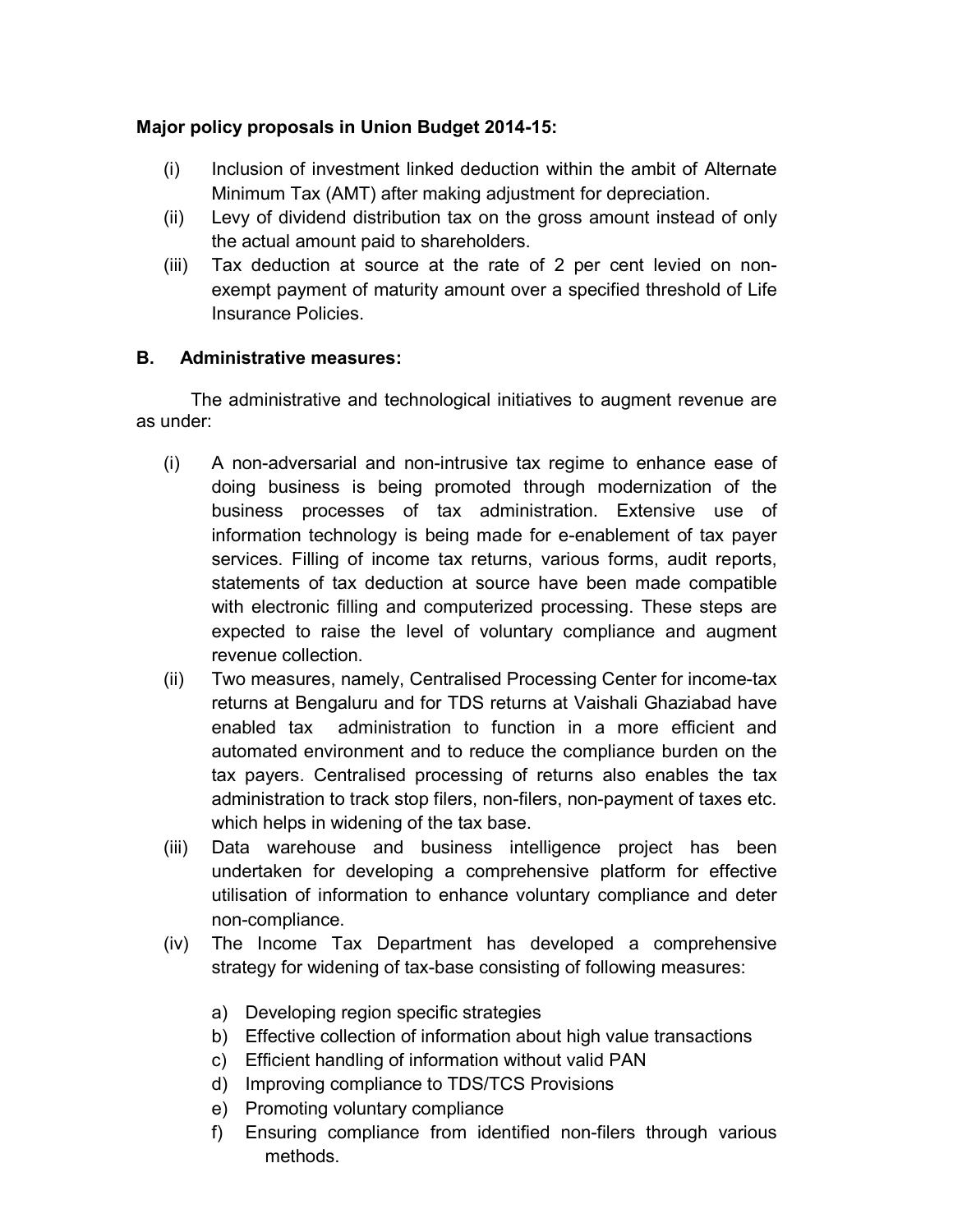It is constant effort of the Income Tax Department to widen the tax base by comprehensive computerization of the Income Tax Department, utilization of data and information available in house, gathered from third party, publicity and awareness campaigns etc.

- (v) With a view to identify non-filers of return through Non Filer Monitoring System (NMS), the Income Tax Department analyses and assimilates all in-house information as well as transactional data received from third-party including Annual Information Return (AIR), Tax Deduction at source (TDS) and Tax collection at Source (TCS) statements, Central Information Bureau (CIB) data etc. to isolate such persons/entities who have undertaken high value financial transactions but have not filed return. Over 1.36 crore potential nonfiler have been identified under NMS and more than 52 Lakh returns have been filed by the target segment.
- (vi) The mechanisms for collection and verification of financial information have also been strengthened. These include collection of specified transactional data from various agencies in form of Annual Information Return (AIR) and collection of information on high-value expenditure from commercial establishments by Central Information Branch (CIB).
- (vii) A target of adding One Crore 'New Taxpayers' during the Financial Year 2015-16 has been fixed by CBDT. The said target has been further distributed region-wise and action points for field formations have been communicated. Till 31.12.2015, 49.63 Lakh new taxpayers have been added through this drive and further efforts to achieve the target are underway.
- (viii) More and more types of transactions are being included for mandatory quoting of PAN.
- (ix) The Government has taken several steps, both by way of policy-level initiatives as well as by increasing the effectiveness of enforcement actions on the ground, to tackle the issue of tax evasion / black money better. These steps include putting in place robust legislative and administrative framework, systems and processes with due focus on capacity building and integration of information through increasing use of information technology. Major initiatives taken by the Government in this regard include –
	- (a) Constitution of the Special Investigation Team (SIT) on Black Money under Chairmanship and Vice-Chairmanship of two former Judges of Hon'ble Supreme Court
	- (b) Enactment of a comprehensive new law titled 'The Black Money (Undisclosed Foreign Income and Assets) and Imposition of Tax Act, 2015' to specifically and more effectively deal with the issue of black money stashed away abroad which has come into force w.e.f. 01.07.2015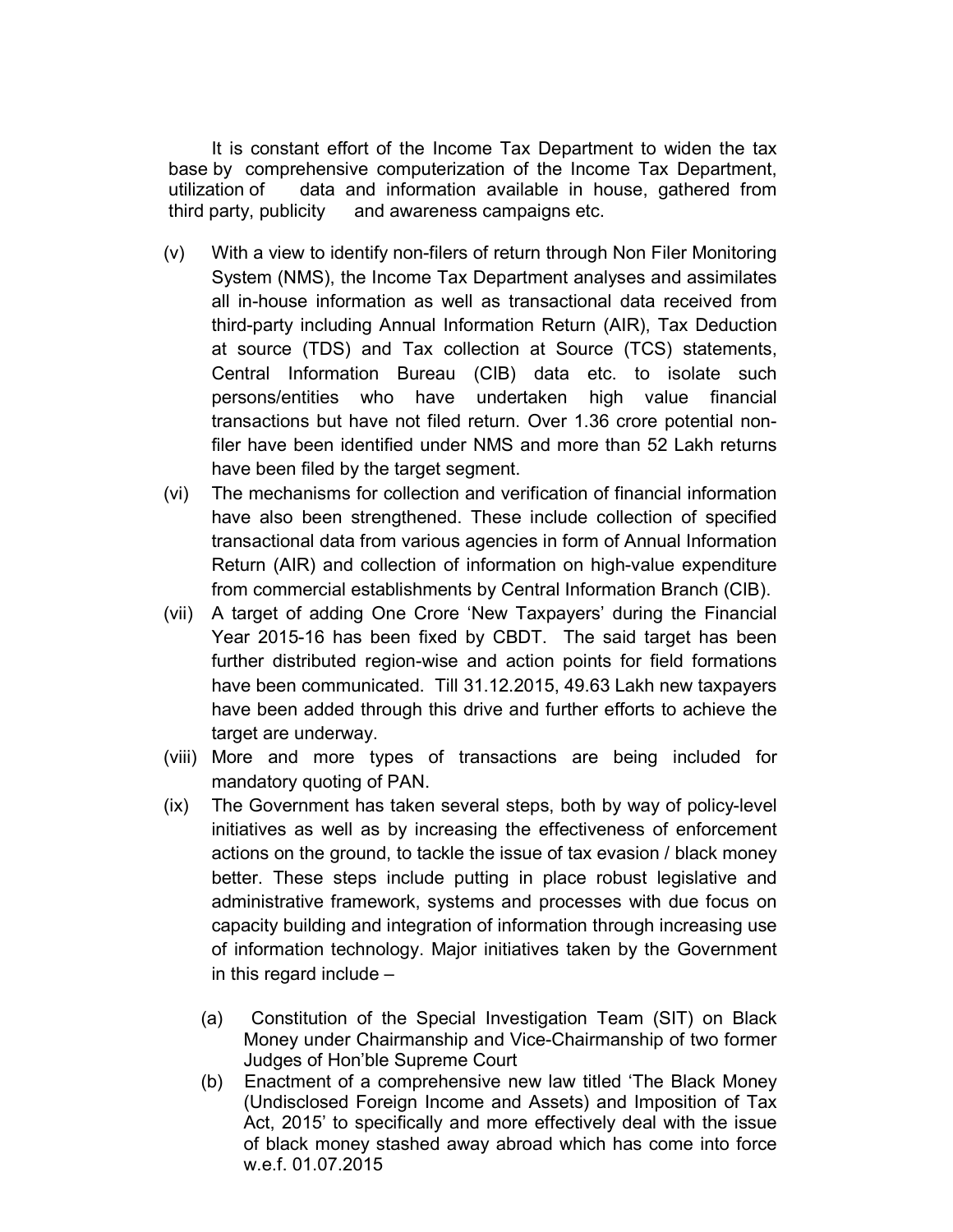- (c) Section 139 of Income Tax Act has been amended to provide for furnishing of return of income by the beneficial owner or beneficiary of a foreign asset.
- (d) Amendment in the law to provide for penalty on amount taken/ repaid in cash above Rs.20,000/- for immovable property transactions.
- (e) Introduction of the Benami Transactions (Prohibition) Amendment Bill, 2015 to amend the Benami Transactions (Prohibition) Act, 1988 with a view to enable confiscation of Benami property and provide for prosecution
- (f) While focusing upon non-intrusive measures, due emphasis on enforcement measures in high impact cases with a view to prosecute the offenders at the earliest possible for creating credible deterrence against tax evasion / black money
- (g) Proactively engaging with foreign governments for enhanced exchange of information under Double Taxation Avoidance Agreements (DTAAs)/Tax Information Exchange Agreements (TIEAs) / Multilateral Conventions
- (h) Proactively furthering global efforts to combat tax evasion/black money, *inter alia*, by joining the Multilateral Competent Authority Agreement in respect of Automatic Exchange of Information and having information sharing arrangement with USA under its Foreign Account Tax Compliance Act (FATCA).

#### **CBEC**

#### **Indirect Tax- GDP ratio:**

The tax collection during a financial year is a function of economic growth and tax policy initiatives. India's central indirect tax-GDP ratio for F.Y 2015-16 is estimated at 5.2% as against 4.3% in F.Y 2014-15.

A numbers of steps have been taken to increase the tax-GDP ratio, like, widening the tax base by comprehensive taxation of all services (introduction of Negative List approach to taxation of services w.e.f  $1<sup>st</sup>$  July 2012) and reduction of exemptions in Central Excise, Customs and Service Tax wherever possible. The Negative List has been further pruned in successive budgets and exemptions have been rationalized. Similarly on the Central Excise side exemptions are reviewed continuously and where feasible these have been rationalized.

Besides, other measures have been taken to improve the compliance levels are mandatory e-filing and e-payment of taxes, high interest rates for delayed payment, extensive use of third party sources such as State VAT department, Income Tax etc. for compliance verification, taxpayer education and media campaign.

#### **A. LEGISLATIVE MEASURES**

Measures taken by the Government in the **Budget, 2016-17** to augment the indirect tax –GDP ratio is mentioned below: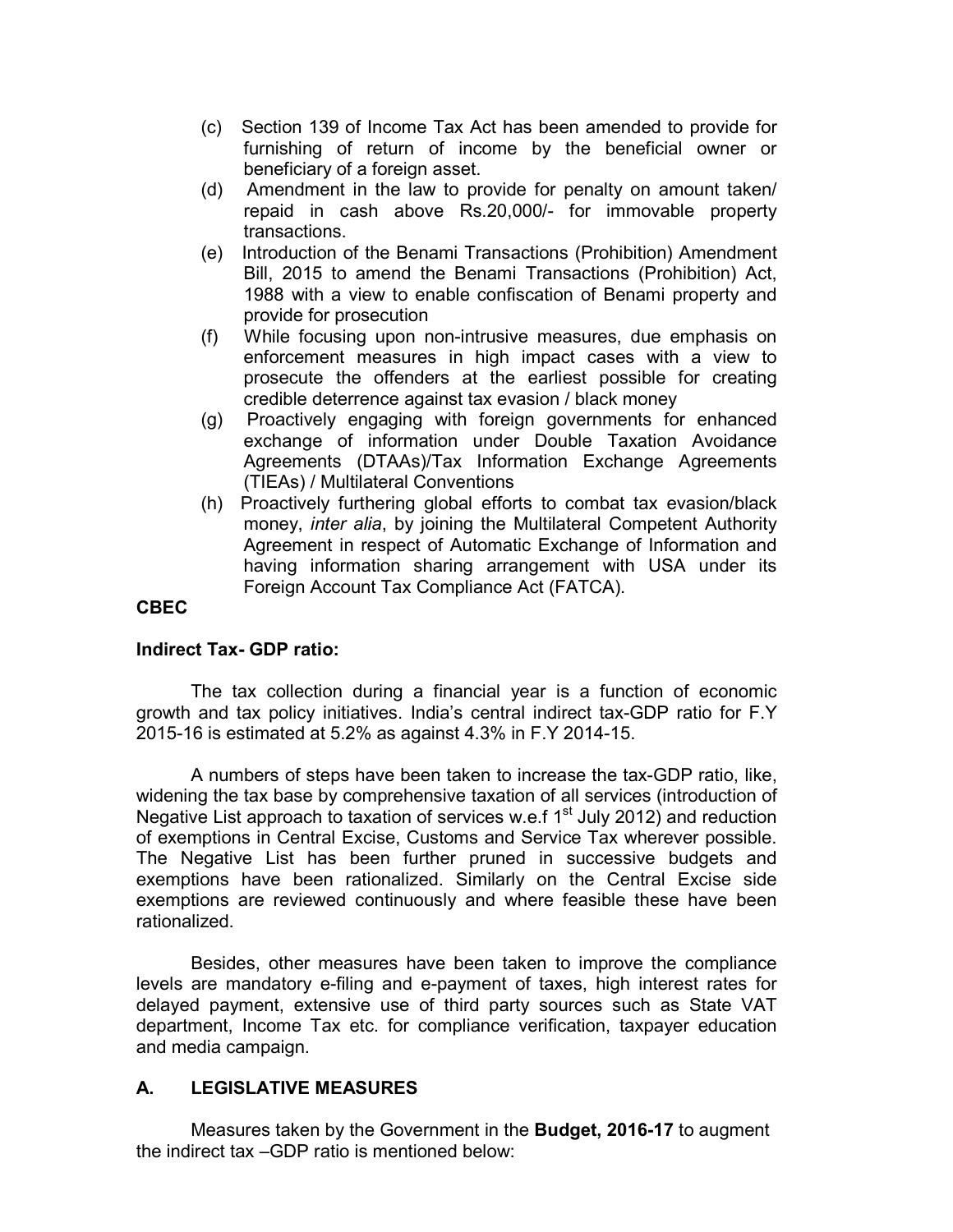## **Customs & Central Excise:**

- $\triangleright$  Clean Energy Cess [being renamed as Clean Environment Cess] levied on coal, lignite and peat has been increased from Rs.200 per tonne to Rs.400 per tonne.
- $\triangleright$  An Infrastructure Cess  $\omega$  1%, 2.5% and 4% has been imposed on certain specified motor vehicles.
- $\triangleright$  Excise duty on Aerated waters, lemonade and other waters, containing added sugar or other sweetening matter or flavoured has been increased from 18% to 21%.
- $\triangleright$  Additional Excise Duty on cigarettes has been increased on non-filter and filter cigarettes of various lengths so that the aggregate of duties of excise on such cigarettes increases by about 10%.
- $\triangleright$  Specific rates of Excise duty on Cigar and cheroots, Cigarillos, Cigarettes of tobacco substitutes, Cigarillos of tobacco substitutes and other forms of tobacco substitutes has been increased by about 10%.
- $\triangleright$  Excise duty on Gutkha, chewing tobacco (including filter khaini) and jarda scented tobacco has been increased from 70% to 81%, Excise duty on unmanufactured tobacco has been increased from 55% to 64%. Further, excise duty on pan masala has been increased from 16% to 19%. Accordingly, duty payable per machine per month for each of these tobacco products has been also been revised upwards.
- $\triangleright$  Excise duty on Aviation turbine fuel [ATF], other than for supply to aircraft under the Regional Connectivity Scheme, has been increased from 8% to 14%.
- $\triangleright$  Excise duty of 2% (without CENVAT credit) and 12.5% (with CENVAT credit) has been imposed on branded readymade garments and made up articles of textiles of retail sale price of Rs.1000 or more. Also, tariff value of these goods has been increased from 30% of the retail sale price to 60% of the retail sale price.
- Excise duty of 1% (without CENVAT credit) and 12.5% (with CENVAT credit) has been imposed on Articles of Jewellery [excluding silver jewellery, other than studded with diamonds/other precious stones].
- $\triangleright$  Basic Customs Duty on Cashew nuts in shell has been increased from Nil to 5%.

## **Service Tax**

- $\triangleright$  An enabling provision has been incorporated in the Finance Bill, 2016 to empower the Central Government to impose a Krishi Kalyan Cess on any or all the taxable services at a rate of 0.5% on the value of such taxable services. The proposed levy will come into force with effect from  $1<sup>st</sup>$  June 2016.
- $\triangleright$  The Negative List entry covering 'service of transportation of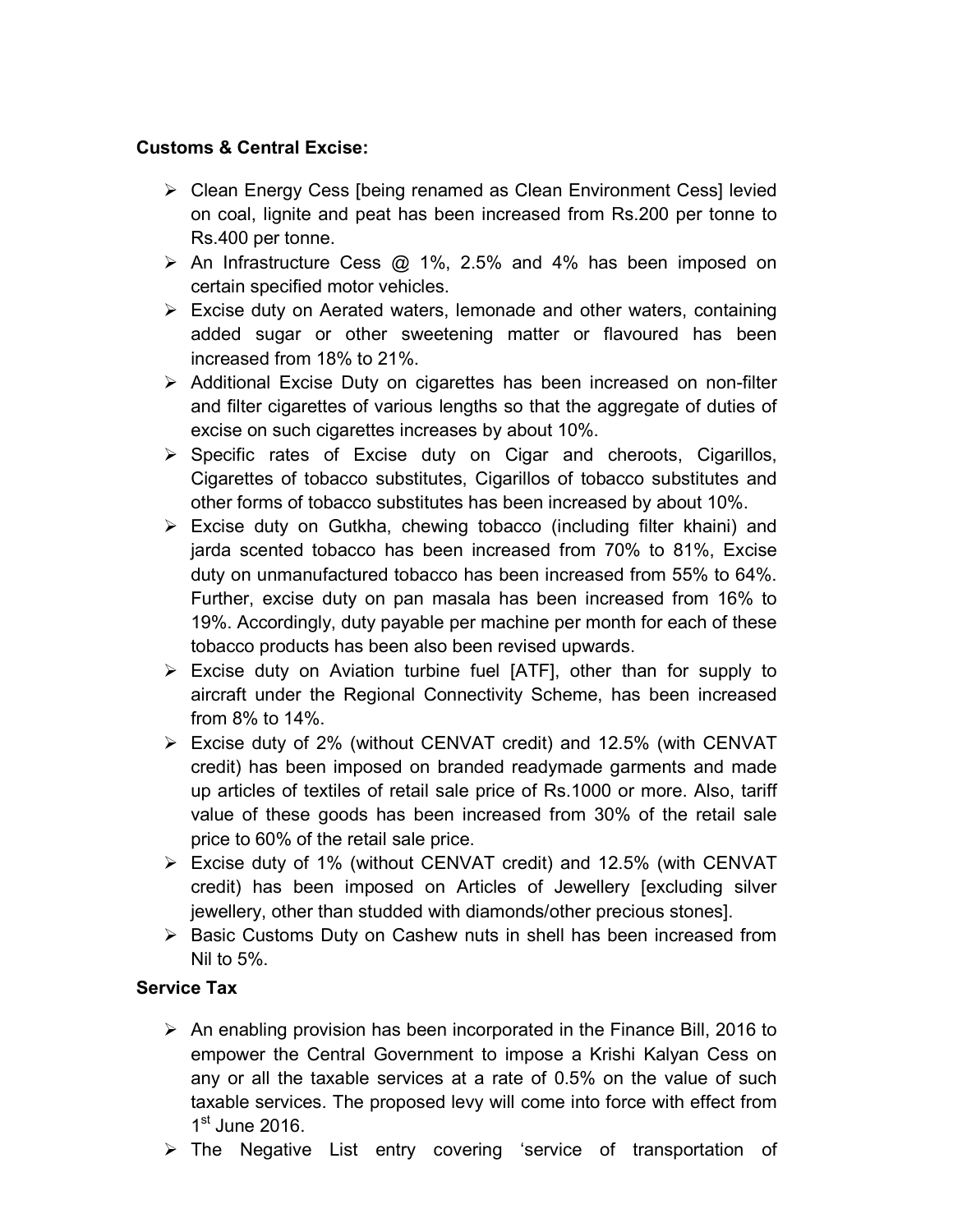passengers, with or without accompanied belongings, by a stage carriage' has been omitted [section 66D (o) (i)]. Consequently, service tax would be leviable on transportation of passengers, with or without accompanied belongings, by air-conditioned stage carriage.

- $\triangleright$  Finance Act, 1994 was amended vide Finance Act, 2015 so as to make any service (and not only support services) provided by Government or local authority to business entities taxable from a date to be notified later. 1st April, 2016 has been notified as the date, from which any service provided by Government or local authority to business entities shall be taxable.
- $\triangleright$  Assignment by the Government of the right to use the radio-frequency spectrum and subsequent transfers thereof has been proposed to be declared as a service under the Finance Act 1994.
- $\triangleright$  Exemption is being withdrawn in respect of the following services,
	- i). Services provided by a senior advocate to another advocate or to a law firm;
	- ii). Services provided by a person represented on an arbitral tribunal to an arbitral tribunal.
	- *iii).* Exemption to the services of transport of passengers, by ropeway, cable car or aerial tramway is being withdrawn.
	- *iv).* Exemption to construction, erection etc., of monorail or metro is being withdrawn, in respect of contracts entered into on or after 1<sup>st</sup> March 2016.
- Abatement on shifting of used household goods by a Goods Transport Agency has been rationalized at the rate of 60%.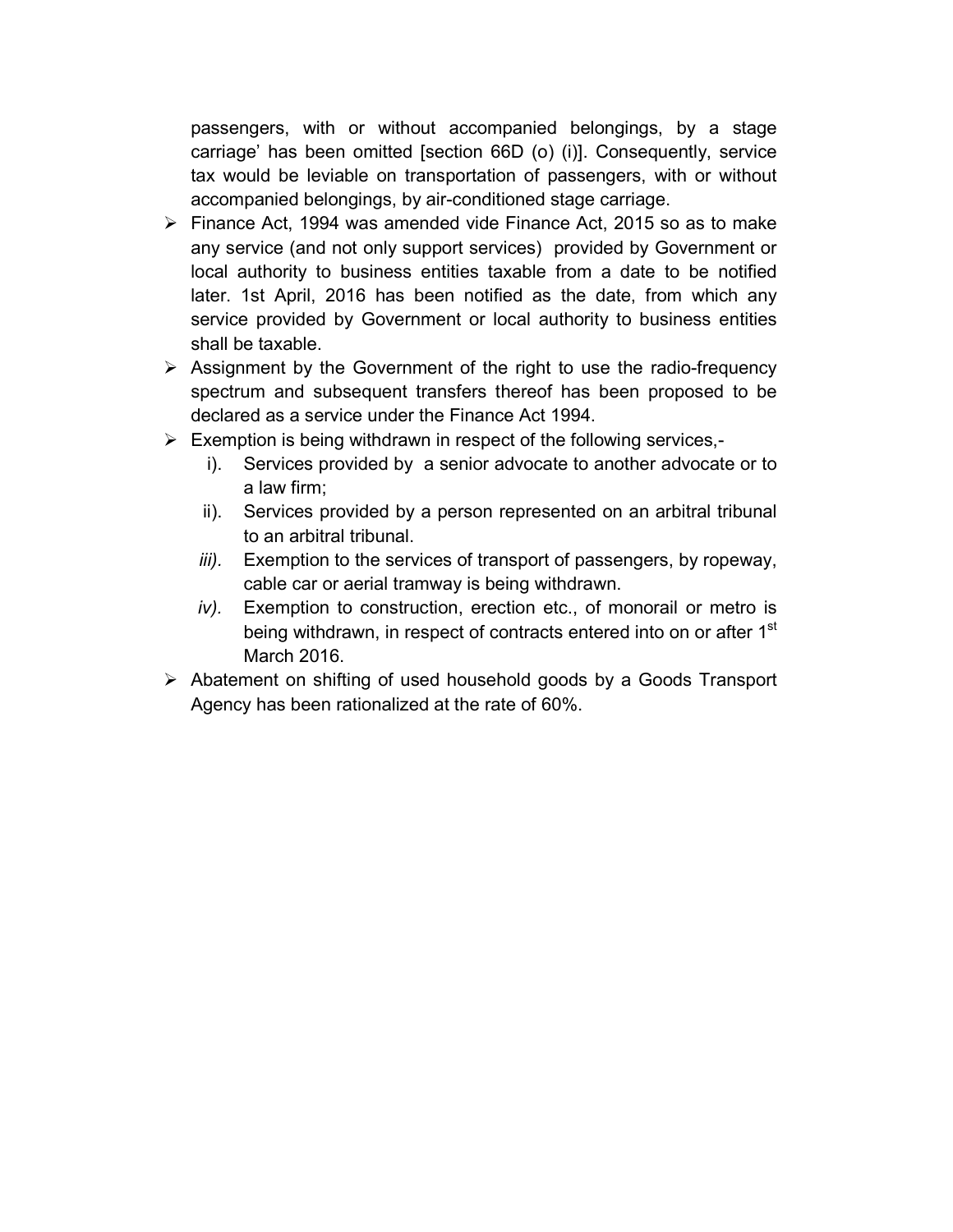## **B. ADMINISTRATIVE MEASURES**

The following administrative measures have been taken for revenue augmentation by CBEC :-

## (i) **Scrutiny of Returns**:

- a. Scrutiny of returns of **defaulters**, and the **late filers** in Central Excise and Service Tax to take action for recovery of any short payment of duty by them.
- b. Detailed scrutiny of returns of certain **non-mandatory units** (i.e. those units which are not scheduled for audit) selected by applying the risk parameters.

### (ii) **Audit:**

- a. 100% coverage of all Mandatory units and of other Non-mandatory units selected on the basis of risk parameters, in Central Excise and Service Tax as per the specified frequency.
- b. Finalisation of all the Audit paras pending for **more than three months**.
- c. Usage of third party information to select Central Excise and Service Tax assessees for carrying out compliance verification
- d. Conduct of Onsite Post Clearance Audit of all ACP clients.
- e. Audit of selected EOUs.

## (iii) **Use of Third Party Information:**

- 1. Section 15A, read with section 37 of the Central Excise Act, 1944 and section 94, read with section 83 of the Finance Act,1994, the Central Government has prescribed the Service Tax and Central Excise (Furnishing of Annual Information Return) Rules, 2016 by RBI and Electricity Boards with a view to detect evasion of tax/duty and augment revenues.
- 2. MoU signed with CBDT for sharing of Data to identify taxpayers/assessees who have not paid or short paid their dues.

### (iv) **Adjudication and Disposal of Appeals:**

- a. **CESTAT:** Filing of early hearing application in cases involving revenue of more than Rs. 5 crore and pending for more than one year or more.
- b. **High Courts:** Identification of cases fit for bunching and filing application for bunching of such cases.
- c. **Supreme Court:** Identification of cases involving substantial question of law and involving revenue of Rs. 5 crore or more, and filing of early hearing application in such cases.
- d. **Alternate Dispute Resolution (Settlement of cases):** Identification of show cause notices which are prima-facie in favour of the Department and which may be disposed of by Settlement Mechanism and persuasion of the notices to opt for settlement.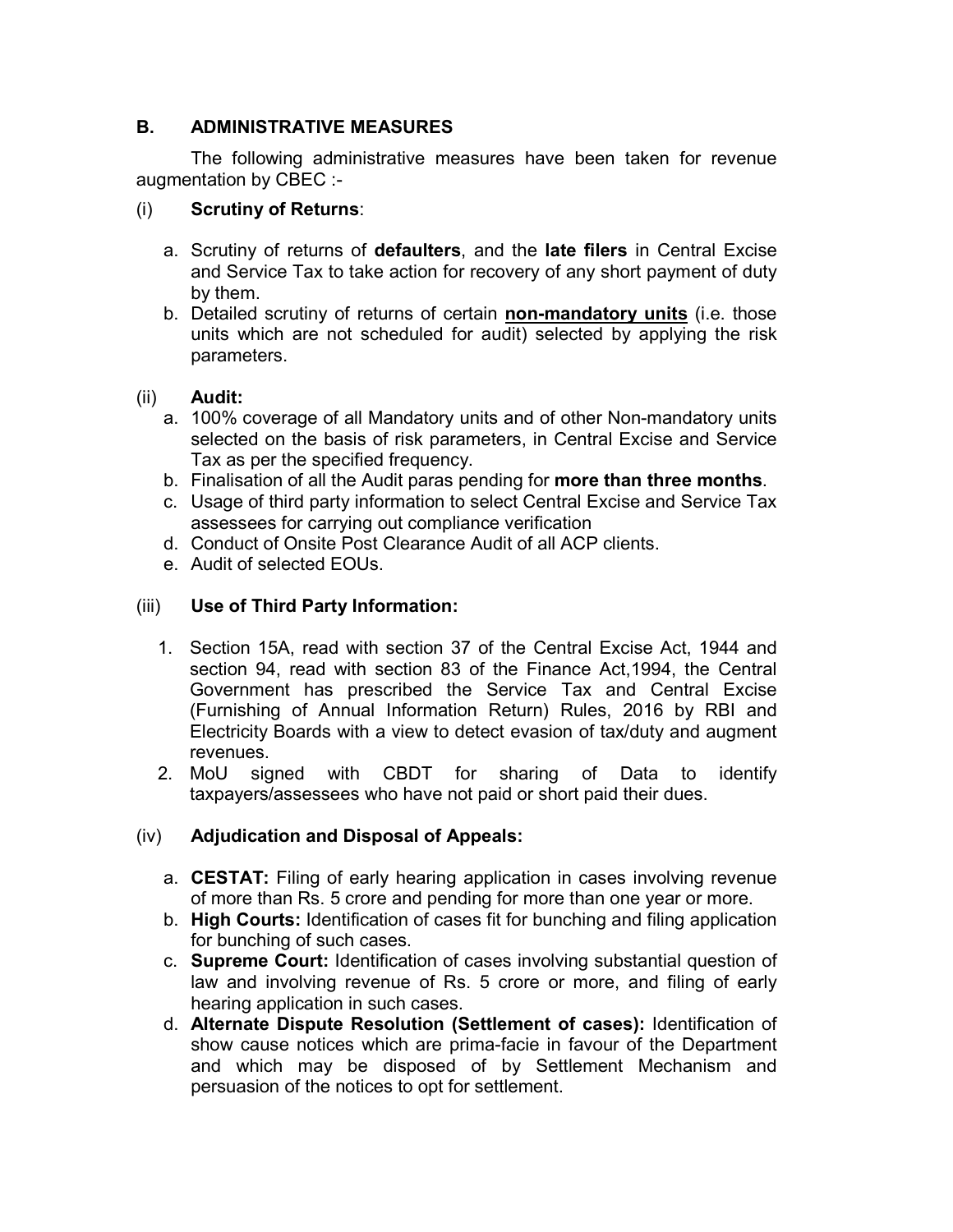## (v) **Enforcement:**

DGCEI and DGRI are tasked with curbing of evasion of tax/duties as well as augmentation of revenue. Each field formation has also its own enforcement wing to take action in this regard.

- a. Collection of actionable intelligence regarding evasion of duty and having potential for recovery during the current financial year.
- b. Extensive surveillance operations to detect any clandestine movement of goods to evade payment of duty,
- c. Identification of cases under investigation having potential for recovery during the current financial year, and finalization of such investigation.

### (vi) **Use of IT Tools:**

**Enterprise Data Warehouse (EDW)** tool is being utilized for data mining and thereby detection of possible short-payment of duty, in the following manner:

- a. Identification of non-filers, stop-filers and late-filers
- b. Difference between tax payable and tax paid
- c. Identification of assessees paying NIL duty, who had paid Rs. 10 lakh or more during the previous year
- d. Identification of assessees paying duty but with a negative growth
- e. Payment of duty through CENVAT credit only
- f. Non-payment of Service Tax after obtaining registration
- g. Detection of rebate claim against bogus Shipping Bills.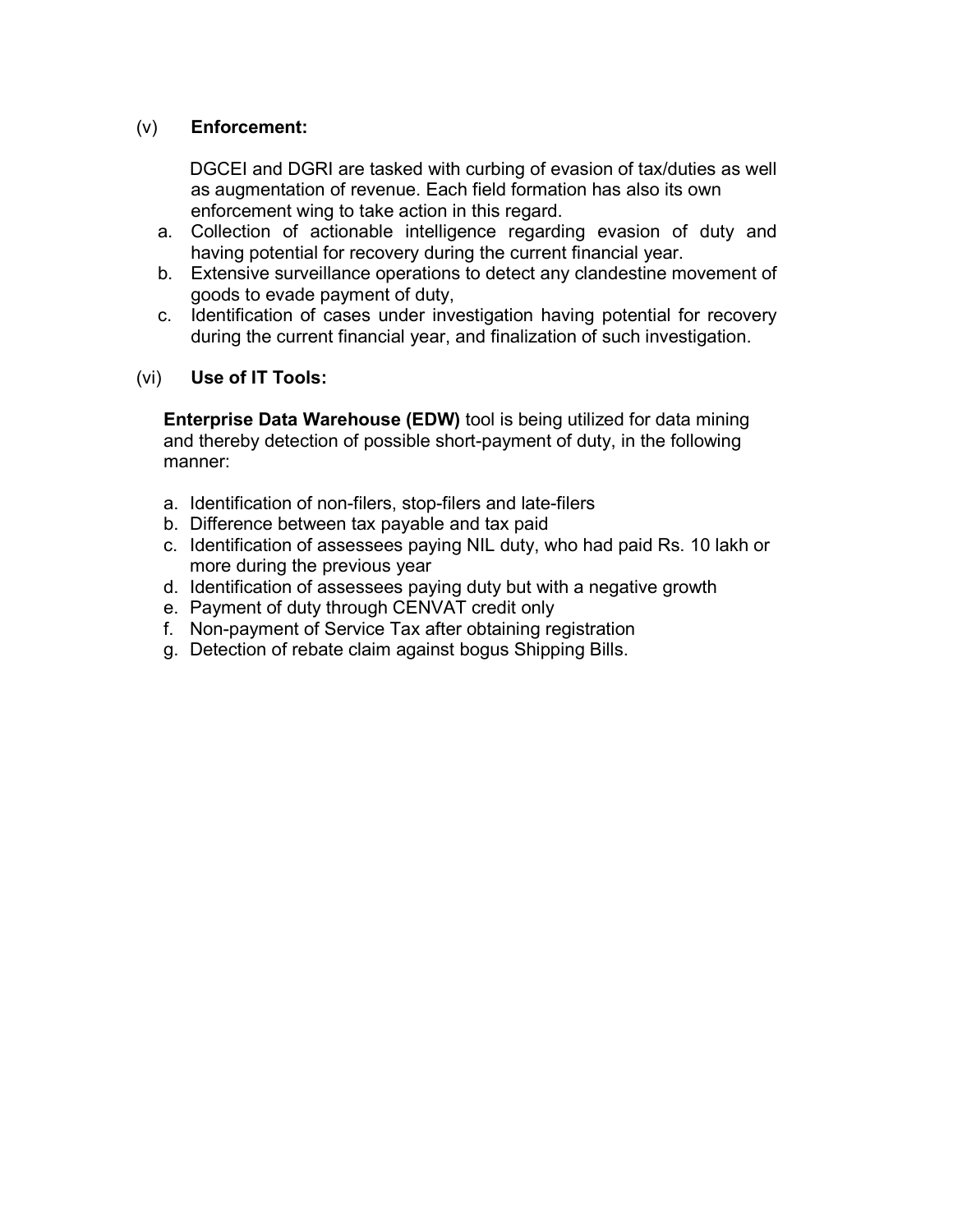### **(v) Presumptive Tax**

Regarding the details of presumptive tax proposals mentioned in the Union Budget 2016-17 and efficacy of such proposals, the Ministry *vide* their written reply have stated as under:

"The Central Government issued Notification NoA.50050/112/2015-Ad.I dated  $27<sup>th</sup>$  October, 2015 constituting a 10-Member Committee under the

Chairmanship of Justice R.V. Easwar with certain broad objectives such as to study and identify the provisions which impact the ease of doing business; to study and identify the provisions of the Act for simplification in light of the existing jurisprudence.

This Committee was of the view that this scheme is quite popular amongst small traders. It was felt that there is a strong case for introducing a similar simplified presumptive income scheme for professionals. Accordingly, the Committee in its report recommended introduction of a presumptive income scheme for professionals. The recommendations of the committee were examined.

It was found that the existing scheme of taxation provides for a simplified presumptive taxation scheme for certain eligible persons engaged in certain eligible business only and not for persons earning professional income. The presumptive taxation scheme is generally adopted for bringing the hard-to-tax group who are small assessees and are reluctant to come into the tax net due to the fear of compliance burden of maintenance of books of accounts. Thus, in order to rationalize the presumptive taxation scheme and to reduce the compliance burden of the small tax payers having income from profession and to facilitate the ease of doing business and broaden the tax base, the Finance Bill,2016 has proposed the following measures to modify the Presumptive taxation regime in order to make it attractive and more effective:

(A) **Presumptive taxation for professionals:** It is proposed to insert new section 44ADA in the Income-tax Act so as to provide for a presumptive taxation regime for professionals engaged in certain notified profession whose gross receipt does not exceed Rs 50 lakh. The deemed income under this scheme would be fifty per cent of total gross receipt received from such profession. No further deductions shall be allowed in computing the income under the scheme.

**Presumptive taxation for Business:** It is proposed to amend the existing provision of section 44AD of the Income tax Act so as to increase the threshold limit of presumptive taxation for eligible business from Rs. 1 crore to Rs. 2 crore. It is also proposed to provide that if the taxpayer opts for the presumptive taxation scheme, he shall remain in that scheme for 5 years. Further, if he does not offer the income as per the said scheme in any of the five years, he shall not be eligible to claim the benefit under the scheme for next 5 years".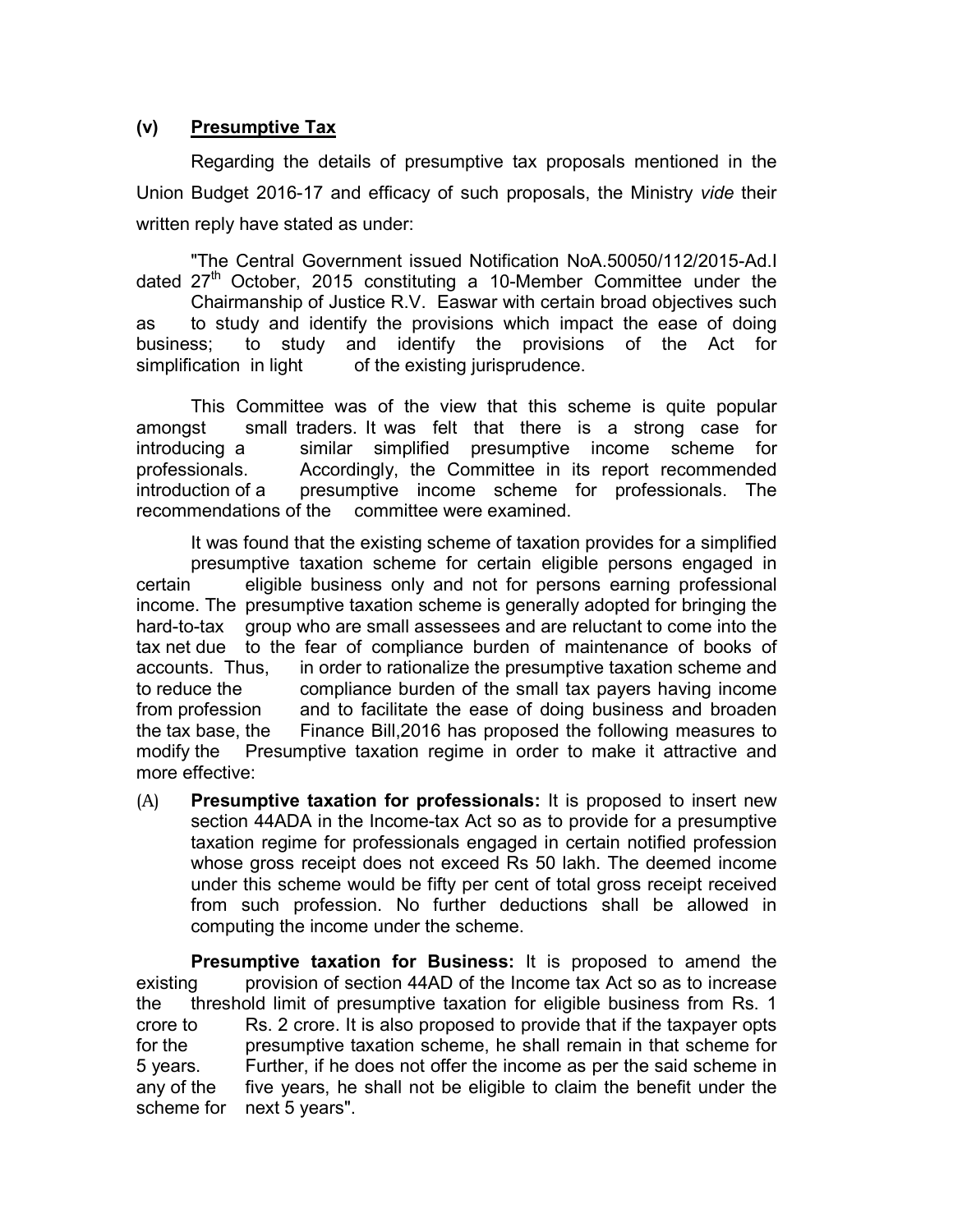### **(vi) Implementation of Recommendations of SIT on black money / RV Easwar Committee / Shome Commission**

Regarding the implementation of the recommendations of the Shome Commission; RV Easwar Committee and SIT on black money headed by Justice M.B. Shah, the Ministry *vide* their written reply has stated as under :

"The features and status of implementation of TARC are as stated hereunder:

- The Tax Administration Reforms Commission **(TARC) headed by Dr. Parthasarathi Shome** have submitted four reports to the Government, making a large number of recommendations spread across fifteen chapters.
- $\triangleright$  In their First and Second reports 139 recommendations on Customer focus, Structure & Governance, Peoples Function, Dispute Management, Key Internal Processes, Information & Communication Technology, Information Exchange. Out of these in as many as 27 recommendations action has already been initiated by CBDT even before the TARC submitted their report. 89 recommendations have been found to be acceptable as such, or with modifications for implementation over a period of time. These have been assigned to different Members/Directorates for further action within given timelines.16 recommendations have been identified as 'not acceptable' and 7 recommendations are matter of details or in the nature of observations etc.
- $\triangleright$  The third report contained 154 recommendations/observations on Impact Assessment, Expanding the Base and Compliance Management. Out of these, 30 recommendations were found to be related to activities already taken up by the Department and hence acceptable. 25 recommendations have been found to be acceptable as such, or with modifications for implementation over a period of time. 18 recommendations were identified for further examination by different Divisions of CBDT. 52 recommendations were found to be in the nature of observations and matters of detail with reference to recommendations which have been found to be acceptable as such or with modifications. 23 recommendations found to be not relevant for CBDT as they pertained to CBEC and other Departments. 6 recommendations were found to be not acceptable.
- $\triangleright$  The Fourth Report of TARC contains its views and recommendations on Revenue Forecasting, Predictive Analysis and Research for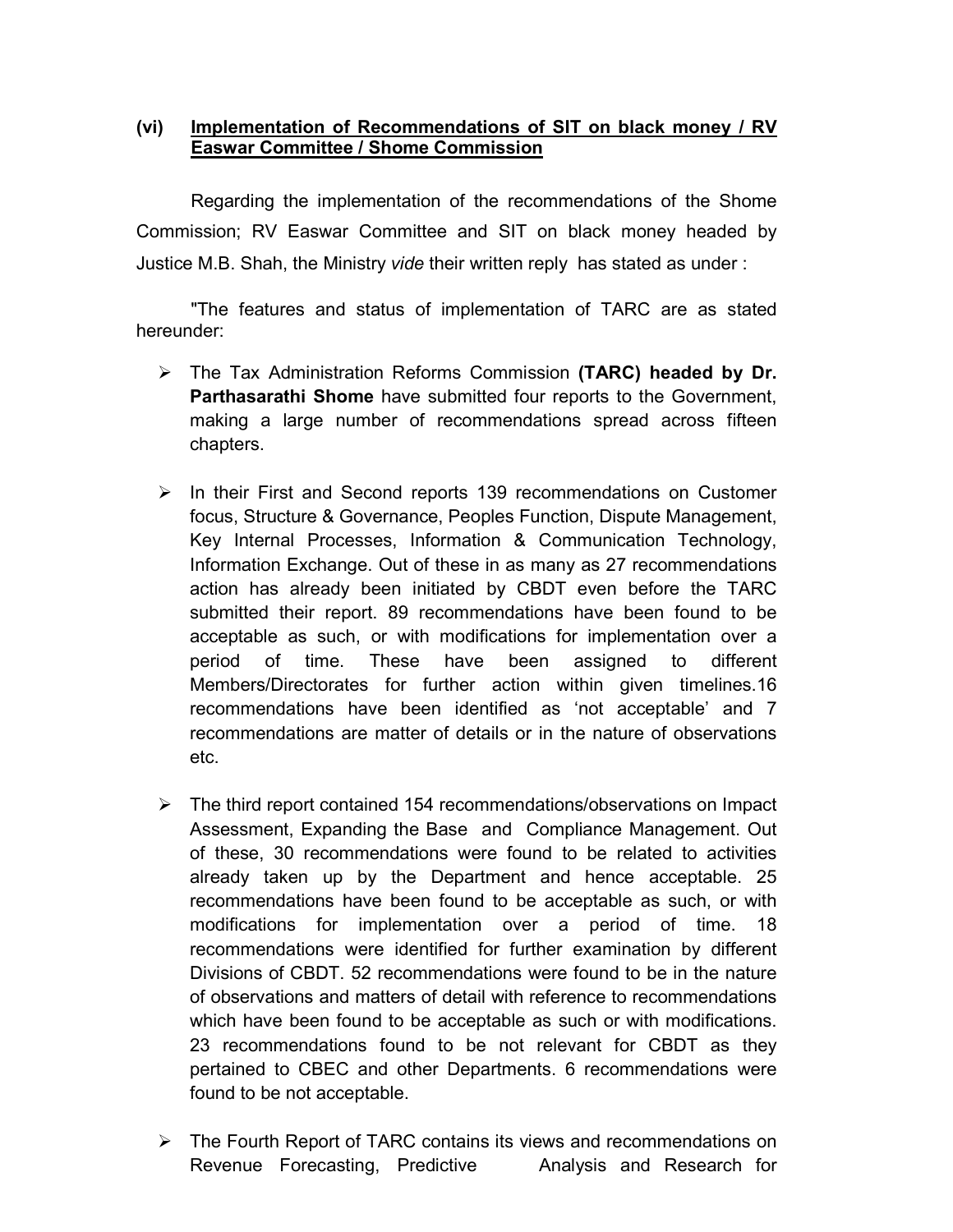Tax Governance. The recommendations are 92 in number. Out of these, 20 are on-going activities. 52 recommendations have been found to be acceptable as such, or with modifications for implementation over a period of time.15 recommendations are either in the nature of advisory or are matter of details. 5 recommendations have been found to be notacceptable.

As regards the **R.V. Easwar Committee** set up for suggesting measures for simplification of the provisions of the Income-tax Act, an interim report so far been submitted by the Committee. Taking into account the suggestions of this Committee, a number of amendments in the Income-tax Act have been proposed through the Finance Bill including:

- i) The monetary limit of turnover for presumptive taxation for specified businesses has been increased from Rs. 1 crore to Rs. 2 crore.
- ii) The presumptive taxation scheme is proposed to be extended to professionals having gross receipts up to Rs.50 lakh with presumption of profit at 50% of gross receipts.
- iii) The monetary limit for mandatory audit of accounts for professionals is proposed to be increased from Rs.25 lakh to Rs.50 lakh.
- iv) The time period for rectification of its order by ITAT is proposed to be reduced from 4 years to 6 months.

As regards the **SIT on black money headed by Justice M.B. Shah**, the Ministry has made following submission :

"The SIT submits its reports to the Hon'ble Supreme Court. Investigation Division of CBDT has received from the secretariat of the SIT only relevant recommendations/directions contained in the SIT's three reports so far. Appropriate action on recommendations/directions of the SIT has been taken. Meetings of the SIT are held on regular basis, particularly on the issues concerning CBDT. The SIT has been updated in this regard from time to time, inter alia, through secret communications and briefings. In addition to the above, large numbers of tax evasion cases are also under regular monitoring and review of the SIT, and the SIT has been updated in this regard also from time to time.

Appropriate action against evasion of taxes/black money is an on-going process. Such action under direct tax laws includes searches, surveys, enquiries, assessment of income, levy of taxes, penalties, etc. and filing of prosecution complaints in criminal courts, wherever applicable. Such taxes, penalties, etc. form part of the total tax liability of each assessee and is recovered in accordance with law. Such liability is also recovered from assets seized during the searches conducted by the Income Tax Department. There are also provisions for recovery of the same from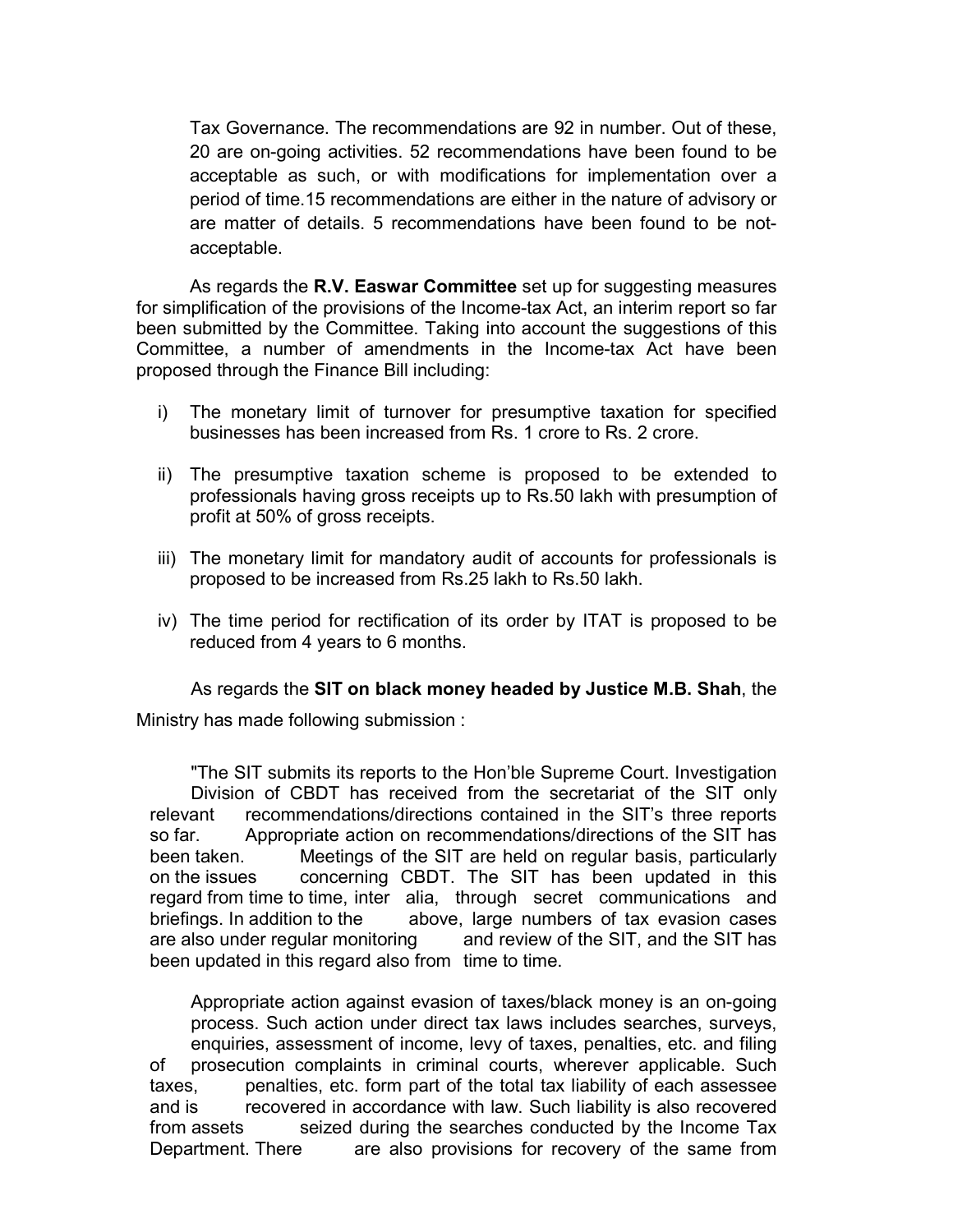the assets kept abroad in accordance with legal instruments with the foreign jurisdictions concerned. As per scheme of the Income-tax Act, 1961, only the demand/liability raised in relation to the total income assessed is recoverable and not the undisclosed income/black money *perse*. However, the newly enacted Black Money (Undisclosed Foreign Income and Assets) and Imposition of Tax Act, 2015, has included the offence of willful attempt to evade tax etc. in relation to undisclosed foreign income and assets a Scheduled Offence under the Prevention of Money-laundering Act, 2002 (PMLA). This enables attachment and confiscation of the proceeds of crime of willful attempt to evade such tax,

etc. in respect of undisclosed foreign income and assets, eventually leading to recovery of such undisclosed foreign income and assets/black money stashed abroad. Further, where property/ proceeds of crime is taken or held outside the country, PMLA has been amended through the Finance Act, 2015 enabling attachment and confiscation of property equivalent in value held within the country.

**HSBC cases:** In response to information received in 2011 from Government of France, relating to the bank accounts of 628 Indian persons in HSBC, Switzerland, substantial progress has been made in the investigation by the Income Tax Department. Out of 628 cases (including 4 duplicate entries), 214 were found not actionable because of no balances in the accounts information, non-residents, not traceable, amounts taxable in some other hand etc. Out of the actionable cases, assessments have been completed in 390 cases (including the cases settled by Income-tax Settlement Commission as also the cases where assessment proceedings have been dropped) so far. Undisclosed income of about Rs.6500 crore has been brought to tax on account of deposits made in unreported foreign bank accounts which includes an amount of Rs.1482 crore assessed on protective basis. Tax demand of about Rs.4584 crore has been raised in such cases which includes demand in protective assessments. Concealment penalty of Rs.1213 crore has been levied in 157 cases. Also, 154 prosecution complaints have been filed in HSBC cases so far.

**ICIJ cases:** International Consortium of Investigative Journalists (ICIJ), a Washington based organization, put in public domain [www.icij.org] certain information pertaining to offshore entities based in no tax or low tax jurisdictions. Such information included certain offshore entities allegedly linked to about 700 Indian persons. However, no information relating to financial transactions/bank accounts was available. Sustained investigations conducted in the cases of persons who are subject to tax in India have so far led to detection of credit in the undisclosed foreign accounts of such Indian persons in excess of Rs.2000 crore. 52 prosecution complaints under the provision of Income-tax Act, 1961 have been filed against offenders so far. Further investigations are in progress.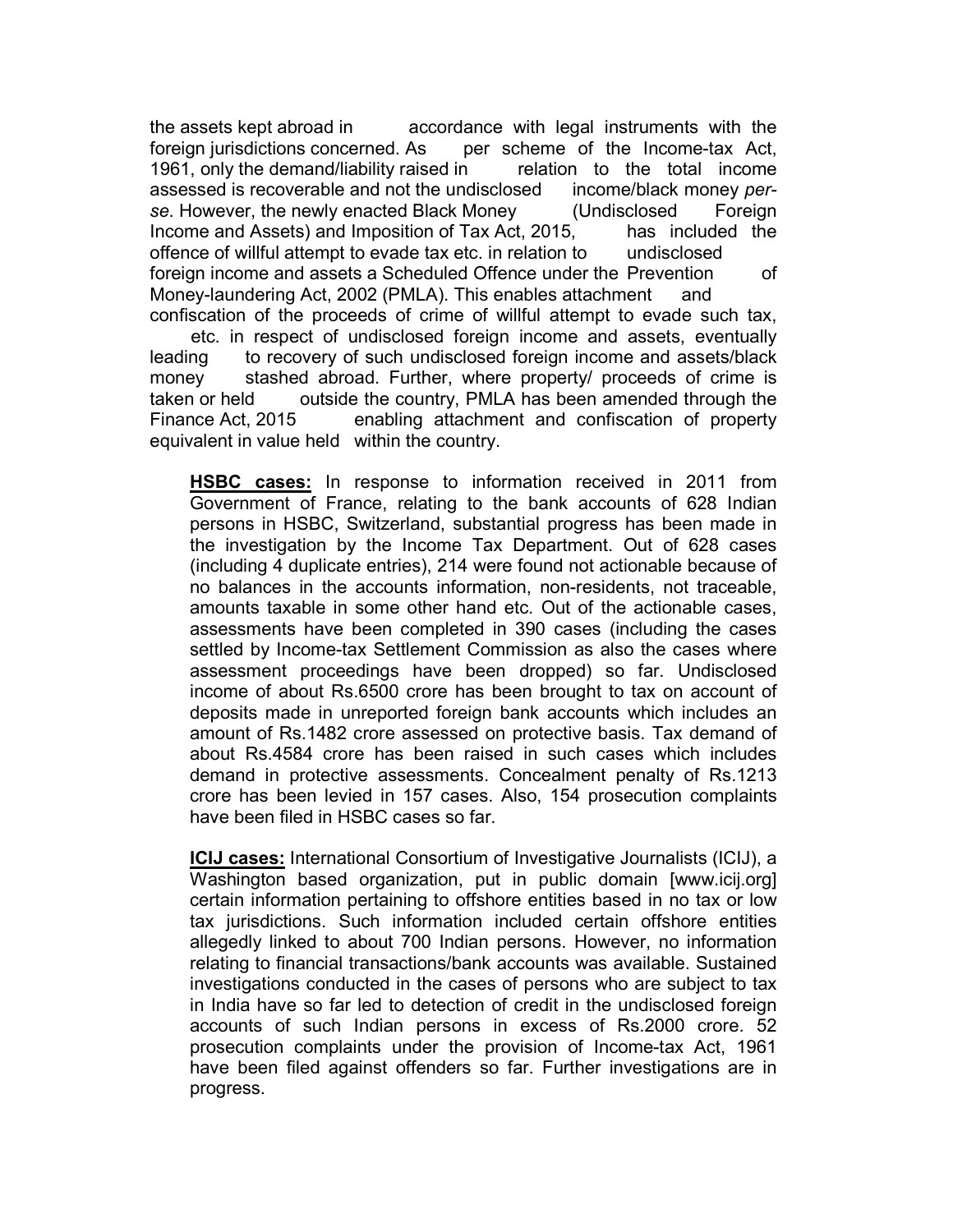#### (**vii) Direct Taxes Code**

Regarding the implementation of Direct Taxes Code, 2010 as a transformation measure in our taxation regime, the Ministry *vide* their written reply has stated as under :

"The stated policy of the government in this regard was expressed by Finance Minister in Para 129 of his budget speech for 2015-16 which is reproduced as under:

"Enactment of a Direct Taxes Code (DTC) has been under discussion for quite some time. Most of the provisions of the DTC have already been included in the Income-tax Act. Among the very few aspects of DTC which were left out, we have addressed some of the issues in the present Budget. Further, the jurisprudence under the Income-tax Act is well evolved. Considering all these aspects, there is no great merit in going ahead with the Direct Tax Code as it exists today."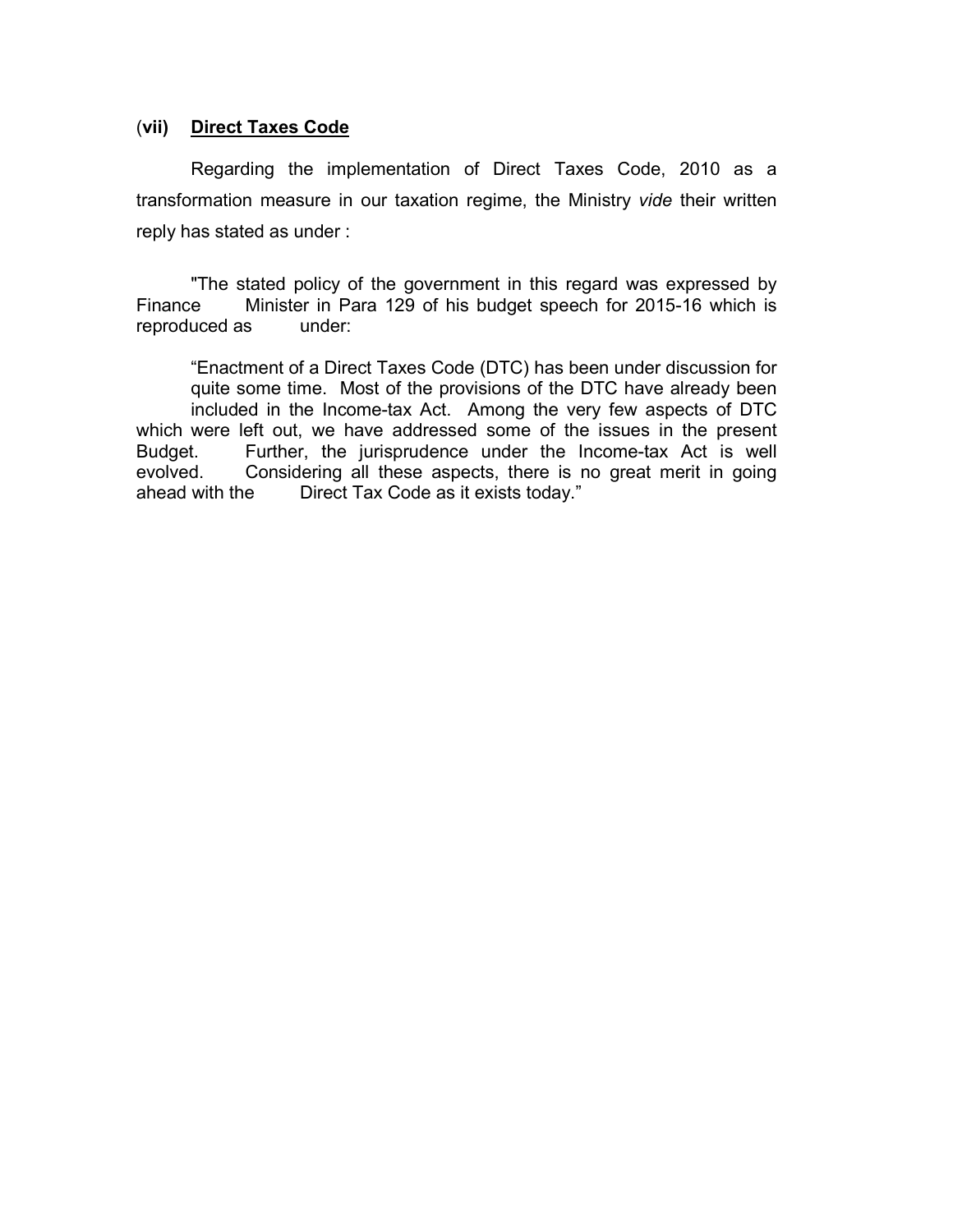#### **(viii) Cases with one crore plus agricultural income**

Regarding detailed facts and veracity of those facts regarding cases with one crore plus agricultural income, the Ministry *vide* their written reply has stated as under :

"An RTI application was filed on 16.3.2015 seeking details of all agricultural income declared by assessees for the last ten financial years. The CPIO, an officer of the rank of Deputy Commissioner, obtained the reply from the technical team and supplied the information.

The applicant then filed a PIL in the Hon'ble Patna High Court on 18.12.2015 seeking its intervention so that investigation is done in all these cases where agricultural income has been declared.

The data of agricultural income was extracted from the data base of the Department and it was found that there were apparently 2,746 cases between A.Y. 2007-08 to A.Y. 2015-16 where agricultural income exceeding Rs. One Crore had been disclosed. This is a system generated figure. The Department orally sought permission of the Hon'ble High Court to verify the correctness of the information supplied by the CPIO and the Hon'ble High Court has granted time upto 18.4.2016 for the department to verify the correctness of the figures disclosed in the reply to the RTI application.

Accordingly, vide letter dated 10.03.2016, assessing officers have been asked to verify the correctness of such agricultural income declared in the income tax returns also from the assessment records and send a status report after verifying the following:

- i. Whether the taxpayer may have made a data entry error while filling up the return.
- ii. Wherever scrutiny assessment has been completed, AO may provide feedback based on assessment records.
- iii. In cases where proceedings u/s 143(3) are pending, assessing officers may be informed to thoroughly verify the claims.

After full verification is done and data entry errors, if any, are rectified, the figure of 2,746 taxpayers declaring agricultural income over Rs. One crore can be confirmed".

"In order to verify the genuineness of the Agricultural Income reported by the tax payers for the period AY 2007-08 to AY 2015-16, a letter dated 10.03.2016 had been issued by this Directorate to the field authorities. Subsequently, three reminder letters have also been issued to furnish the reply after verifying the same from the assessment records. A total of 2746 cases where agricultural income above Rs 1 Cr was reported by the taxpayer in Schedule EI or Part B-TI of the Income Tax Returns for AYs 2007-08 to AY 2015-16 were initially identified which included revised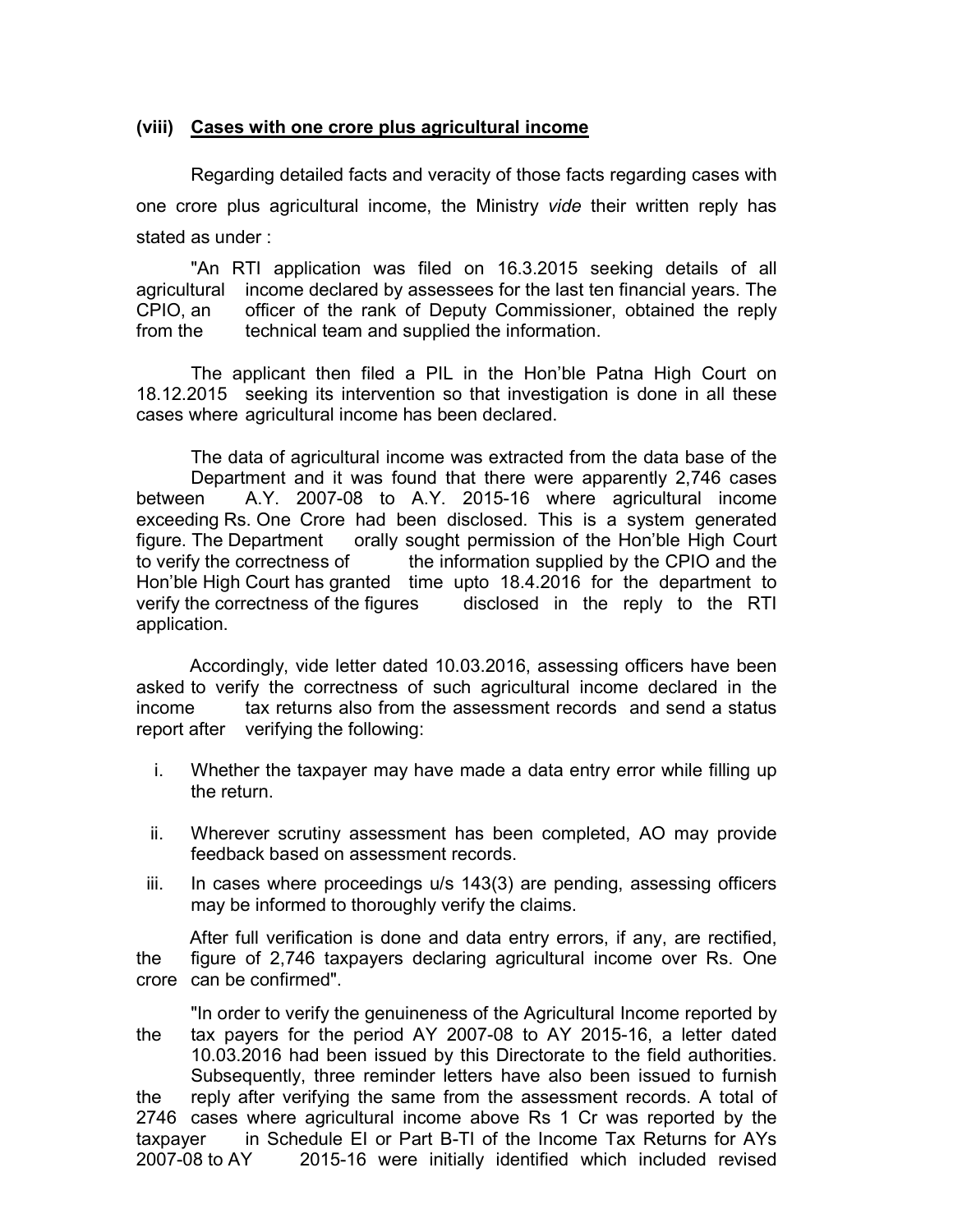returns filed in a few cases. Therefore, a total of 2517unique cases were subjected to verification from the field authorities.

In response, replies have been received in about 980 cases from the field authorities. Replies are still being received from field authorities in other cases. Out of the above mentioned cases, only in 633 cases complete report is received. In the remaining cases, either the PAN number is not reported or the actual income is not reported. Therefore, after conducting preliminary analysis of the replies in these 633 cases, it has been found that the figures of agriculture income as per the ITRs vis-a-vis the figures reported by the Assessing officers can be broadly classified in to the following:

- i. **Data entry error:** Inadvertent data entry errors have been committed while punching the data related to agricultural income in the system. (both for e-filed as well as paper returns).
- ii. **Income under other heads of income has been shown as Agriculture Income:** As per the report received from the assessing officers, in a few cases, the tax payer has wrongly claimed certain income as agriculture income (claimed exemption). However, the same has been disallowed and reclassified by the assessing officers as Business income/Income from other sources/Capital Gains.
- iii. **Non-genuine income shown as Agriculture income:** In a few cases, the assessing officer has reported that the genuineness of the Agriculture income couldn't be verified completely during the assessment proceedings due to want of relevant documentary evidences. Therefore, adhoc disallowance has been made in the assessment proceedings to disallow certain portion of agricultural income and treat the same as income from other sources.
- iv. **No variation in the agriculture income** reported by the tax payer in the return of income and the income confirmed by the assessing officer.

Accordingly, the number of cases with Agricultural income above Rs.1 Cr, initially, identified as 2746 for the aforementioned period has reduced as under:

| Number of cases initially identified above Rs 1 Cr                         | 2746      |
|----------------------------------------------------------------------------|-----------|
| Less: Cases determined to be revised returns (hence duplicate)             | $(-) 229$ |
| Number of cases after considering revised returns                          | 2517      |
| Less: Number of cases reported as on 05.04.2016 as incorrect data entry or | $(-) 168$ |
| changed after scrutiny proceedings                                         |           |
| Number of cases with agricultural income above Rs 1 Cr as determined on    | 2349      |
| 05.04.2016                                                                 |           |

This figure is expected to change once further reports are received from field authorities".

### **(ix) Pendency of Tax Refunds**

Regarding the pendency of tax refunds, both in terms of cases and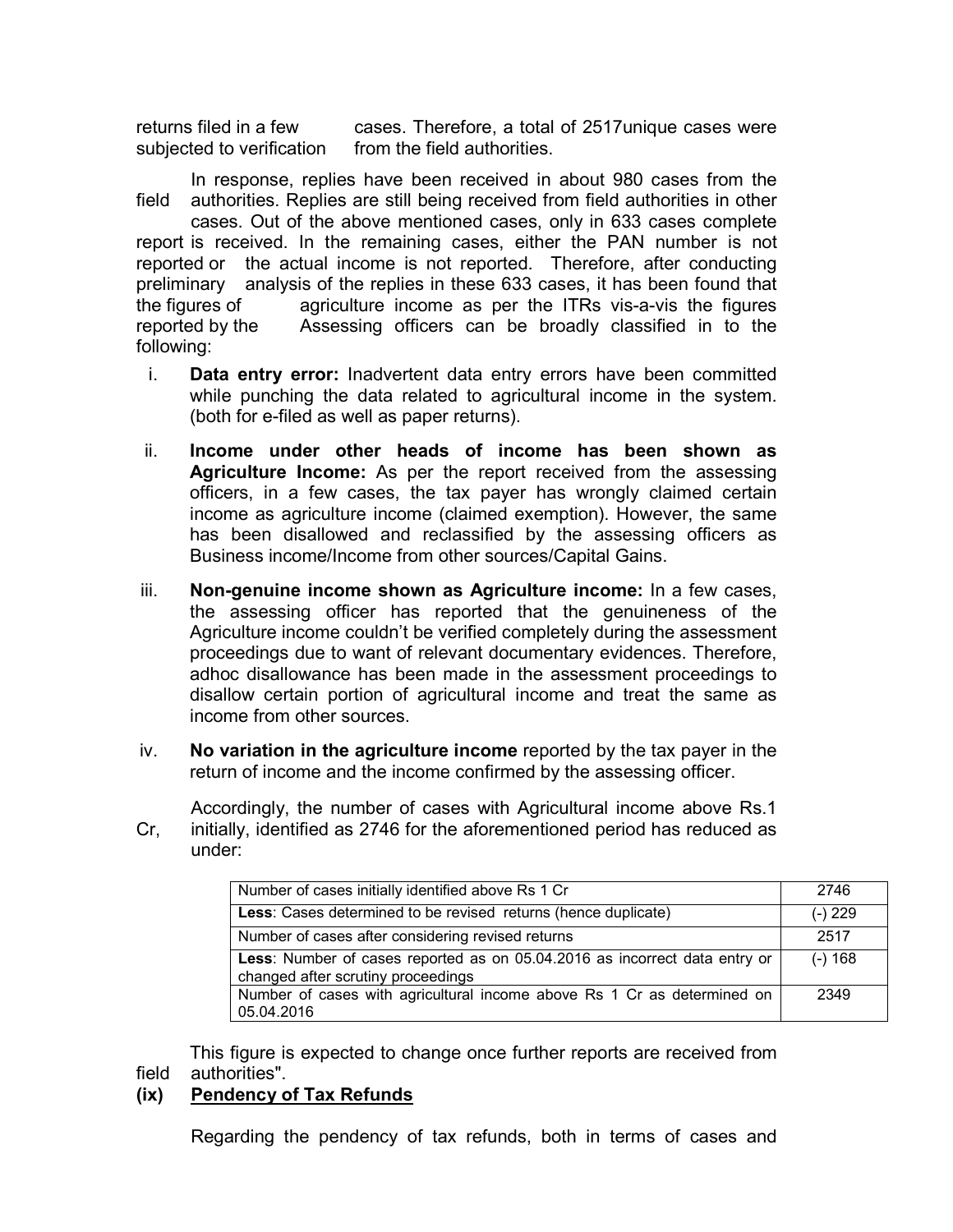amount, the Ministry *vide* their written reply stated as under :

"As on 31.03.2016, refunds in 13.34 Lakh cases are pending for various assessment years involving a total amount of Rs. 1,29,910 Crore approximately. This includes refunds pending in 3.64 lakh cases for Assessment Year 2014-15 and earlier years, involving total amount of Rs. 63, 810 Crore approximately.

The age-wise pendency of refunds as on 31.03.2016 is given in the table below:

| <b>Assessment</b><br>Year | <b>Number</b> | <b>Pending for</b><br>less than 1<br>month | $1 - 6$<br>Month | 6 Month -<br>1 year | $1 - 2$<br>years | More than<br>2 years |
|---------------------------|---------------|--------------------------------------------|------------------|---------------------|------------------|----------------------|
| 2013-14                   | 94,352        | 1,755                                      | 10,754           | 20,884              | 29,929           | 31,030               |
| 2014-15                   | 2,69,391      | 99,759                                     | 35,300           | 31,248              | 1,03,083         |                      |
| 2015-16                   | 9,71,109      | 3,71,424                                   | 2,93,962         | 3,05,721            | 2                | -                    |
| Total                     | 13,34,852     | 4,72,938                                   | 3,40,016         | 3,57,853            | 1,33,014         | 31,031               |

#### **Number of refund claims pending:**

**Amount of refunds pending:**

| <b>Assessment</b><br>Year | <b>Refund</b><br><b>Amount</b><br>in Rs Cr | <b>Pending less</b><br>than 1 month<br>in Rs Cr | $1 - 6$<br><b>Month</b><br>in Rs Cr | 6 Month<br>-1 year<br>in Rs Cr | $1 - 2$<br>years in<br><b>Rs Cr</b> | More than 2<br>years in Rs<br>Cr |
|---------------------------|--------------------------------------------|-------------------------------------------------|-------------------------------------|--------------------------------|-------------------------------------|----------------------------------|
| 2013-14                   | 15,194                                     | 10                                              | 42                                  | 51                             | 8.441                               | 6,649                            |
| 2014-15                   | 48,616                                     | 2,461                                           | 4.223                               | 1,909                          | 40,023                              | 0                                |
| 2015-16                   | 66,100                                     | 1,018                                           | 45,729                              | 19,353                         | 0                                   | ٠                                |
| Total                     | 1,29,910                                   | 3,489                                           | 49,995                              | 21,314                         | 48,463                              | 6,649                            |

Most of the outstanding refund claims are less than one year old. As on 01.03.2016, refunds in only 1.64 lakh cases are pending for a period exceeding one year, involving an aggregate amount of Rs. 55,112 Crore approximately. While majority of the refund claims are settled without any delay, some claims get delayed, the major reasons for which are:

- (i) Refunds in cases selected for scrutiny under section 143(3) of the Income Tax Act 1961are issued only after the completion of the scrutiny proceedings.
- (ii) In cases where intimations have been issued to taxpayers for adjustment of arrears of earlier years, refunds can be issued only after the taxpayer has replied to the intimation/ notice of the Department.
- (iii) Incorrect details of bank account furnished by taxpayers.
- (iv) Incorrect address or change of address of taxpayers.
- (v) Cases where taxpayer has not submitted ITR-verification (ITR-V) form to the department after e-filing the return.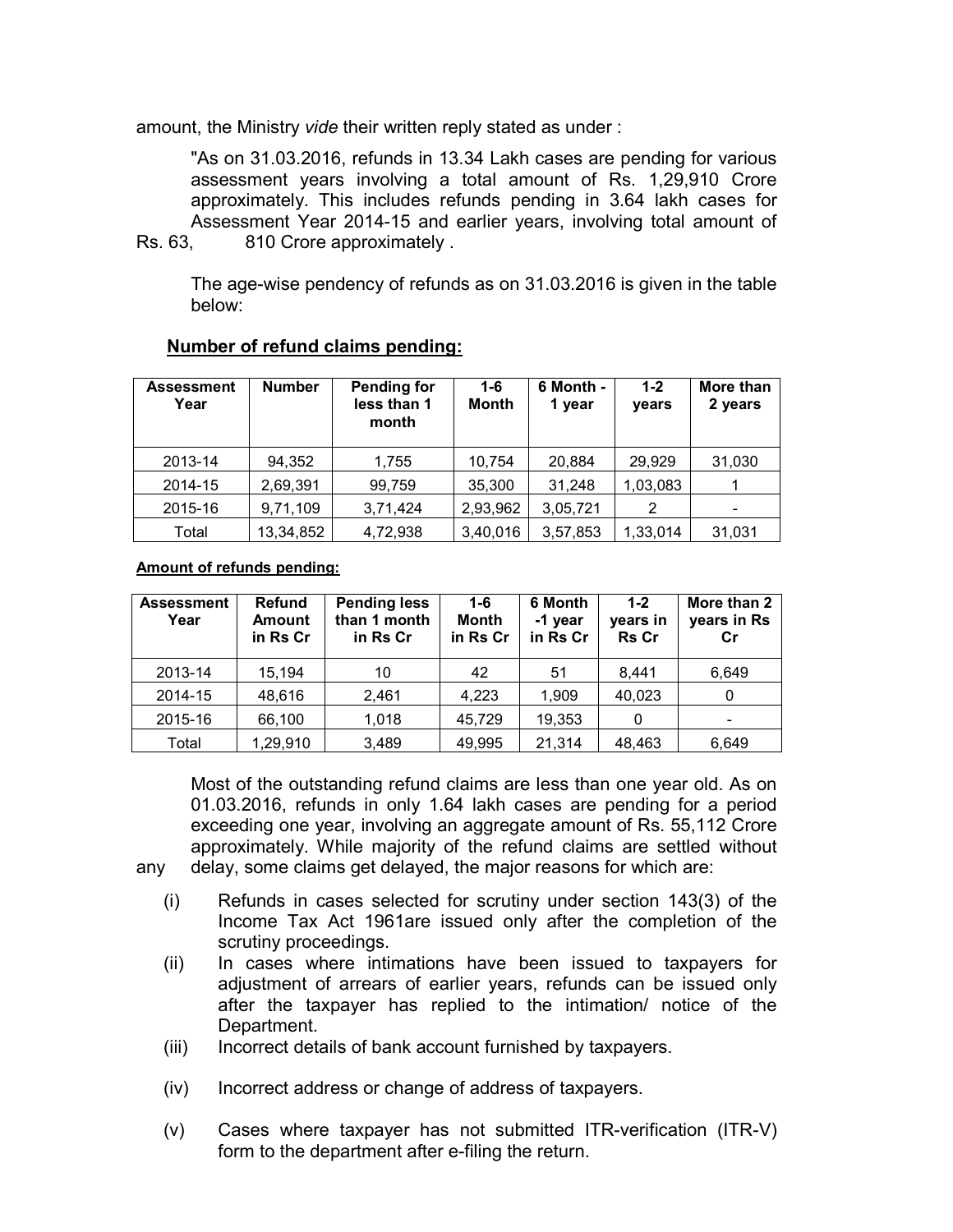- (vi) Cases where defective notice has been issued to taxpayer under section 139 (9) of the IT Act 1961.
- (vii) Delayed filing of return by taxpayer.

However, various measures have been undertaken by the CBDT to reduce the time period involved in processing, determination, issuance and delivery of refunds so as to minimize the interest outgo on the same. These include expanding the scope of mandatory e-filing of returns for expeditious processing, issuance of refunds through refund banker, e-filing of TDS/TCS statements to reduce data mismatch, facility of viewing 26AS statements by taxpayers for verification of taxes paid/deducted and credited, online viewing of status of refund and strengthening of grievance redressal mechanism.

Recently, CBDT has issued directions to CPC and the field authorities for expeditious processing of refund claims upto Rs. 50,000/-, in nonscrutiny cases, as these form the bulk of pendency.

Further, with a view to provide relief to small taxpayers, CBDT has directed CPC and the field authorities to issue refunds upto Rs. 5,000/ immediately, without any adjustment of outstanding demands".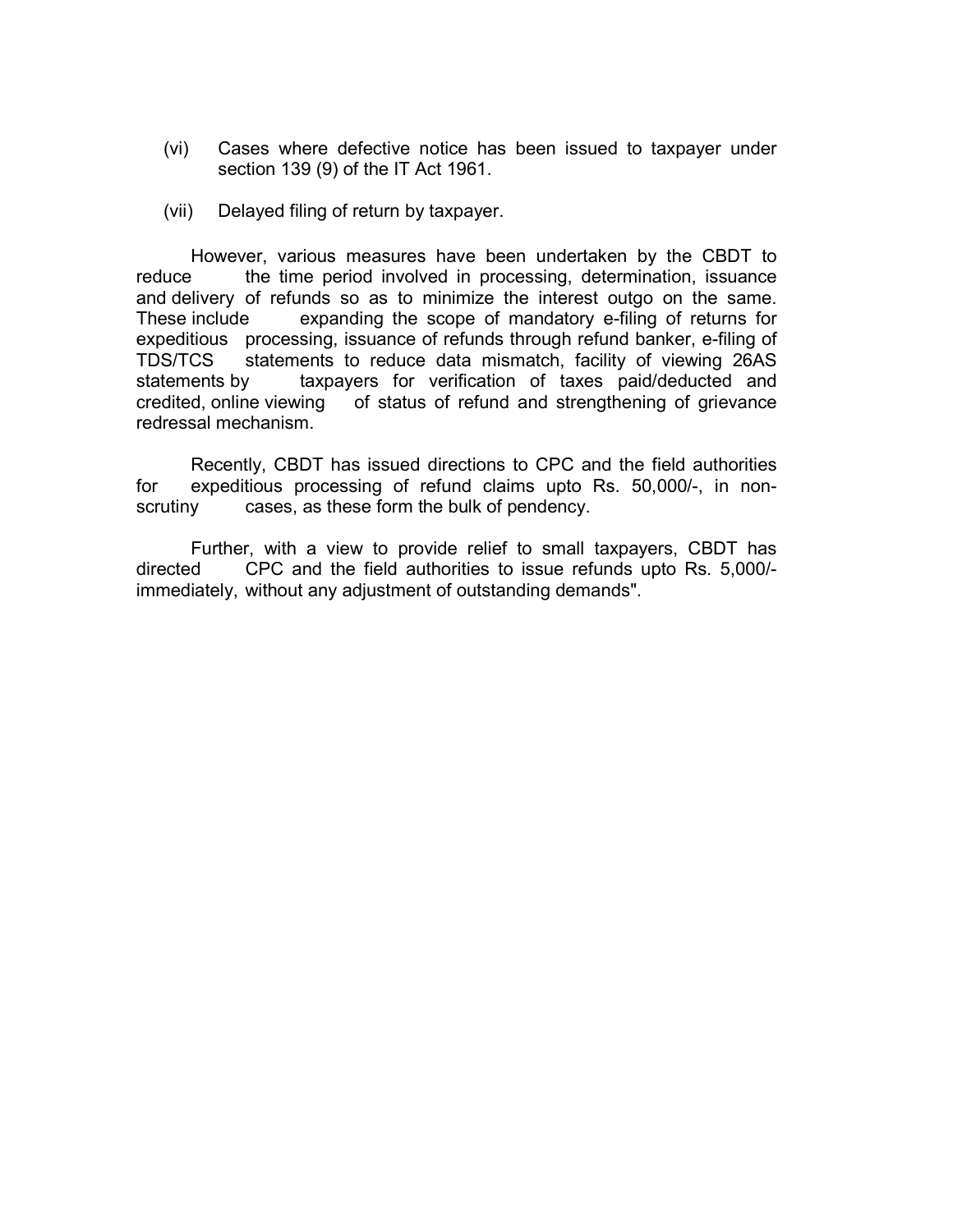### **(x) Mechanism to deal with tax arrears**

In light of the fact that there is ever increasing pendency of tax arrears including undisputed and uncollected direct as well as indirect tax becoming perennial and unmanageable, the Ministry was asked for mechanism to deal with such menace. Regarding this, the Ministry *vide* their written reply has stated as under :

"Raising of direct taxes demand and collection/recovery of outstanding dues is a continuous process. Besides action for collection/recovery, as stipulated under the statutes relating to Direct Taxes (including attachment of movable or attachment and sale of immovable properties), CBDT has also prescribed detailed guidelines for focused action by field formations in this area of work. This includes setting targets for recovery of arrears as well as current demand raised, regular monitoring of the actions of the assessing officer by the hierarchical superior authorities, utilizing information from various data bases like Individual Transaction Statement and 360-degree profile generated by the Department and data bases of other agencies like FIU-IND, etc about tax-defaulters, taking assistance of the Investigation Wing in important cases for identification of assets, guidelines for Tax Recovery Officers for focused efforts towards recovery, adherence to guidelines for dealing with stay petitions and early disposal of appeals especially in high demand cases, etc."

"In order to tackle the ever increasing tax pendency the following measures have been initiated:-

- (i) Initiation of recovery where no stay has been granted.
- (ii) Special monitoring of cases where action has been initiated u/s 142 of the Customs Act.
- (iii) Regular Inspections of the zones by Tax Arrear Recovery officers/Chief Commissioner Zones.
- (iv) Review/Scrutiny of arrears recovery cases involving Rs. 5 Cr. & above.
- (v) Cases of untraceable defaulters to be taken up with FIU on FINEX module.
- (vi) Creation of Database for detailed history of cases U/s 142 of Custom Act has been initiated.
- (vii) Identification of cases for Write-off.
- (viii) Vigorously pursue the cases pending with BIFR/Debt Recovery Tribunal/Official Liquidator etc."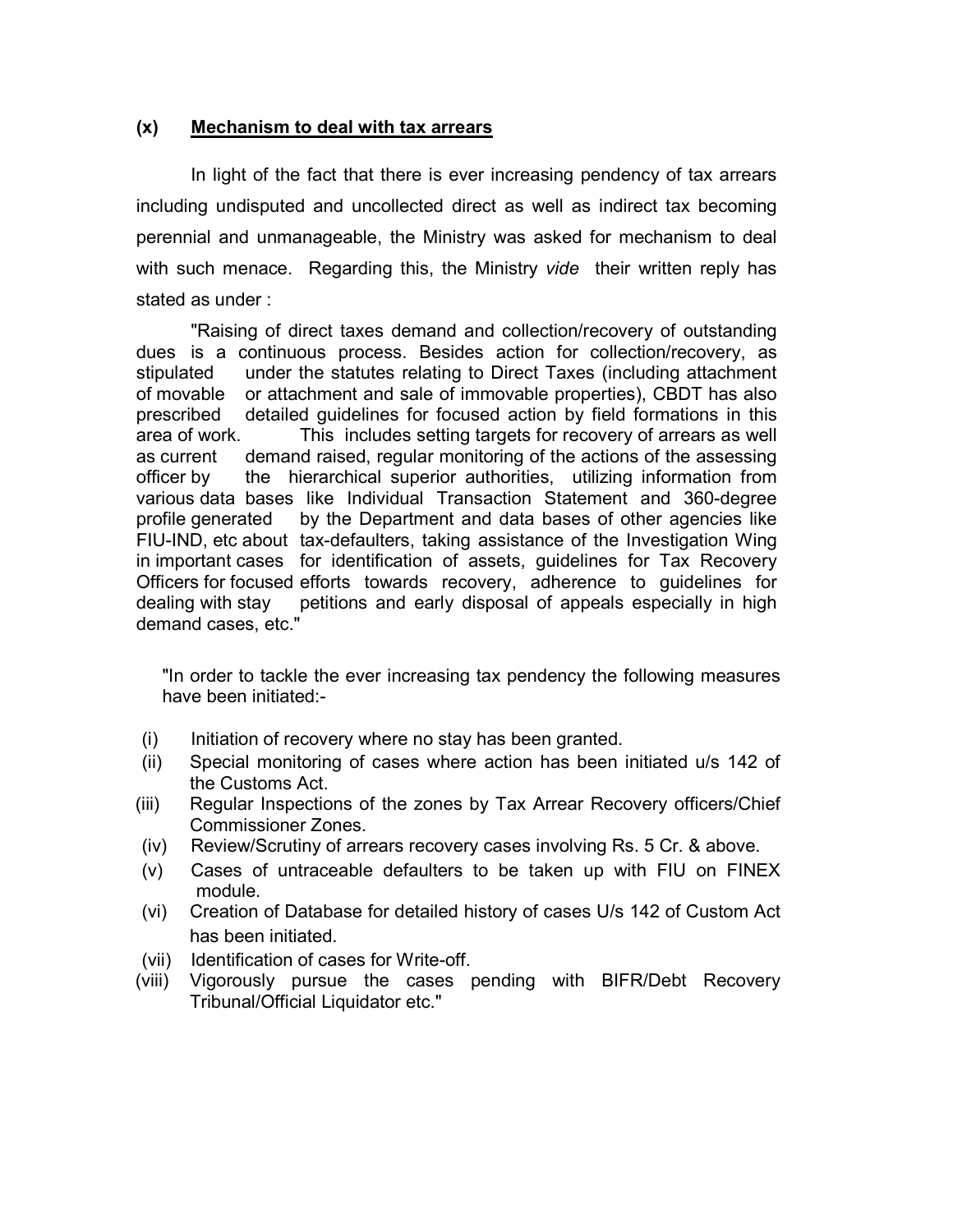# **PART - II OBSERVATIONS / RECOMMENDATIONS**

#### **Under-utilisation of Allocated Funds**

**1. The Committee note with deep concern the persistent underutilization of allocated funds in respect of Demand Nos. 37, 38 & 39 of the Ministry of Finance (Department of Revenue) during the last three years. The amount surrendered during the last three years in respect of Demand No. 37 ranges from Rs. 366.17 crore to Rs. 7,611.91 crore, in respect of Demand No. 38 from Rs. 238.88 crore to Rs. 912.16 crore and in respect of Demand No. 39, from Rs. 111.06 crore to Rs. 696.17 crore. The Committee disapprove of the routine reply by the Ministry that the large amount was surrendered in absence of any decision regarding providing CST Compensation to the States and also due to non-finalization / nonclearance of some proposals of purchase / construction of Rajaswa Bhawan /other office buildings / equipments etc. Such a practice only indicates the lack of proper ideation on part of the Ministry in respect of utilization of allocated funds. The Committee, therefore, recommend that the Ministry should henceforth, pursue for realistic budgetary formulation, followed by optimum utilization of allocated funds through effective management and micro monitoring. Moreover, the Committee desire that an all pervasive mechanism for fixing accountability be developed so that the budgetary exercise meets its logical end otherwise, such a mutual co-existence of over-estimation and under-utilization would certainly jeopardize our budgetary process.**

#### **Direct & Indirect Tax : Targets and Collections**

**2. The Committee are constrained to note that as far as total revenue collection is concerned, our economy is witnessing only incremental growth instead of any substantial increase in figures. This becomes more visible in view of the fact that except in the last fiscal, all of the BE figures have been corrected on the lower side at RE stage. Moreover, the Committee opine that the recent increase in indirect taxes would indirectly result in inflation. In light of the above-stated situation, the**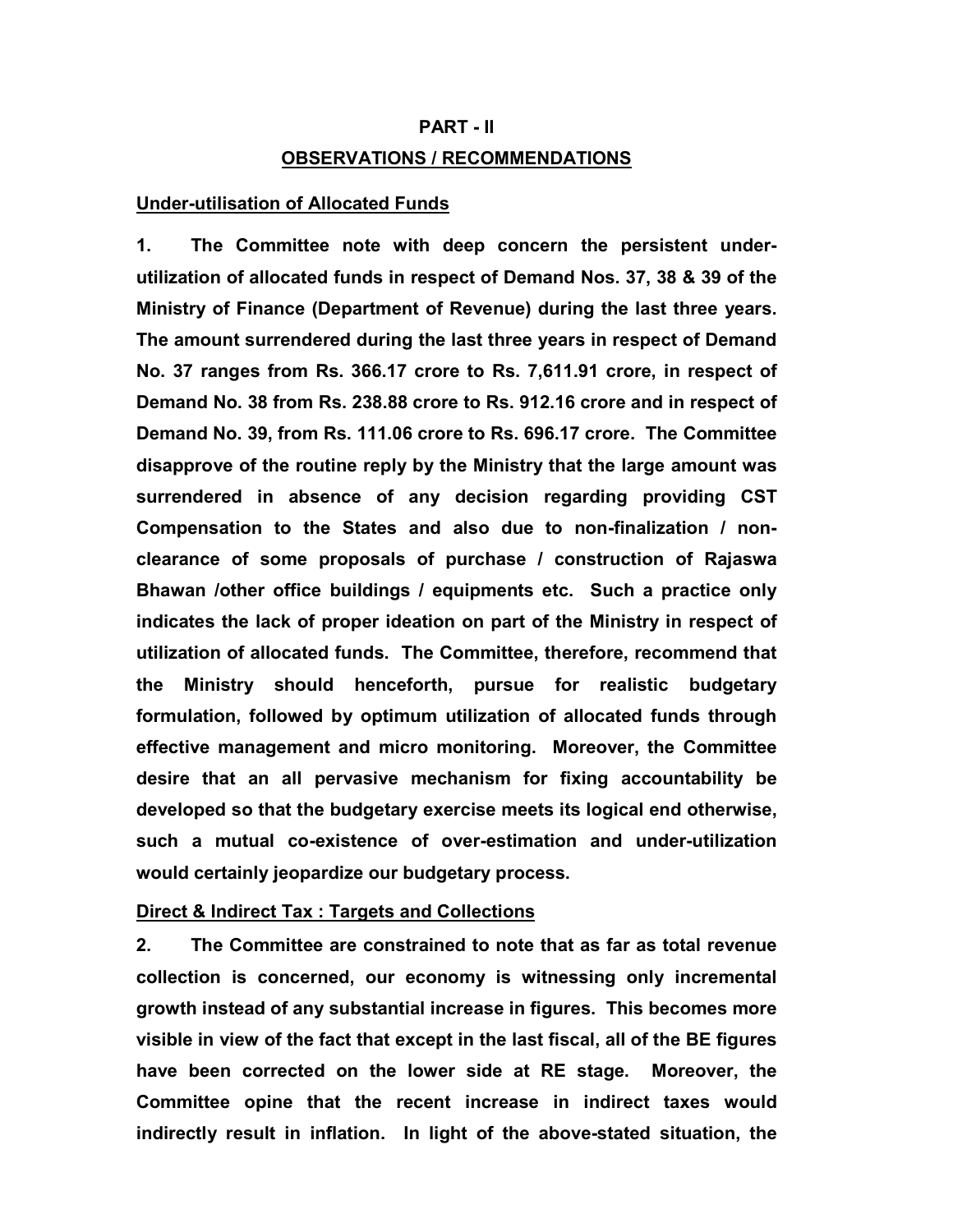**Committee recommend that the Ministry should usher in next generation tax reforms in our economy by ideating afresh about our tax policy / regime which only would lead to transformational revenue generation figures in place of current dull situation and incremental figures of revenue both in direct and indirect taxes. The Committee also suggest that a concrete road map as well as suitable administrative measures be prepared and kept ready for smooth rollout of GST.** 

#### **Revenue Foregone**

**3. The Committee are constrained to note that though in last Union Budget, there were proposals to minimize the quantum of revenue foregone and they had sought for the road map as to how the Government would do it, no such road map has been brought to the notice of this Committee. Though the Committee accept the fact that incentives are surely needed to motivate and propagate the economic activities yet they are of the opinion that foregoing revenue to the tune of Rs. 6.11 lakh crore whereas Government's gross tax collection in last fiscal is provisionally estimated at Rs. 14.6 lakh crore, needs to strengthen the economic development by substantial increase in job creation and other opportunities. Moreover, the Committee desire to know whether such exemptions or incentives are in coherence with the overall intention / policy of the Government. The Committee, therefore, reiterate their earlier recommendation for a comprehensive roadmap for a review of revenue foregone with a case by case 'impact assessment' study, that would facilitate in making it more effective, targeted and in coherence with the underlying policy of the Government.**

#### **Tax-GDP Ratio and Widening of Tax Base**

**4. In light of the Tax-GDP ratio for 2016-17 (BE) which is 10.85 percent, the Committee note that India's overall tax to GDP ratio is quite less than that of comparable countries. But what is really noticeable is that tax buoyancy for the fiscal year 2014-15 is 0.6 percent for both direct and indirect taxes. This does not augur well for the tax capacity. It basically suggests that we are not able to capture the growth of the**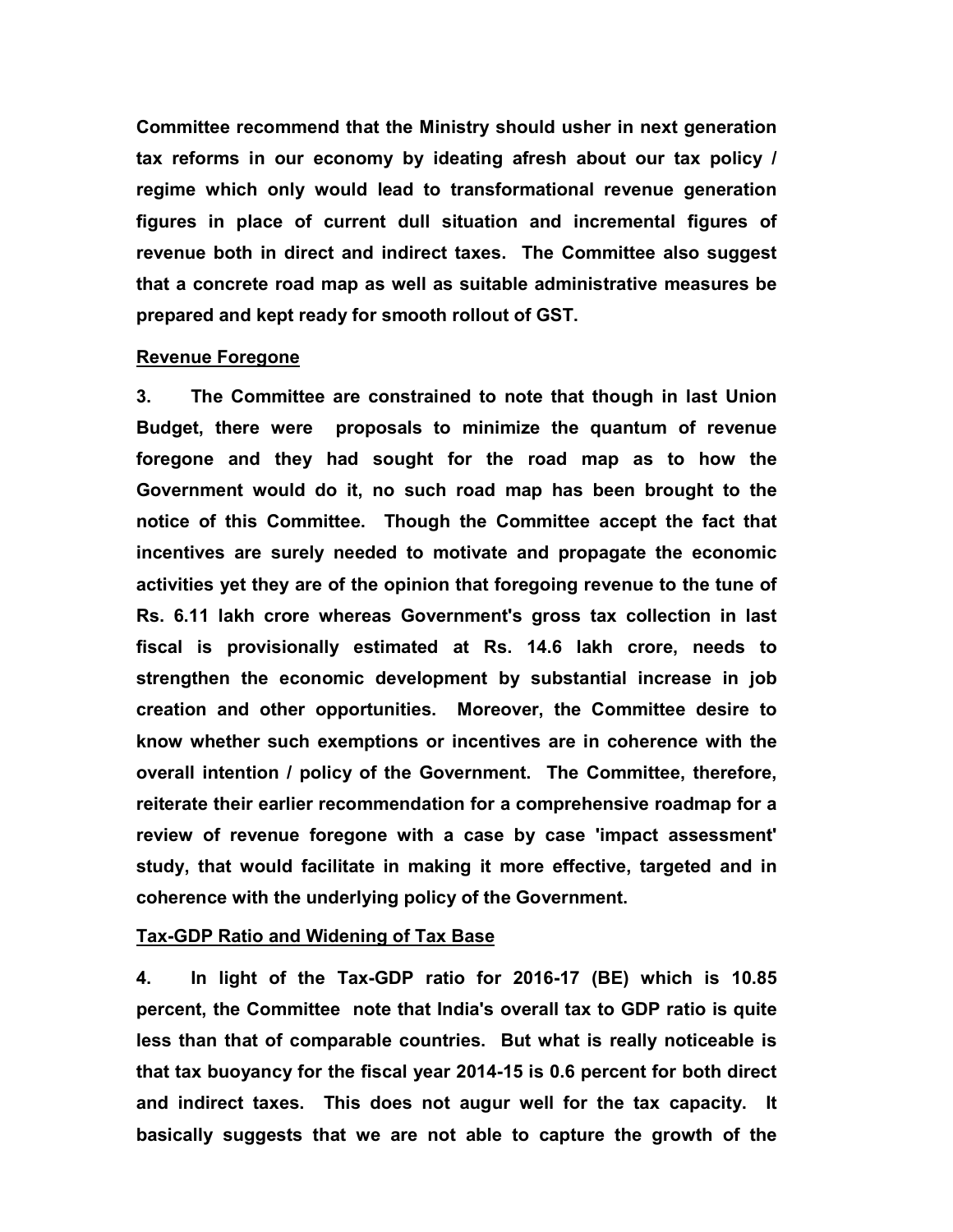**economy properly for purposes of tax collection; it also reflects deficiency in the functioning of tax administration.** 

**Further, the Committee observe with dismay the fact mentioned in the Economic Survey for 2015-16 that nearly 85 percent of the economy remains outside the tax net which is against the general impression that the unaccounted income lies anywhere from 30 to 40 percent. This fact needs to be understood in the context of "missing taxpayer" which the survey points out, would have contributed about Rs. 31,500 crore in tax revenue. The Committee opine that these missing taxpayers are the ones who are engaged in small businesses. The Committee observe that this is due to lack of cohesiveness in taxation policy and therefore, they call for overhaul of administrative governance of taxation policy. Therefore, the Committee suggest for proper and relevant mechanism / steps by the Ministry to substantially improve the score on this board by bringing the missing tax payers into the tax net and harness their tax potential.**

**Further, the Committee would like to point out that rationality and equitability in taxation rates / structure / classification should be maintained. For instance, excise duty structure proposed on goods such as plastic materials should be kept uniform, so that tax disputes can be avoided.** 

#### **Presumptive Tax**

**5. In light of fact mentioned in the Economic Survey, 2015-16 that around 85% of Indian economy is out of the tax net, the Committee observes this as an alarming situation. The Committee feel that if our economy has to be more prosperous and equitable / rational in tax collection, presumptive taxation may prove to be prime mover in this field. The Committee appreciate the Government's Presumptive taxation proposals made in Union Budget 2016-17 viz. presumptive taxation for professionals (whose gross receipts do not exceed Rs. 50 lakh) and presumptive taxation of business of Rs. 2 crore. The Committee view that an iterative planning and execution of presumptive taxation regime will surely prove to be a great revenue fetching exercise / mode as the**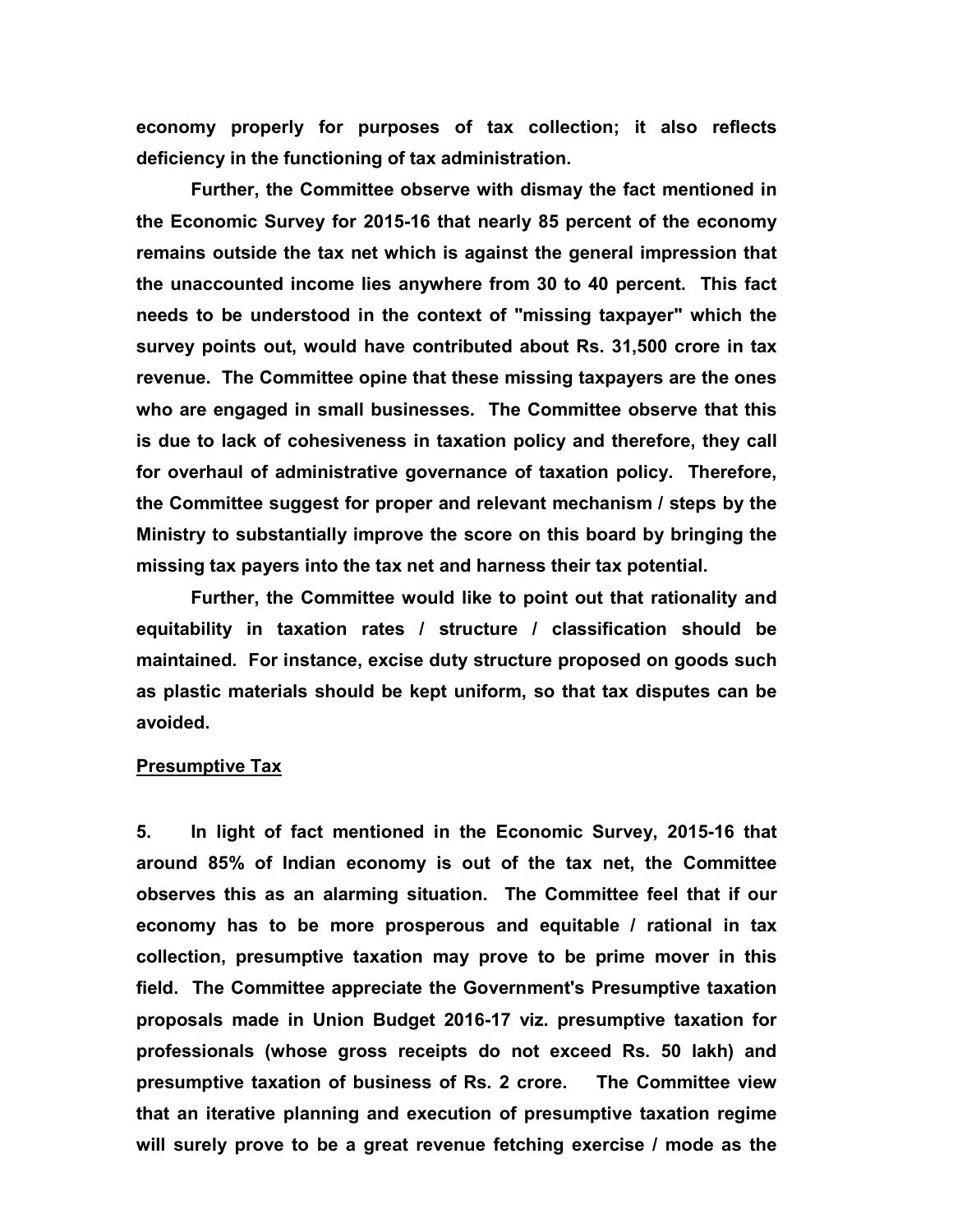**biggest chunk of our working population lies in unorganised sector (alongwith small businesses) and non-TDS category of assessees, and are usually reluctant to come into tax net due to fear of compliance burden of maintenance of account books, which will also contribute to ease of doing business, and broaden the tax base.**

### **Implementation of recommendations of following Committees / SIT / Commissions**

- **(i) Tax Administration Reforms Commission (TARC) headed by Dr. Parthasarathi Shome;**
- **(ii) R.V. Easwar Committee for simplification of the provisions of the Income Tax Act; and** 
	- **(iii) SIT headed by Justice M.B. Shah on Black Money.**

**6. The Committee note that the Government has taken various steps in pursuance of the recommendations of these panels. However, the Committee are constrained to observe that the Government are relying upon only half-hearted implementation of the recommendations of these panels. This will only fetch limited and insufficient results. The Shome panel called for time-bound refunds, avoiding retrospective amendments to tax law, and streamlining the tax administration because simple tax laws will also help cut down litigation, reduce arrears and improve tax collection. The Ministry needs to execute these suggestions seriously and promptly. The Committee appreciate the Government's decision to set up the Tax Policy Research Unit (TPRU) alongwith Tax Policy Council (TPC). Though a delayed action, it will be of significant help in near future. However, the Committee doubt whether these developments will finally culminate in the merger of the CBDT and CBEC and abolition of the post of Revenue Secretary, as suggested by TARC.**

**Justice R V Easwar Committee's recommendations, although dealing with simpler issues such as Income Computation and Disclosure Standards (ICDS), Section 14 A, Tax Deducted at Source (TDS) credits, assessment procedures, refund of taxes, etc., if implemented in letter and spirit, would bridge the communication and trust gap between the tax authorities and taxpayers, and would enable the objective of ease of doing business in India.**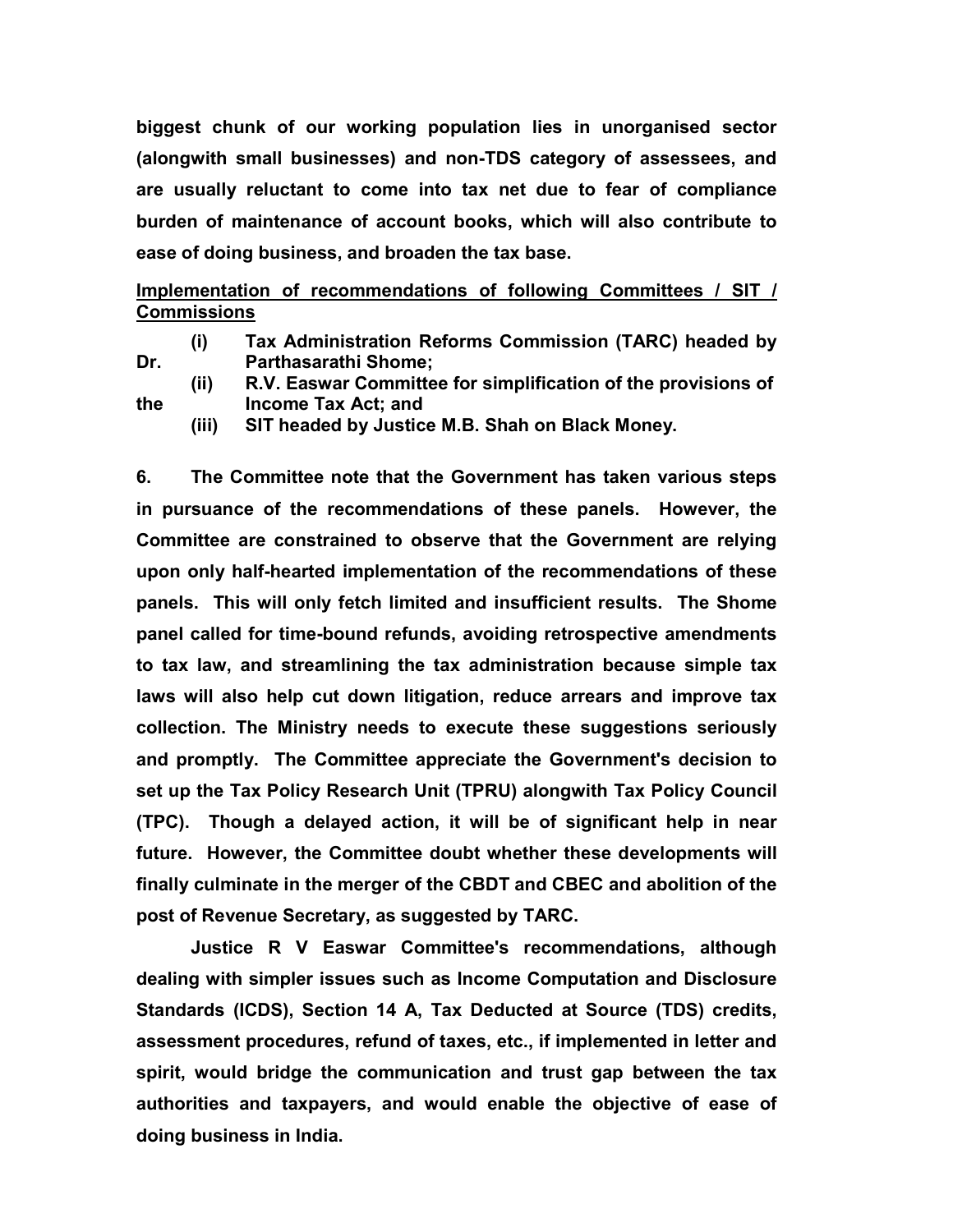**The Committee observe that a lot needs to be done by the Ministry regarding unearthing of black money. The Committee are not satisfied by the incomplete response of the Ministry regarding quantum of unaccounted money brought back from abroad. The Committee recommend the Ministry to give utmost priority to the implementation of Justice Shah's panel so that black money stashed abroad may be brought to our hand in time. Moreover, with a view to preventing and curbing generation of unaccounted money in the first place, the Committee are of the view that a combination of policy, legislative and concrete enforcement measures need to be adopted and implemented on priority basis.**

#### **Direct Taxes Code**

**7. The Committee are constrained to observe that the Government are picking and choosing the proposals made in the Direct Taxes Code, 2010 instead of adopting the Code in toto and they are displeased by the casual approach of the Government in stating that there is no merit in going ahead with the DTC as it exists today. They are unable to appreciate the reluctance of the Government to whole heartedly embrace the code in totality. The Committee reiterate its suggestion of adoption of DTC, 2010 in its entirety which would go a long way in simplification and rationalization of our present cumbersome tax regime.**

#### **Cases with One Crore plus Agricultural Income**

**8. The Committee have taken note of the sudden surge in the number of cases with Rs. one crore plus agricultural income. The Committee are not satisfied by the adhoc manner in which the Department has been handling such an important issue. Such a lapse or overlooking may lead to creation of 'domestic tax haven' in our economy whereby unaccounted or black money may be stashed / hidden under the head / guise of agricultural income. They recommend for stringent action on part of the Ministry to check this trend forthwith. The Committee, therefore, desire that the latest update on this subject alongwith judicial outcome, if any,**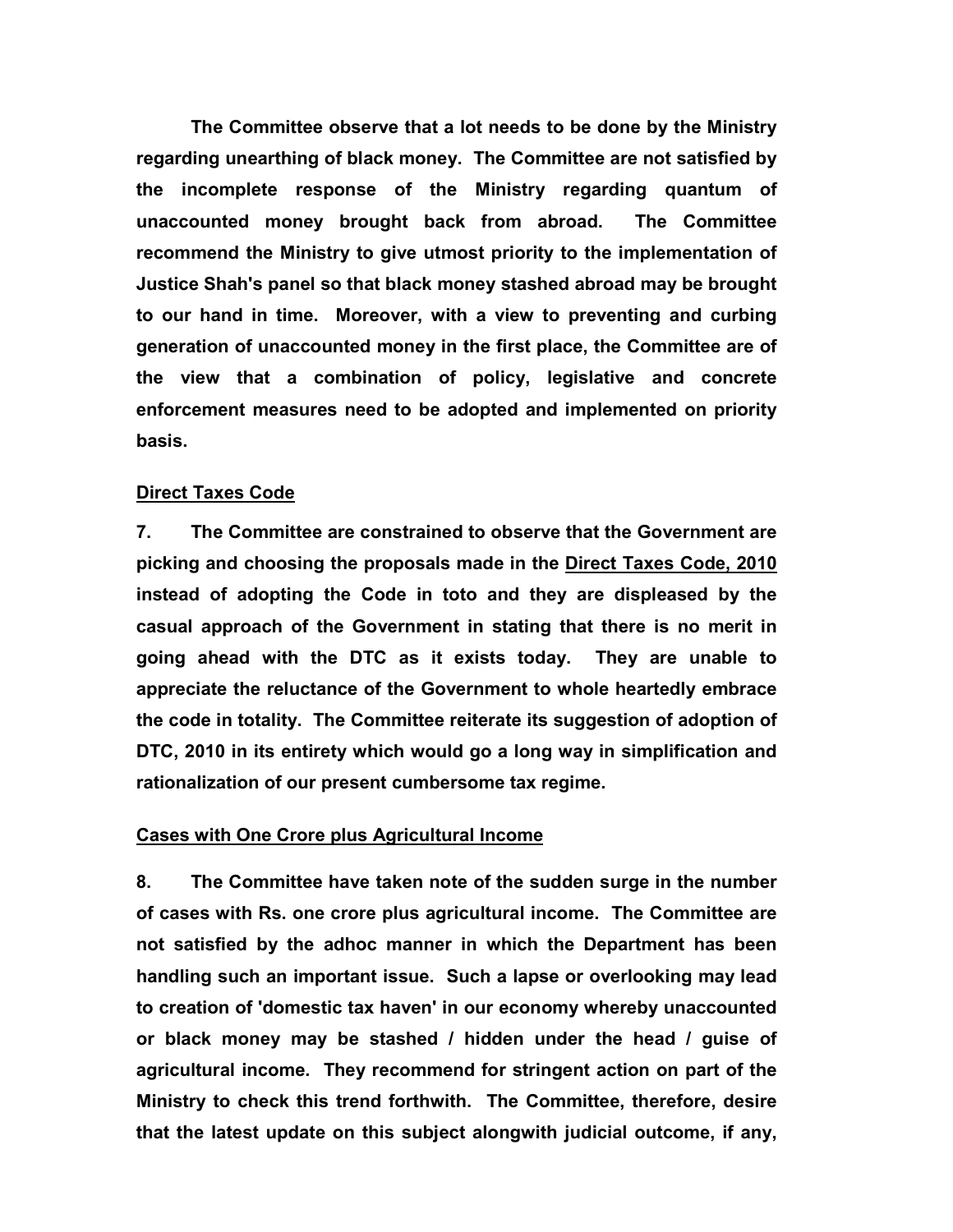**may be furnished to the Committee within a month of the presentation of this Report.**

#### **Pendency of Tax Refunds**

**9. The Committee are alarmed upon observing the fact that 13.34 lakh cases of tax refunds involving Rs. 1,29,910 crore are pending. The figures mentioned above clearly indicate that a substantial proportion of taxes collected are being returned by way of refunds. The Committee would like to be apprised of the reasons behind ever increasing pendency of tax refunds. The Committee suggest for time-bound refunds and thorough review for curbing the piling up of such cases immediately otherwise this phenomenon will inflict grave implication on quantum of net revenue generated. Moreover, it is pertinent to mention here that the Committee have been recommending for interest liability of tax refunds to be included in the Union Budget. The Committee are still awaiting the Ministry to act upon this. They desire the Ministry to take necessary action in the matter.** 

#### **Mechanism to deal with Tax Arrears**

**10. The Committee are constrained to note that the Department seems to be trapped in vicious cycle of tax arrears whereby raising of unrealistic demands proved to be prime mover. The huge pendency of tax arrears is clear manifestation of failure of tax policy and administration. Though a lot of measures have been enumerated to be taken by the Department to curb this issue, they have proved to be insufficient and ineffective. The Committee, therefore, recommend for overhauling the procedure which leads to such arrears and also advocate for a changed approach, based on identifying debtors rather than the present method of identifying debts / arrears, which can give better results.**

**26 April, 2016 Chairperson,**

**New Delhi; DR. M. VEERAPPA MOILY,**  06 Vaisakha, 1938 (Saka) **Standing Committee on Finance**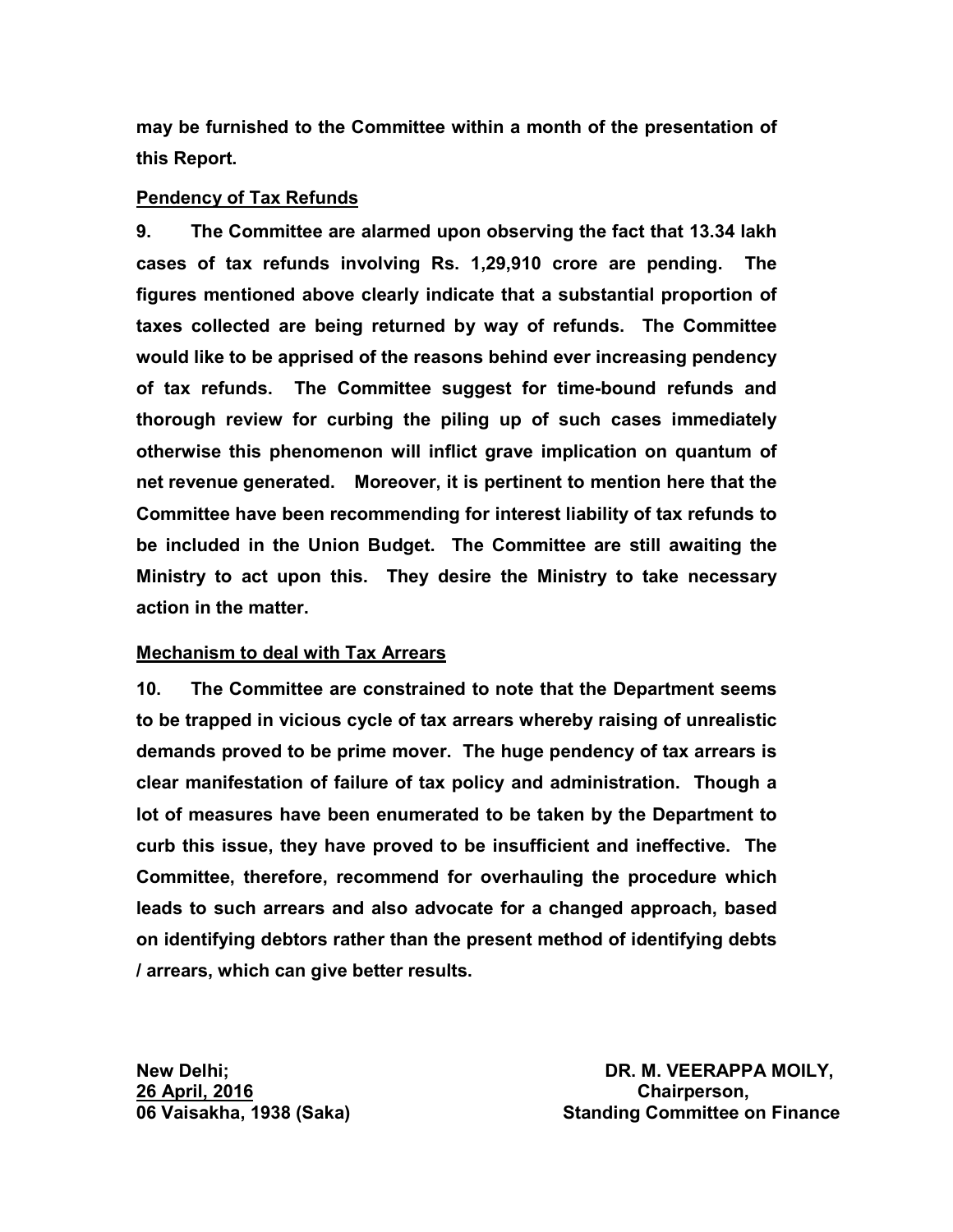**Minutes of the Twelfth sitting of the Standing Committee on Finance** 

**The Committee sat on Tuesday, the 29 March, 2016 from 1100 hrs. to 1715 hrs. in Committee Room 'D', Parliament House Annexe, New Delhi.**

### **PRESENT**

### **Dr. M. Veerappa Moily - Chairperson**

### **LOK SABHA**

- 2. Shri S.S. Ahluwalia
- 3. Shri Venkatesh Babu T.G.
- 4. Shri Nishikant Dubey
- 5. Shri Shyama Charan Gupta
- 6. Shri Chandrakant B. Khaire
- 7. Shri Rattan Lal Kataria
- 8. Shri Bhartruhari Mahtab
- 9. Prof. Saugata Roy
- 10. Shri Jyotiraditya M. Scindia
- 11. Shri Gopal Shetty
- 12. Shri Anil Shirole
- 13. Dr. Kiritbhai Solanki
- 14. Dr. Kirit Somaiya

### **RAJYA SABHA**

- 15. Shri Naresh Agrawal
- 16. Shri Naresh Gujral
- 17. Shri A. Navaneethakrishnan
- 18. Dr. Mahendra Prasad
- 19. Shri C.M. Ramesh
- 20. Shri Ajay Sancheti
- 21. Dr. Manmohan Singh

### **SECRETARIAT**

- 1. Smt. Abha Singh Yaduvanshi Joint Secretary
- 2. Shri P.C. Tripathy **Canadian Contract Contract Contract Contract Contract Contract Contract Contract Contract Contract Contract Contract Contract Contract Contract Contract Contract Contract Contract Contract Contract C**
- 3. Shri Ramkumar Suryanarayanan Additional Director<br>4. Shri Kulmohan Singh Arora Deputy Secretary
- 4. Shri Kulmohan Singh Arora  **Charlach Charlach Deputy Secretary**
- 
- 
- 
-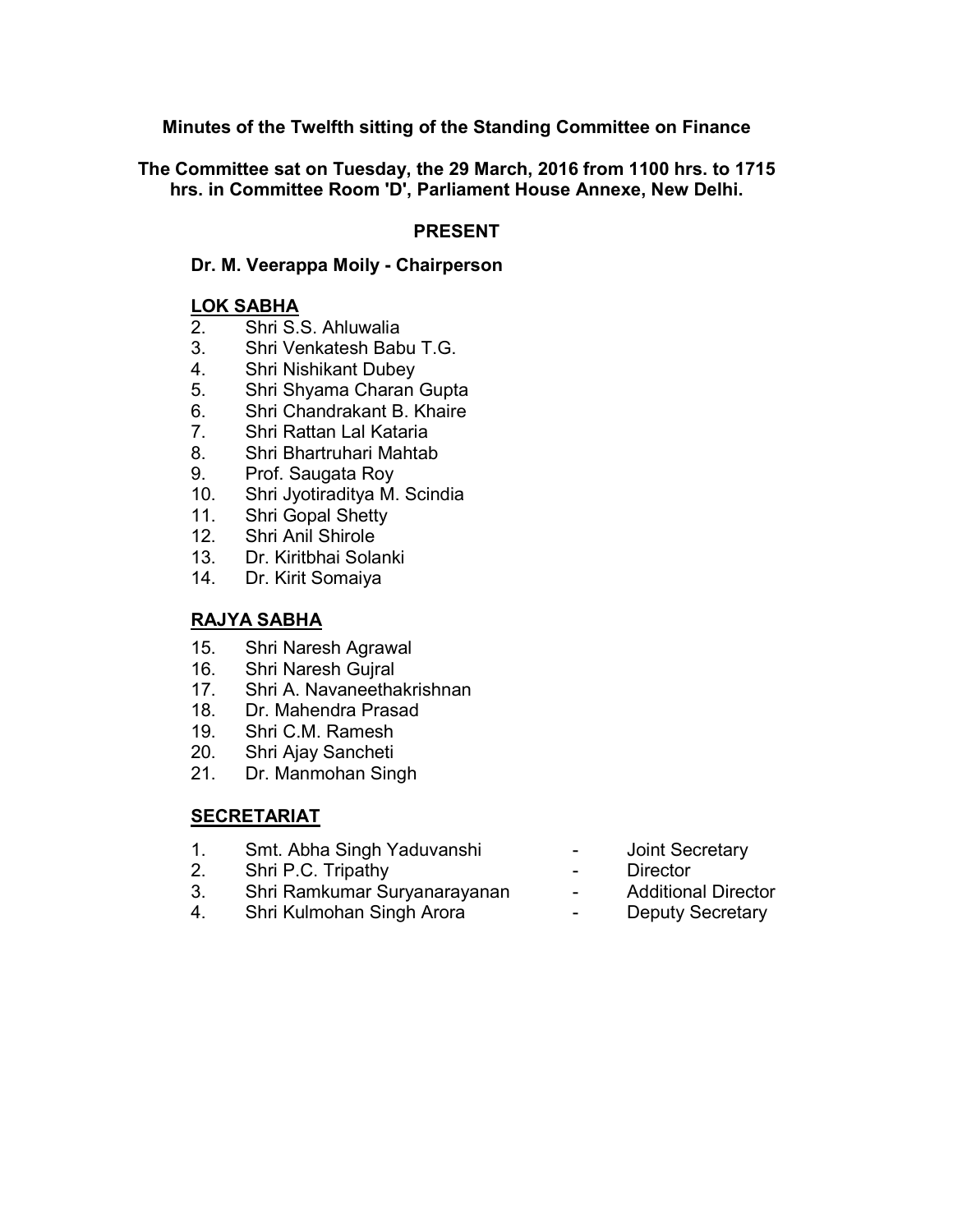## **PART - I**

### **(1100 hrs. to 1415 hrs.)**

| $\mathbf{1}$ .                             | XX | XX | XX | XX | XX |  |  |
|--------------------------------------------|----|----|----|----|----|--|--|
| <b>PART-II</b><br>(1445 hrs. to 1515 hrs.) |    |    |    |    |    |  |  |
| $\mathbf 1$ .                              | XX | ХX | XX | XX | XХ |  |  |

#### **PART-III**

#### **(1515 hrs. to 1715 hrs.)**

#### **Ministry of Finance (Department of Revenue)**

- 1. Dr. Hasmukh Adhia, Secretary (Revenue)
- 2. Shri Atulesh Jindal, Chairman (CBDT)
- 3. Shri Najib Shah, Chairman (CBEC)
- 4. Shri B.N. Sharma, Additional Secretary (Revenue)

2. At the outset, the Chairperson welcomed the Members and the Witnesses to the Sitting of the Committee.

3. After the introduction of the Witnesses and their introductory remarks, the Committee took their evidence in connection with the examination of Demands for Grants (2016-17) of the Ministry of Finance (Department of Revenue). The major issues discussed during the sitting broadly related to rethinking over taxation policy; low tax-GDP ratio; impact assessment of tax exemptions or revenue foregone on economy particularly on job / employment creation in the country; broadening of tax base; tax buoyancy; huge tax arrears; implementation of GST and Direct Taxes Code; unearthing of black / unaccounted money through new scheme proposed in the Budget 2016-17; duty rates on petroleum especially Aviation Turbine Fuel (ATF); reduction of interest rates on small savings schemes such as PPF etc.; steps to reduce fiscal and revenue deficits; number of persons having income more than one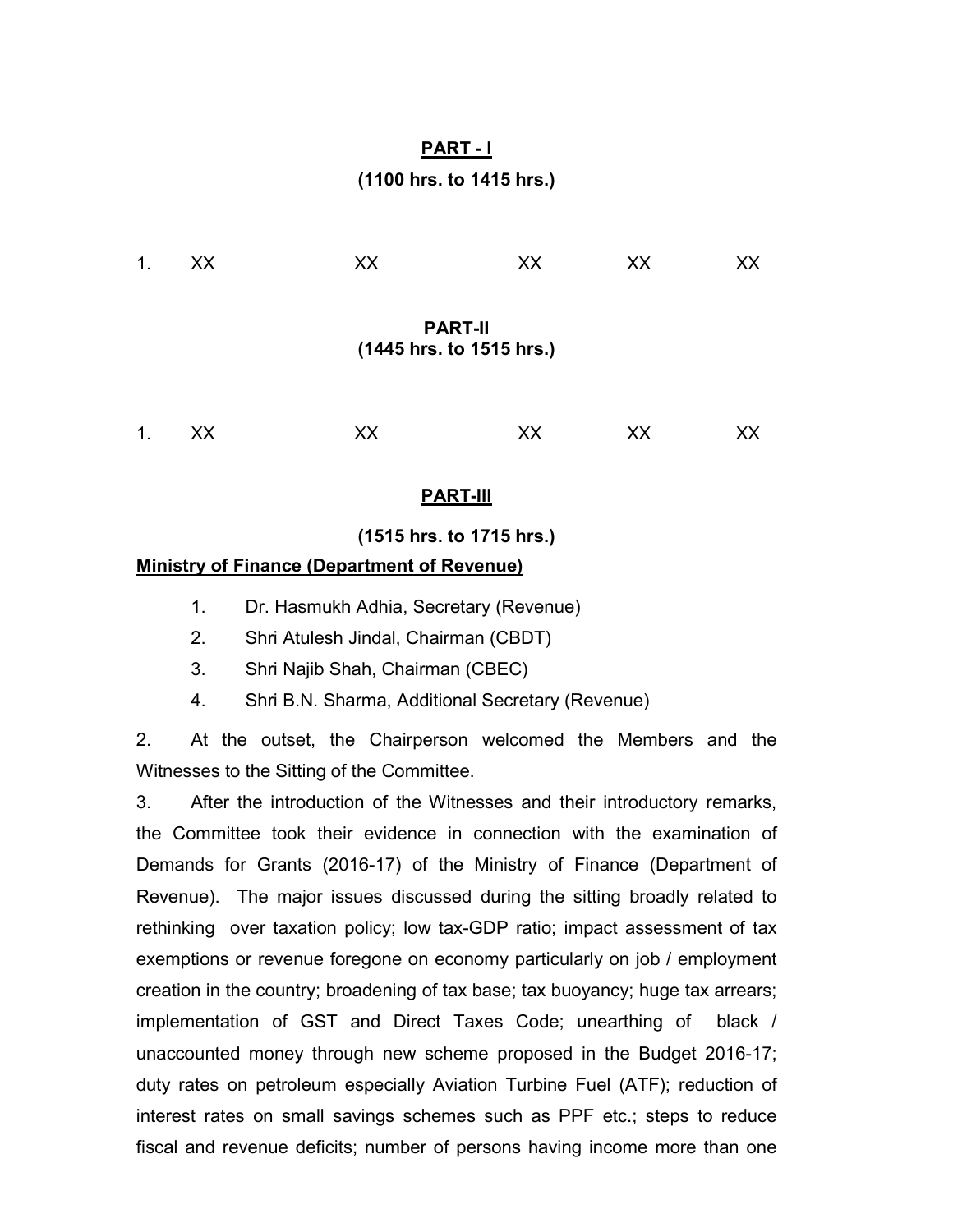crore in agricultural sector; proposed excise duty on non-silver jewellery; harmonious data sharing between the concerned bodies of the Department etc. Moreover, the Committee reiterated that the tax action policy should reflect and be directed towards promotion of intended industry sectors in the economy. The Chairperson directed the representatives of Ministry of Finance to furnish written replies to the points raised by the Members which could not be answered to / adequately responded to during the discussion, within 10 days to this Secretariat.

(The witnesses then withdrew).

A verbatim record of the proceedings has been kept.

The Committee then adjourned.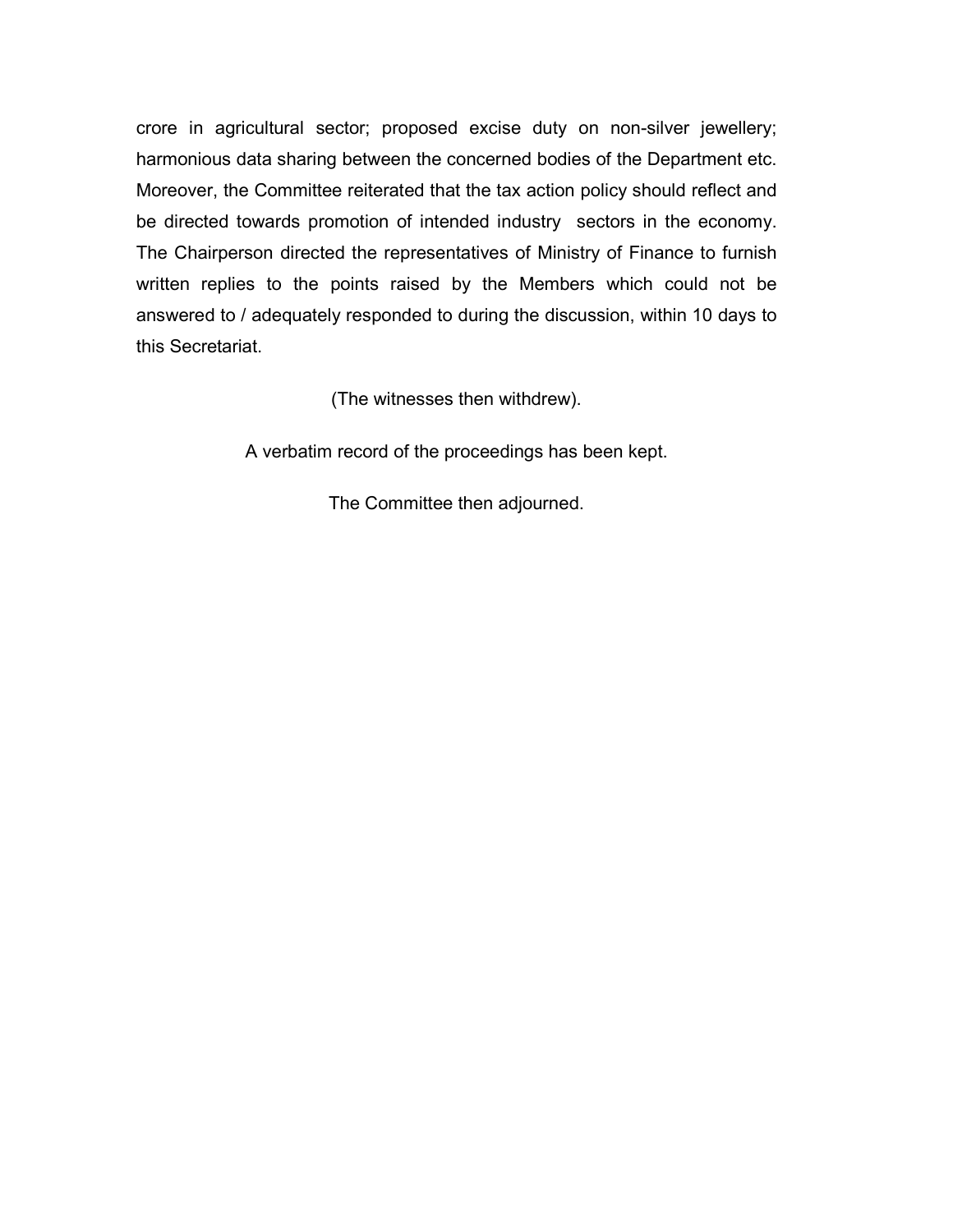**Minutes of the Fourteenth sitting of the Standing Committee on Finance** 

**The Committee sat on Tuesday, the 26 April, 2016 from 1530 hrs. to 1810 hrs. in Committee Room 'D', Parliament House Annexe, New Delhi.**

### **PRESENT**

### **Dr. M. Veerappa Moily - Chairperson**

### **LOK SABHA**

- 2. Shri Venkatesh Babu T.G.
- 3. Shri Nishikant Dubey
- 4. Shri P.C. Gaddigoudar
- 5. Shri Shyama Charan Gupta
- 6. Shri Chandrakant B. Khaire
- 7. Shri Rattan Lal Kataria
- 8. Shri Bhartruhari Mahtab
- 9. Shri Rayapati Sambasiva Rao
- 10. Shri Gajendra Singh Sekhawat
- 11. Shri Gopal Shetty
- 12. Shri Anil Shirole
- 13. Dr. Kiritbhai Solanki
- 14. Dr. Kirit Somaiya
- 15. Shri Shivkumar Udasi

### **RAJYA SABHA**

- 16. Shri Satish Chandra Misra
- 17. Shri Ajay Sancheti
- 18. Shri Digvijaya Singh
- 19. Dr. Manmohan Singh

### **SECRETARIAT**

- 1. Smt. Abha Singh Yaduvanshi Joint Secretary
- 2. Shri P.C. Tripathy  **Director**
- 3. Shri Ramkumar Suryanarayanan Additional Director
- 
- -